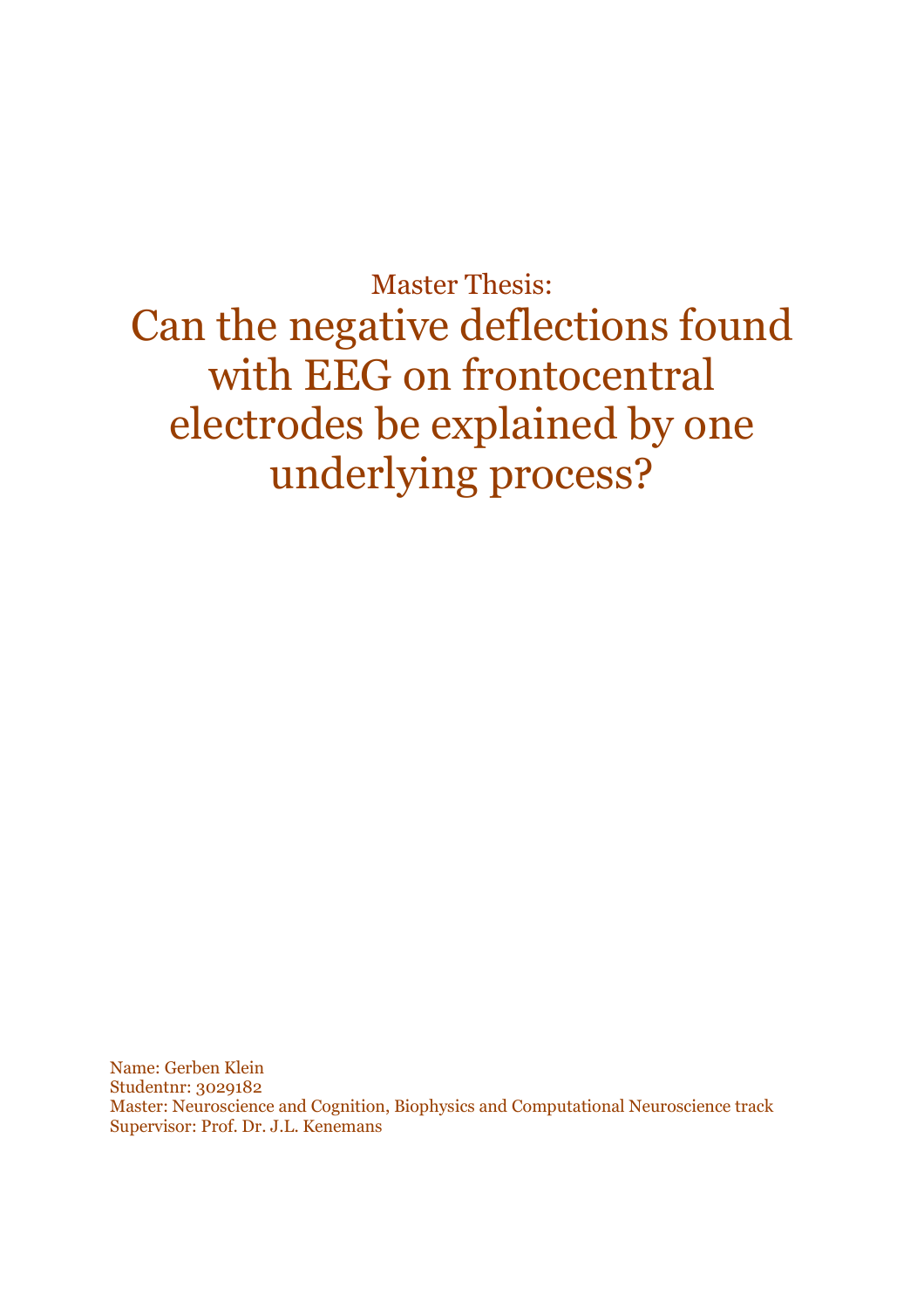### *Outline*

| Introduction<br>3                                                                                                                                                                                          |  |                  |
|------------------------------------------------------------------------------------------------------------------------------------------------------------------------------------------------------------|--|------------------|
| Chapter 1: The frontocentral negativities. The same or different processes?<br>Negative deflections<br>$\circ$<br><b>Source Localization</b><br>$\circ$<br><b>Comparative Studies</b><br>O<br>Summary<br>O |  | 4<br>6<br>6<br>8 |
| Chapter 2: Manipulations and the anterior cingulate cortex                                                                                                                                                 |  |                  |
| No-Go N2<br>$\circ$                                                                                                                                                                                        |  | 9                |
| Novelty N2<br>$\circ$                                                                                                                                                                                      |  | 10               |
| N <sub>200</sub><br>$\circ$                                                                                                                                                                                |  | 11               |
| Error-related negativity (ERN)<br>O                                                                                                                                                                        |  | 12               |
| Feedback-related negativity(FRN)<br>O                                                                                                                                                                      |  | 13               |
| <b>ACC</b> activations<br>$\circ$                                                                                                                                                                          |  | 13               |
| Summary<br>$\circ$                                                                                                                                                                                         |  | 14               |
| Chapter 3: The models                                                                                                                                                                                      |  |                  |
| The conflict monitoring theory<br>$\circ$                                                                                                                                                                  |  | 16               |
| The reinforcement learning theory<br>$\circ$                                                                                                                                                               |  | 19               |
| The error-likelihood model<br>O                                                                                                                                                                            |  | 25               |
| Summary<br>O                                                                                                                                                                                               |  | 28               |
| Chapter 4: Testing the models                                                                                                                                                                              |  |                  |
| Comparative studies<br>$\circ$                                                                                                                                                                             |  | 29               |
| Core assumptions challenged<br>$\circ$                                                                                                                                                                     |  | 32               |
| Single Cell recordings<br>O                                                                                                                                                                                |  | 35               |
| Summary<br>$\circ$                                                                                                                                                                                         |  | 38               |
| <b>Chapter 5: Conclusions</b>                                                                                                                                                                              |  |                  |
| <b>ACC</b> funtion<br>$\circ$                                                                                                                                                                              |  | 40               |
| No-go N2, Oddball N2, N200 and response conflict<br>O                                                                                                                                                      |  | 41               |
| Novelty N2<br>$\circ$                                                                                                                                                                                      |  | 42               |
| Error-likelihood, risk expectation and multiple response effect<br>$\circ$                                                                                                                                 |  | 42               |
| Conclusions<br>$\circ$                                                                                                                                                                                     |  | 43               |
| <b>Future directions</b><br>$\circ$                                                                                                                                                                        |  | 43               |
| Acknowledgements                                                                                                                                                                                           |  | 44               |
| <b>References</b>                                                                                                                                                                                          |  | 45               |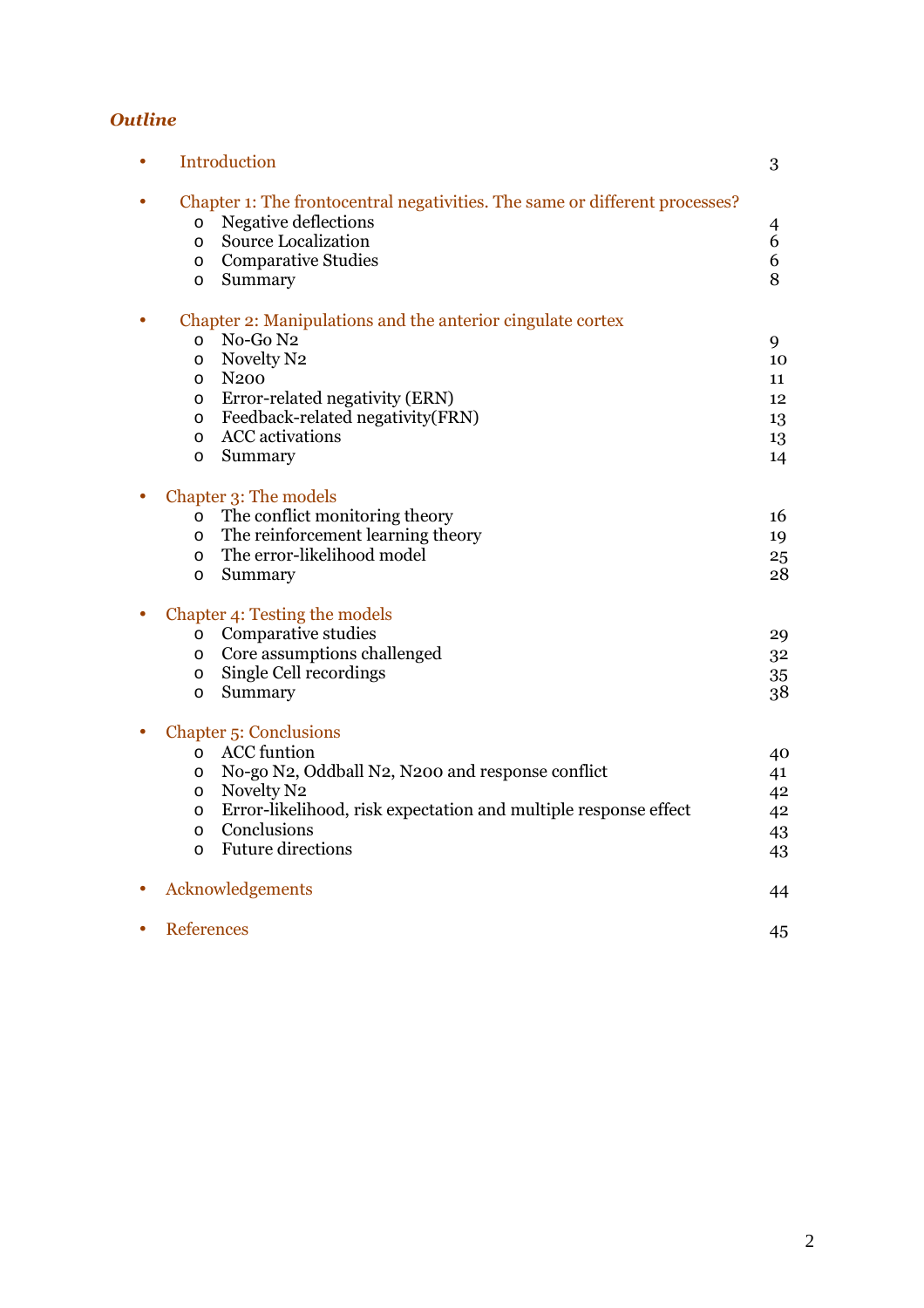#### *Introduction*

 Electroencephalography (EEG) is an non-invasive method to measure brain activity in healthy subjects. By measuring the electric field on the subjects scalp, researchers are trying to identify different processes, brain states, brain oscillations or find markers of mental diseases. An event-related potential (ERP) is a segment of the EEG signal starting from a specific event, most of the time on stimulus or response onset. These ERPs can be averaged, to create a smooth waveform with positive and negative deflections. In the literature a lot of specific deflections are found to be generated by certain stimuli, be modulated by a certain condition or differ between groups of subjects. This thesis is looking at several negative deflections found on the frontal central electrode apparent generated by different processes, however they look similar. Can these be in fact be generated by the same underlying process?

 In the first chapter I will introduce these negative deflections and argue why these could be produced by the same underlying process and/or the same area. In the second chapter I discuss the negative deflections in more depth. What kind of manipulations modulate the negative deflections? Are there similarities between the negative deflections? The third chapter is all about 3 important models that are able to explain a subset of the negative deflections and/or the function of the related area producing the negative deflections. Which of these models is correct? How can we differentiate the models by experimental data? In the last chapter I discuss studies that favor one model over the other and finally conclude whether the negative deflections are indeed produced by the same process and/or the same area.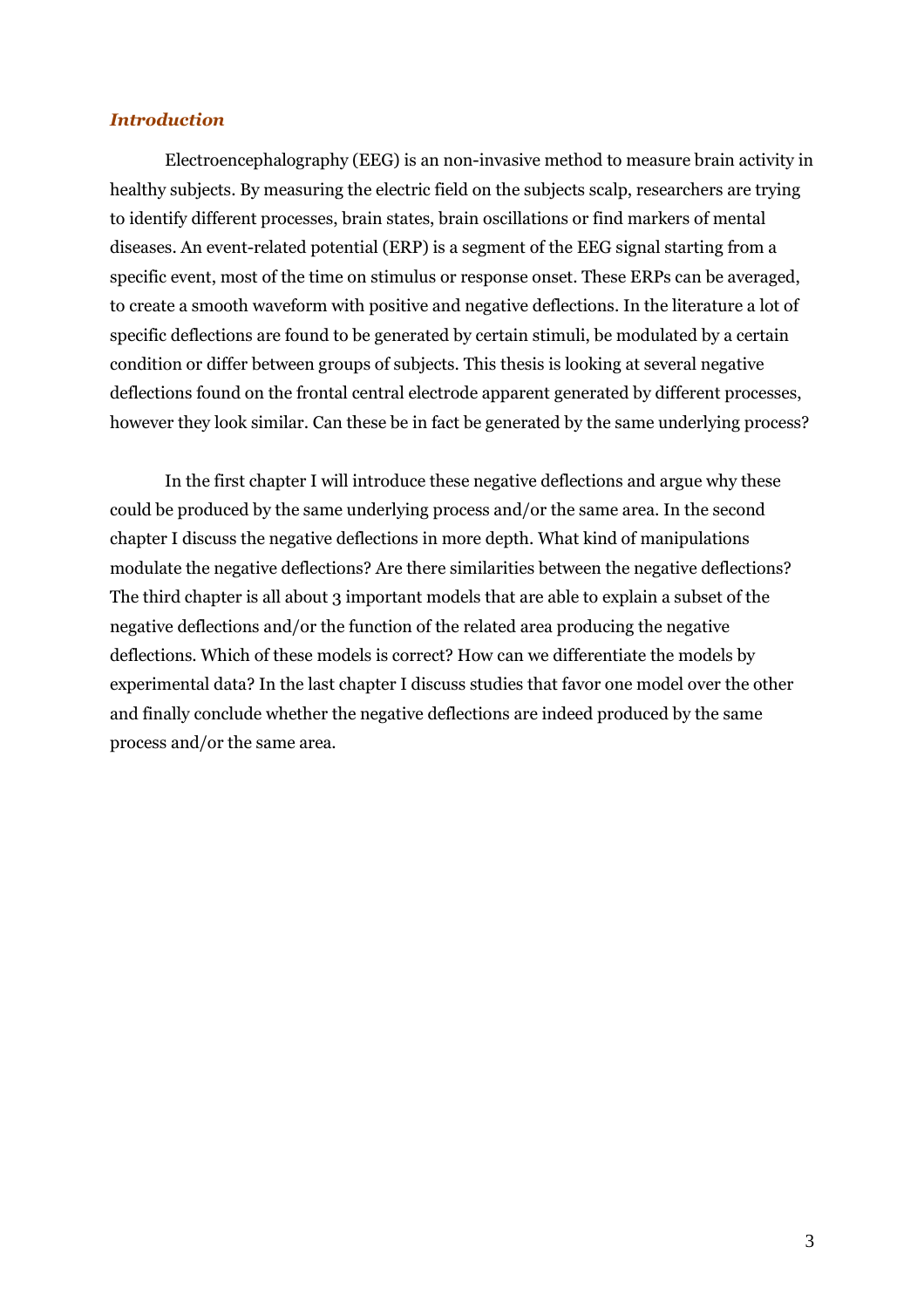## **Chapter 1 The frontocentral negativities. The same or different?**

In this chapter we will introduce how the different negativities on the frontocentral electrode were found and argue why we could assume they are the same negativities produced by an underlying process.

#### *The Negative Deflections*

 One of the most studied ERP-component may be the P300 and is supposed to be sensitive to task relevence and stimulus probability. The P300 was divided in an frontal component, P3a, and a component maximal over parietal cortex, P3b. Both with different functional functions: the P3a reflects orienting of attention and the P3b updating of working memory (Donchin et al., 1988). The N2, referring to the second negative peak in the average ERP waveform, was commonly found in combination with the P3a/P3b, and thereby called the "N2-P3 complex". Pritchard et al. (1991) made a influential classification scheme of the N2. The N2 was divided in three subcomponents, the N2a, N2b and the N2c. The N2a has a more modern name, the mismatch negative (MMN) in the auditory domain and the visual MMN in the visual domain (Czigler, 2007). In comparison with the N2b and N2c, the N2a does not require attention and is normally not accompanied with an P3. The N2b, or the Nogo N2 (Ford et al., 1985), was larger for non-targets than to targets but elicited by both, has a (fronto)central scalp distribution (for visual and auditory stimuli) and is accompanied by a P3a. The N2c has a different scalp distribution for visual (posterior) and auditory (frontocentral) modality and the latency covaried with the reaction time.

 In this thesis we are looking at negative deflections that are similar to the N2b, by having a frontocentral scalp distribution, not being modality specific and have an onset around 200 ms after stimulus onset (figure 1). Beside a negative deflection larger for nontargets, there is also a negative deflection found in the oddball task for unfrequent targets compared to frequent distractors (Nieuwenhuis et al., 2003) and tasks where there is conflicting information (Kopp et al., 1996), like the Erikson's flankers and Stroop task. A similar negative deflection is seen larger for rare/novel stimuli than for frequent/common stimuli and is called the novelty N2 (Courchesne et al., 1975). While all the above mentioned negative deflections (No-go N2, N200 and novelty N2) are elicited before a response, another set of negative deflections occur after a wrong response. The error related negativity (ERN) and the feedback-related negativity (FRN) also have a frontocentral scalp distribution. The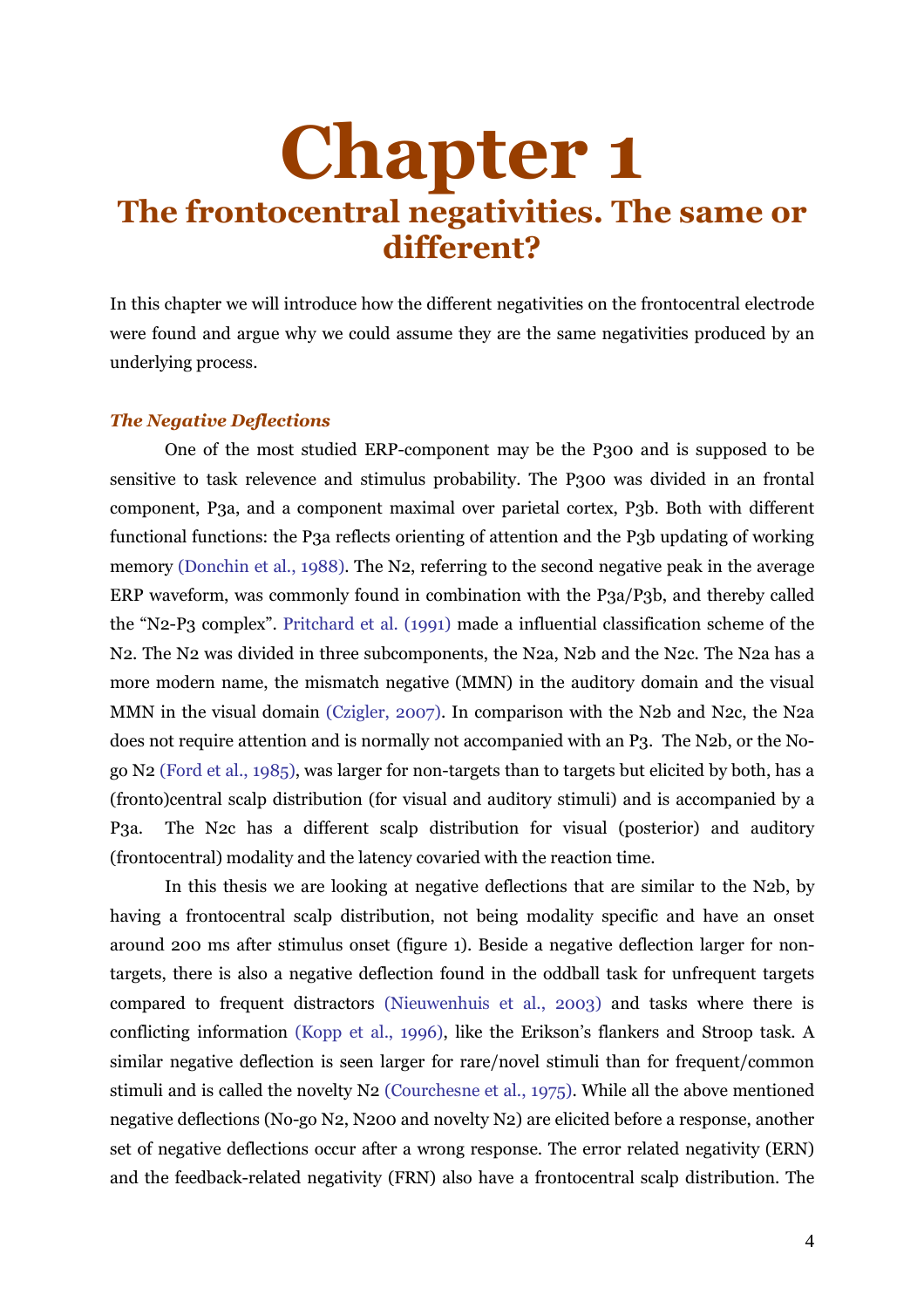ERN is a response-locked negative deflection (50 ms after the response) that is larger for errors than correct responses (Falkenstein et al., 1991) and the FRN is a negative deflection around 250 ms after stimulus onset that is larger for negative feedback than positive feedback (Miltner et al., 1997). All these negative deflections all are found on the frontocentral electrode in ERP studies. Some relate to the stimulus, others to the response. Could they be generated by the same neural group or are they different processes? And how can we tell?

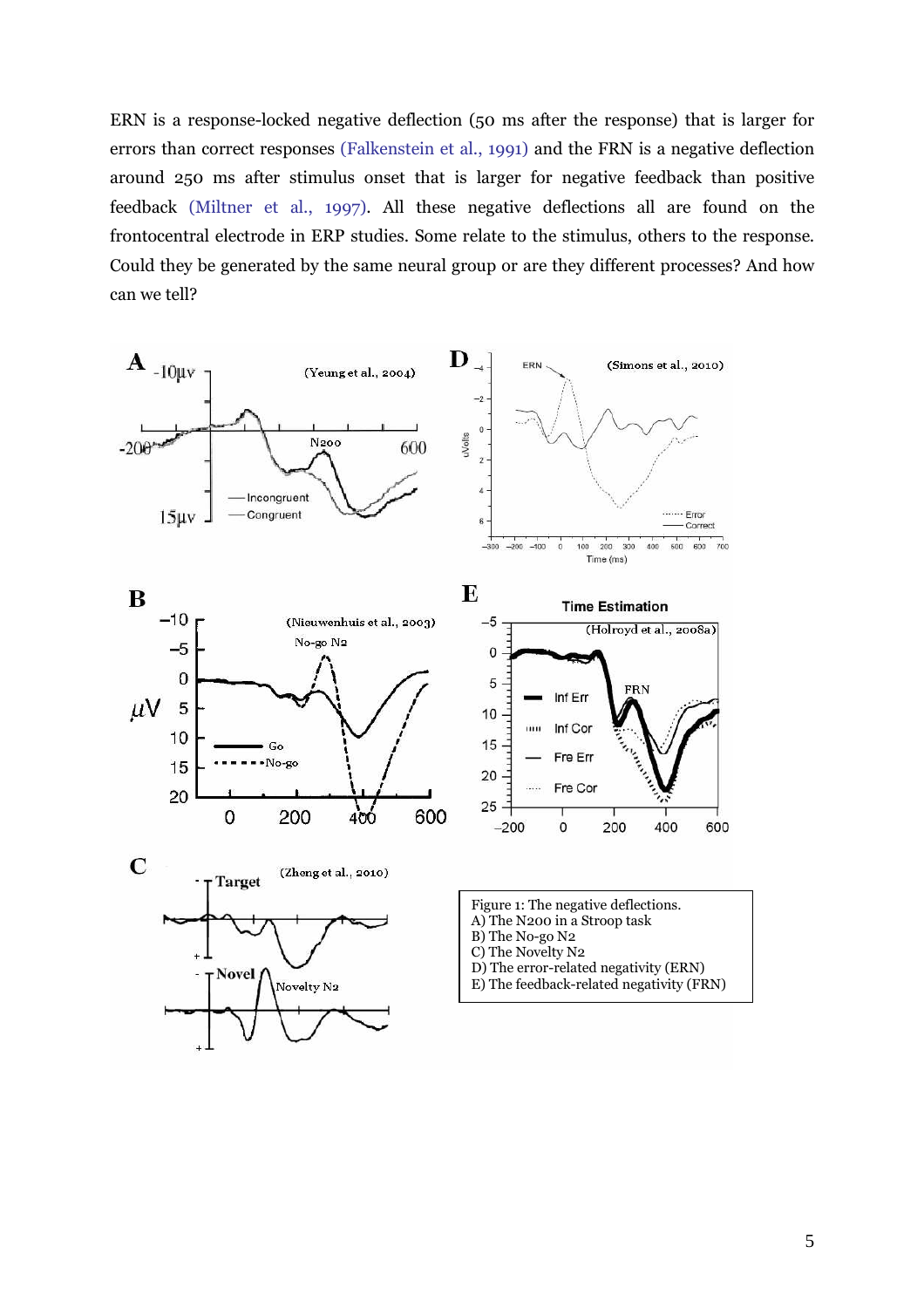#### *Source Localization*

 The first avenue to answer these questions is by looking at the scalp distributions and dipole sources that are generated by these ERP components. Another way to compare sources of ERPs is by comparing the scalp distribution it produces. When two ERPs come from the same source the scalp distribution should also be the same, although the magnitudes might be different. When comparing the scalp distributions of the novelty N2 (Zheng et al., 2010), No-go N2 (Nieuwenhuis et al., 2003), the N200 (van Veen et al., 2002), the ERN (Dehaene et al., 1994) and the FRN (Miltner et al., 1997) they look very similar just on visual inspection (figure 2). All negative deflections are largest on the FCz electrode. Although the spatial resolution of EEG is not as good as fMRI, it has his statistics for source localization. By comparing the differences between electrodes an estimate of a source (dipole) can be made. The source dipole localizations of the No-go N2 (Nieuwenhuis et al., 2003), N200 (van Veen et al., 2002), ERN (Dehaene et al., 1994) and FRN (Miltner et al., 1997) all have a dipole in the vicinity of the anterior cingulate cortex (ACC). fMRI studies on the No-go N2 (Nakata et al., 2008), N200 (van Veen et al., 2002), the ERN (Carter et al., 1998) and the FRN (Holroyd et al., 2004a) validated the dipole locations found in the ERP studies. Both the dipole localizations and the fMRI studies pointed especially the dorsal anterior cingulate cortex (dACC) as the source for the No-go N2, N200, the ERN and the FRN. No fMRI studies or dipole analysis are done for the novelty N2. Most studies on novelty focuss on the P3a, mentioned above.

#### *Comparative Studies*

 The visual inspection of the scalp distribution, source localization suggest that all the ERP components might indeed be the same process. And some fMRI experiments validated the dipoles at the locus of the process to be the ACC. However these comparisons are based on visual comparisons of scalp distributions and dipole sourse localization between studies. To statisticly test whether 2 negative deflections are the same, studies have to compared two negative deflections directly.

 The first direct comparison we mention is between the N200 and the ERN (van Veen et al., 2002a). Using a flanker task they showed that the ERN and N200 have similar scalp distribution and dipole localizations. Holroyd et al. (2008) compared the N200 and the FRN. The scalp distributions and latencies of the N200 and the FRN, after an oddball stimulus or infrequent negative feedback stimulus respectively, were found to be not statistically different, suggesting that the N200 and the FRN are the same ERP component. A comparable analysis was done between the No-go N2 and the N200 (Nieuwenhuis et al., 2003). When the probabilities of the No-go and go stimuli were varied from a standard Go/No-go task (80% go; 20% no-go) to an standard oddball task (20% target; 80% non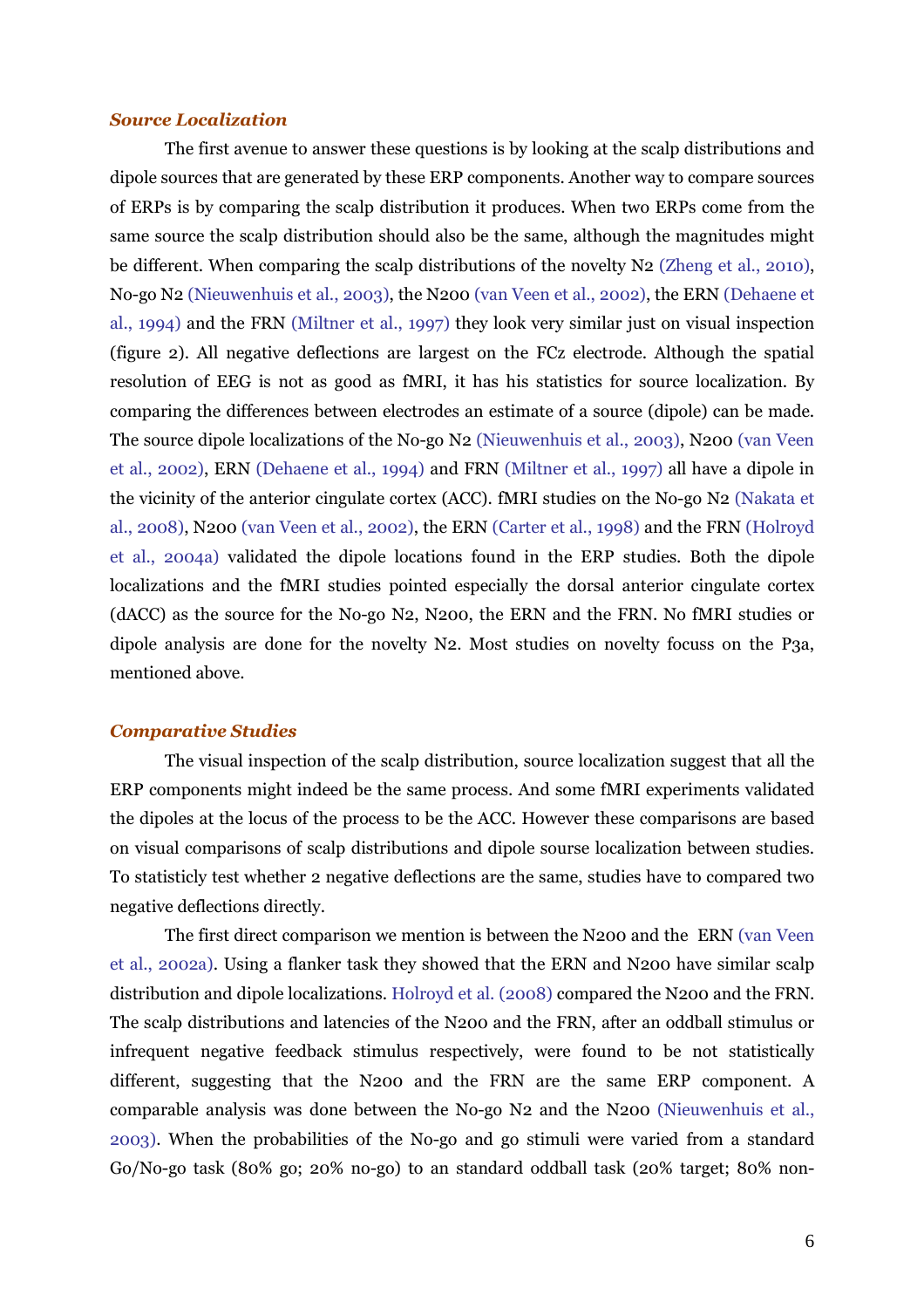target), they saw a N2 enhancement to no-go stimuli in the Go/No-go task and to targets in the oddball task. Although the enhancement was larger in the 20% no-go condition than in the 80% no-go condition they concluded that both are the same, again because they have scalp distributions.

|                                                                            | <b>Scalp distribution</b> | Dipole source localization | fMRI       |
|----------------------------------------------------------------------------|---------------------------|----------------------------|------------|
| Novelty N2<br>(Zeng et al., 2002)                                          |                           |                            |            |
| No-Go <sub>N2</sub><br>(Nieuwenhuis et al., 2003)<br>(Nakata et al., 2008) |                           |                            | <b>ACC</b> |
| N200<br>(van Veen et al., 2002)                                            |                           |                            |            |
| <b>ERN</b><br>(Dehaene et al., 1994)<br>(Carter et al., 1998)              |                           |                            |            |
| <b>FRN</b><br>(Miltner et al., 1997)<br>(Holroyd et al., 2004)             |                           |                            |            |

Figure 2: Scalp distributions, dipole sources and fMRI activations found in ERP and fMRI study on the novelty N2, No-go N2, N200, error-related negativity (ERN) and feedback related negativity (FRN). On visual inspection all the scalp distributions look the same. Also the dipole sources are located in the anterior cingulate cortex for the No-Go N2, N200, ERN and FRN. This is validated by fMRI.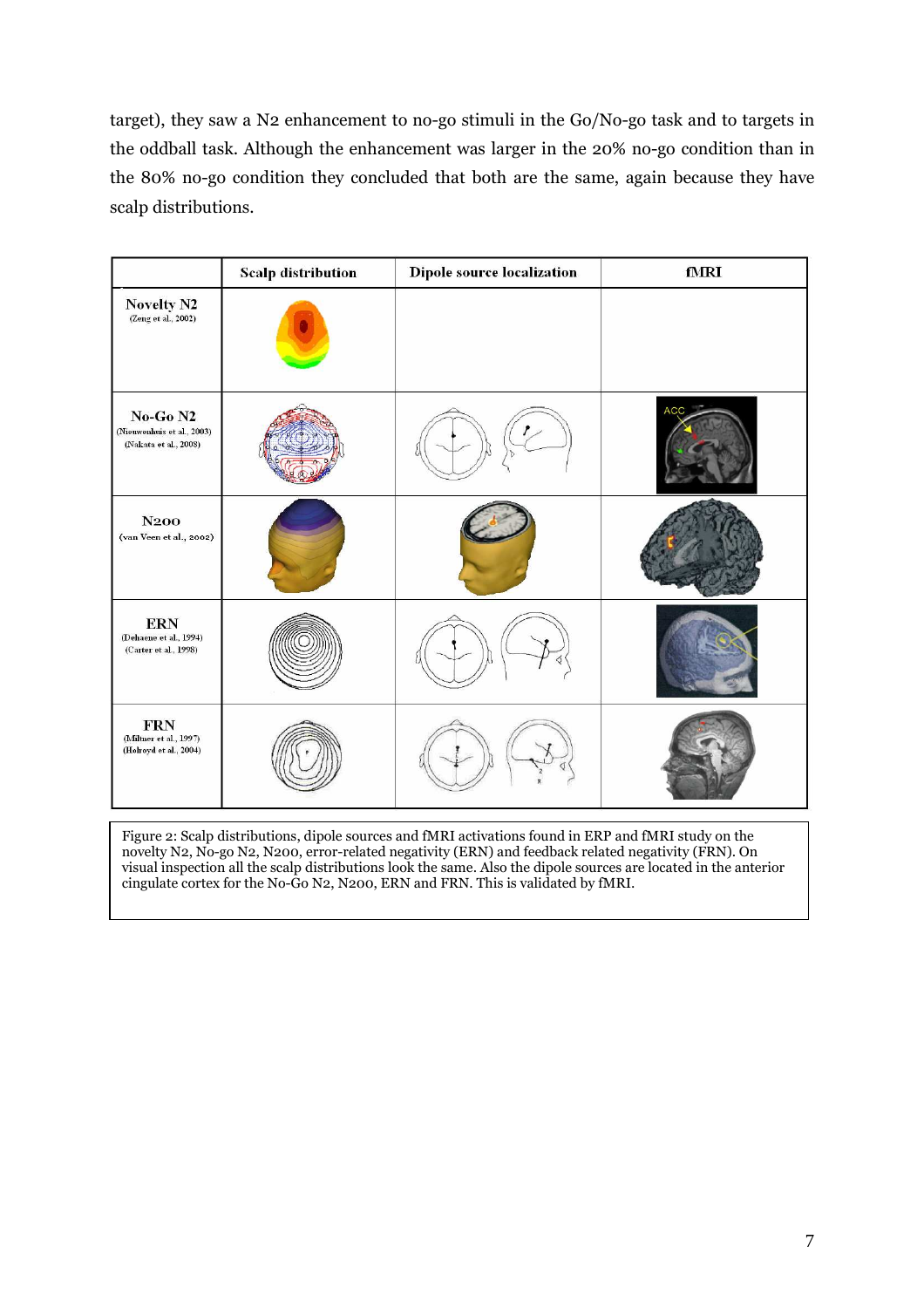#### *Summary:*

 In the literature several frontal-central negativities have been found. Most prominent are the No-go N2, N200, novelty N2, ERN and the FRN. Can these negative deflection be generated by the same process or are they indeed due to seperate processes? If they were the same process they all should be generated by the same neural structure. No statistical difference in scalp distribution were found between the negative deflections when compared, suggesting a similar dipole for all negative deflections. Also fMRI studies indicate that the dorsal anterior cingulate cortex is the generator of the No-go N2, N200, ERN and the FRN. As all negative deflections seem to be generated by the ACC, one underlying process might be responseible for all these negative deflections.

What could that process be? To find clues about this process I will discuss which experimental manipulations modulate these negative deflections in the next chapter. Beside experimental manipulitions it is also useful to look into the fMRI literature in what kind of tasks the anterior cingulate cortex (ACC) is more active.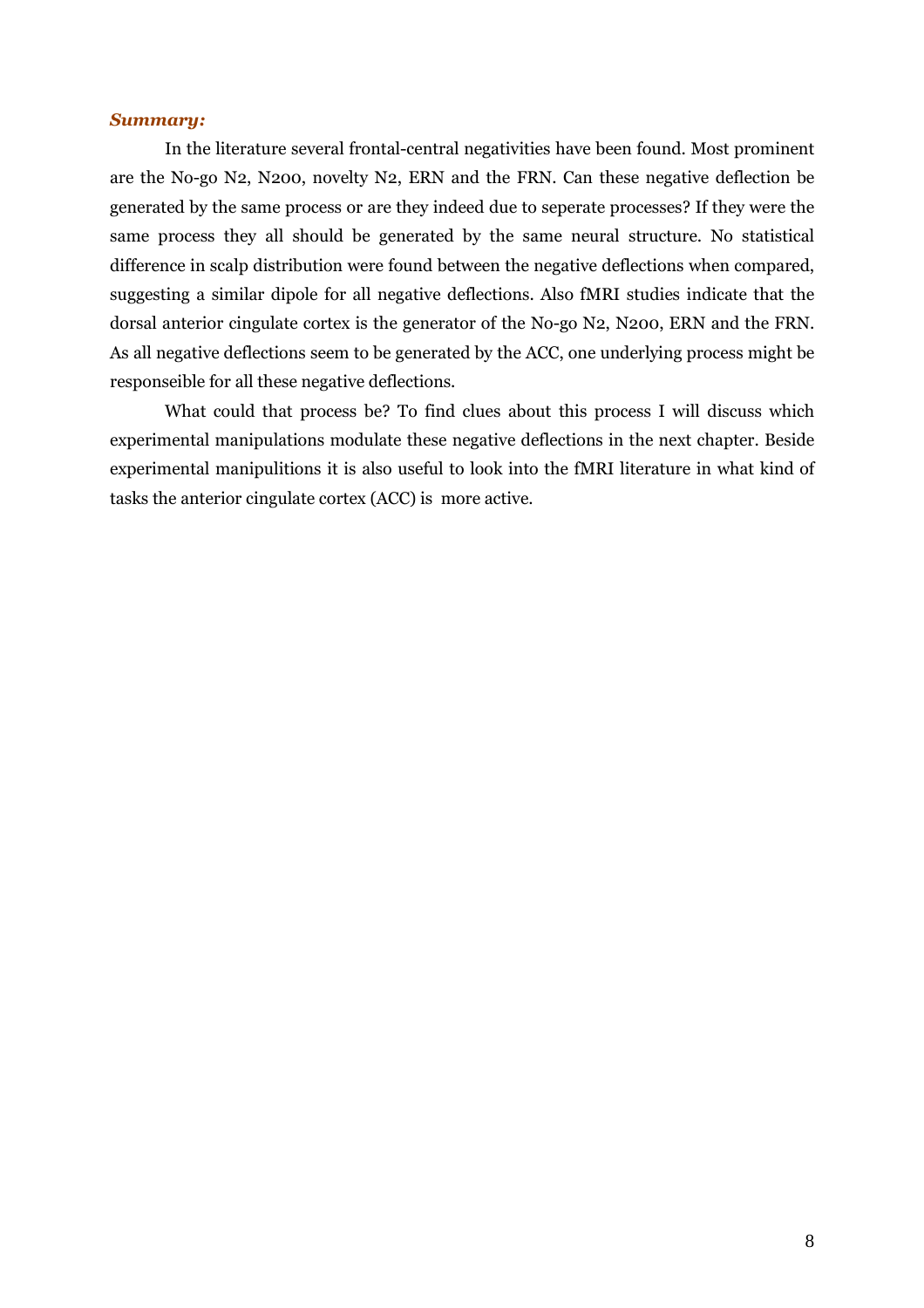## **Chapter 2 Negative deflections and Anterior Cingulate Cortex**

 In this chapter we will look closer at each negative deflection. What kind of manipulations have an effect on the amplitude or latency of the deflection? We start with a closer inspection at the stimulus-related negative deflections, the No-Go N2, the N200 and the novelty N2. Then we move on to the error-related negative deflections, the ERN and FRN. Although the negative deflections are the main focus of this chapter, we close the chapter with a closer look at the anterior cingulate cortex (ACC). According to the dipole source localization and fMRI studies this is generating the negative deflections.

#### *No-go N2*

 In the Go/No-go task to some stimuli (targets) a response is needed, normally a button-press, while on other targets (non-targets) the subject has to withhold a response. The main result is the No-go N2 allready discribed above, the N2 of the non-targets is larger than the N2 of the targets (Ford et al., 1985). The No-go N2 is though to reflect a response inhibition process. Beside the standard task of only 2 stimuli, where one is a non-target and the other a target, several variations are possible. The subject can make a covert (e.g. silent counting) or overt (e.g. button press) response, multiple non-targets or targets (Azizian et al. 2006), the use of different modalities (Nieuwenhuis et al., 2004) and the probability that a target or non-target would occur can be manipulated (Nieuwenhuis et al., 2003). Several observations of the No-Go N2 have been made in the literature. First of all, the N2 is larger for overt responses than covert responses (Bruin et al., 2002). Second there is an increase in amplitude of the No-go N2 when the instructions emphasize speed over accuracy (Jodo et al., 1992).

 The next set of studies look closer to No-go N2 in relationship with the expectancy for a target/non-target. A study, looking at an expectancy effect during a Go/No-go task, showed that activation of the anterior cingulate positively correlated with the lenght of the string of Go-trials (length of 1,3 or 5 go-trials) before a No-go trial (Durston et al., 2002). But using fixed strings of stimuli has some disadvantages. They assumed that subjects expected a No-go trial more after longer go-trials sequence. This is true on random sequences, but subjects probably figure out that the string of go-trials is manipulated, with a No-go trial always on even positions in the string and never a No-go trial after a No-go trial. Knowing the nature of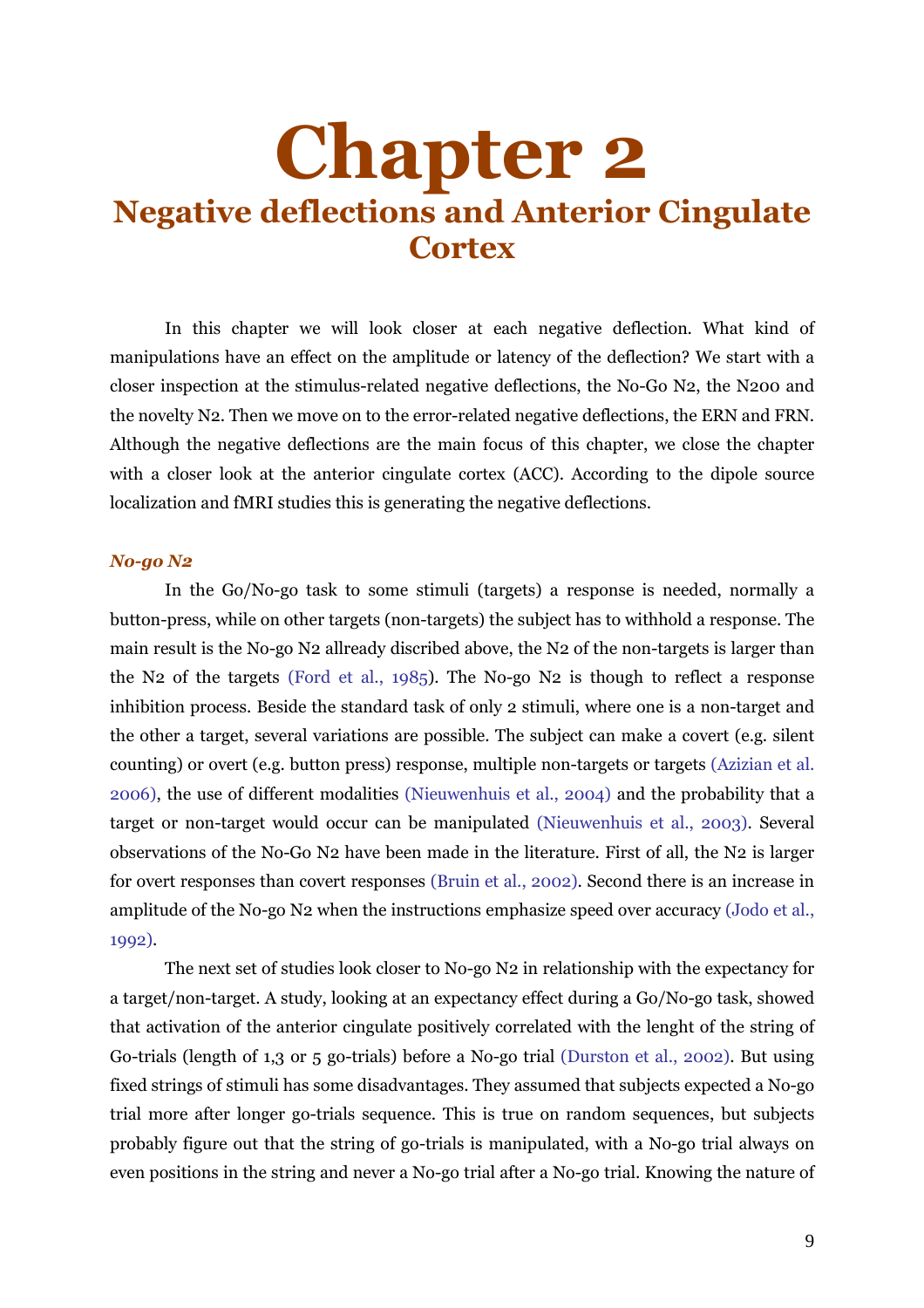this manipulation and the fact that 20 No-go trials were given at each lenght, gives considerable doubt whether a No-go trial after the 3th Go-trial is more expected than after the 1 st Go-trial. Therefor Smith et al., (2010) used a random sequence where the target and nontarget are equiprobable. For each point they looked at the previous 3 stimuli and if there was and alternation (A) or a repetition (R) between first and second, ..., and the third and fourth. They found a modulation of the amplitude of No-go N2 when the target or non-target wasn't expected. A non-target after a repetition of 2/3 targets (and vice versa) or a sudden repetition after a period of alternation gave rise to a larger N2 amplitude. However assuming that subjects are expecting that a certain period (alternation/repetition) will progress during a random sequence is a point of discussion. A cleaner way to change the expectancy of the No-Go N2 is by changing the probability that non-target occurs compared to targets. Nieuwenhuis et al., (2003) manipulated the probability of non-targets and found that the Nogo N2 is larger when non-targets are rare (20%) compared to a condition where target and non target are equiprobable.

#### *Novelty N2*

 Courchesne et al. (1975) was the first that really showed a novelty N2. He used a frequent background non-target (80%) and a rare silently counted target (10%) and either rare simple trial-unique novels (10%), consisted of words, shapes and faces, or rare trialunique complex novels (10%), consisted of a random colored patterns. The novels were also non-targets. Both the simple and complex novels were able to give a larger anterior N2 compared to the frequent non-target and the equally rare target, although the complex novels were more effective and gave a larger N2 than the simple novels. Another interesting point in his research was that the N2 of both novels didn't change when they became targets. But another question arises from this experiment. What makes a stimulus novel? In Courchesne the simple novels where as unique as the complex novels, but the complex novels gave rise to a larger anterior N2 nevertheless.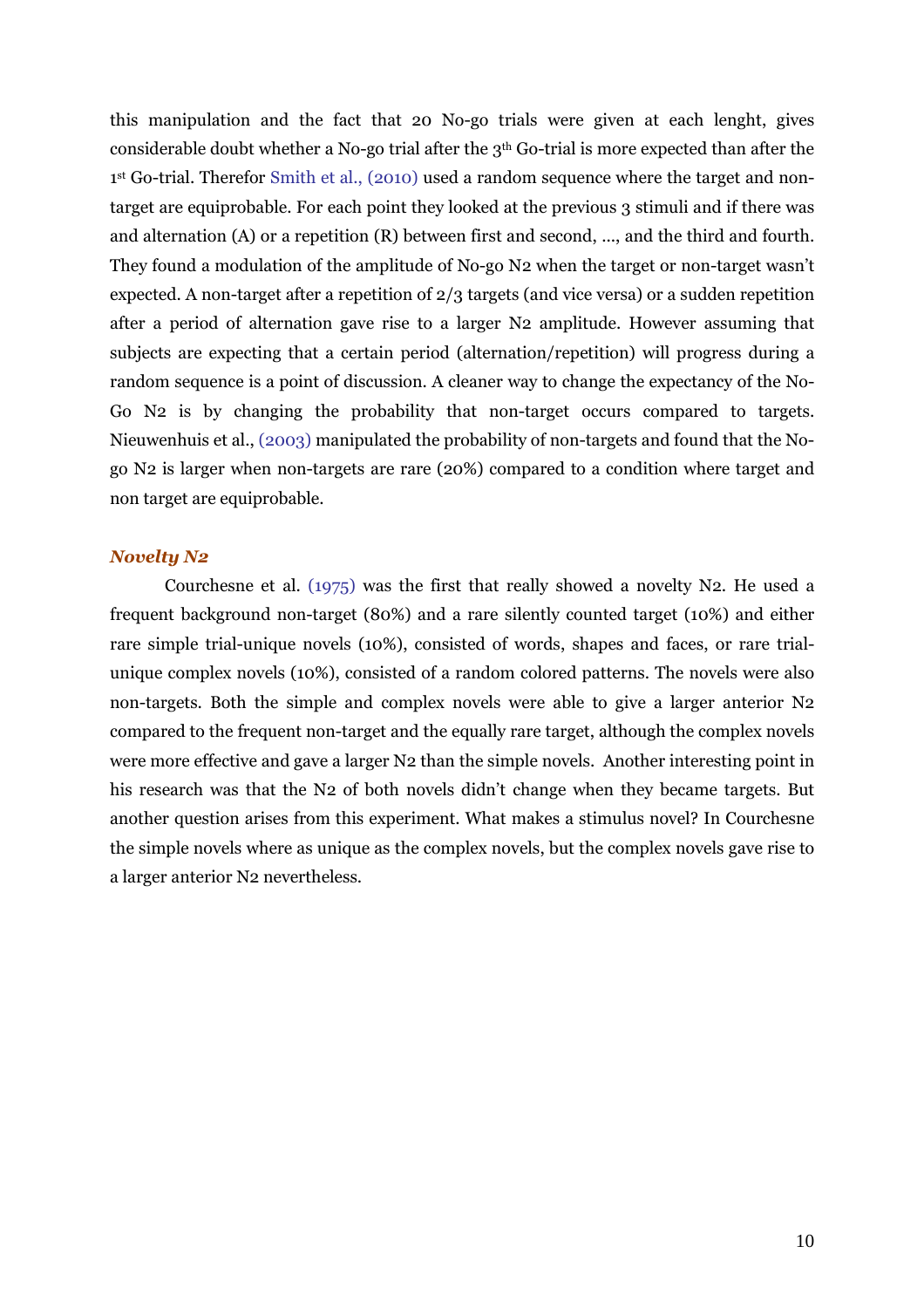

Figure 3: What is novel. In 3 sets of stimuli (A, B, C) Daffner et al., (2002) tested the effect of unfamiliarity/complexity and difference in category on the novelty N2. He saw a mixed result. The N2 of the deviants were larger in the all complex set (B) compared to the all simple set (A), suggesting modulation by complexity. But the simple deviant stimuli in the mixed set (C) had larger N2 than the simple deviant stimuli in the all simple set (A), suggesting a modulation because of the difference in catergory.

With a variety of stimuli (figure 3) Daffner et al. (2000) tested whether unfamiliarity/complexity of the stimulus is the reason for eliciting a novelty N2 or the difference in category between novel/deviant stimuli and the target and background. What he found was a mixed result. The comparison between the deviant stimuli in the mixed stimuli task and the stimuli in the all simple task showed an enhanced anterior N2 suggested that the difference in category drives the enhancement. On the other hand the comparison between complex stimuli and simple stimuli showed that the N2's of all the complex stimuli were larger than all the simple stimuli in the all simple condition. So the novelty N2 seems to be sensitive to both unfamiliarity (of long term experience) and deviation in category of the background and target stimuli.

#### *N200*

 The N200 has been seen as a negative deflection around 200-300 ms after stimulus presentation. It is elicited when a target was unfrequent (Donkers et al., 2004), or by conflicting stimulus attributes (Mattler et al., 2006). The main task showing the N200 for unfrequent stimuli is the oddball paradigm. The oddball paradigm was first used in the 1980's (Towey et al., 1980). The standard oddball task is very similar to the go/no-go task. In a train of stimuli, the subject has to covertly (silent counting) or overtly (e.g. button press) response to the rare target stimuli and ignore the frequent background stimuli, while in the standard go/no-go the frequent targets need response (go-stimuli) and the rare nontargets don't (no-go stimuli). An enhanced anterior N2 has been seen to the rare targets compared to the frequent non-targets (Nieuwenhuis et al., 2003)(Holroyd et al., 2008). Nieuwenhuis et al.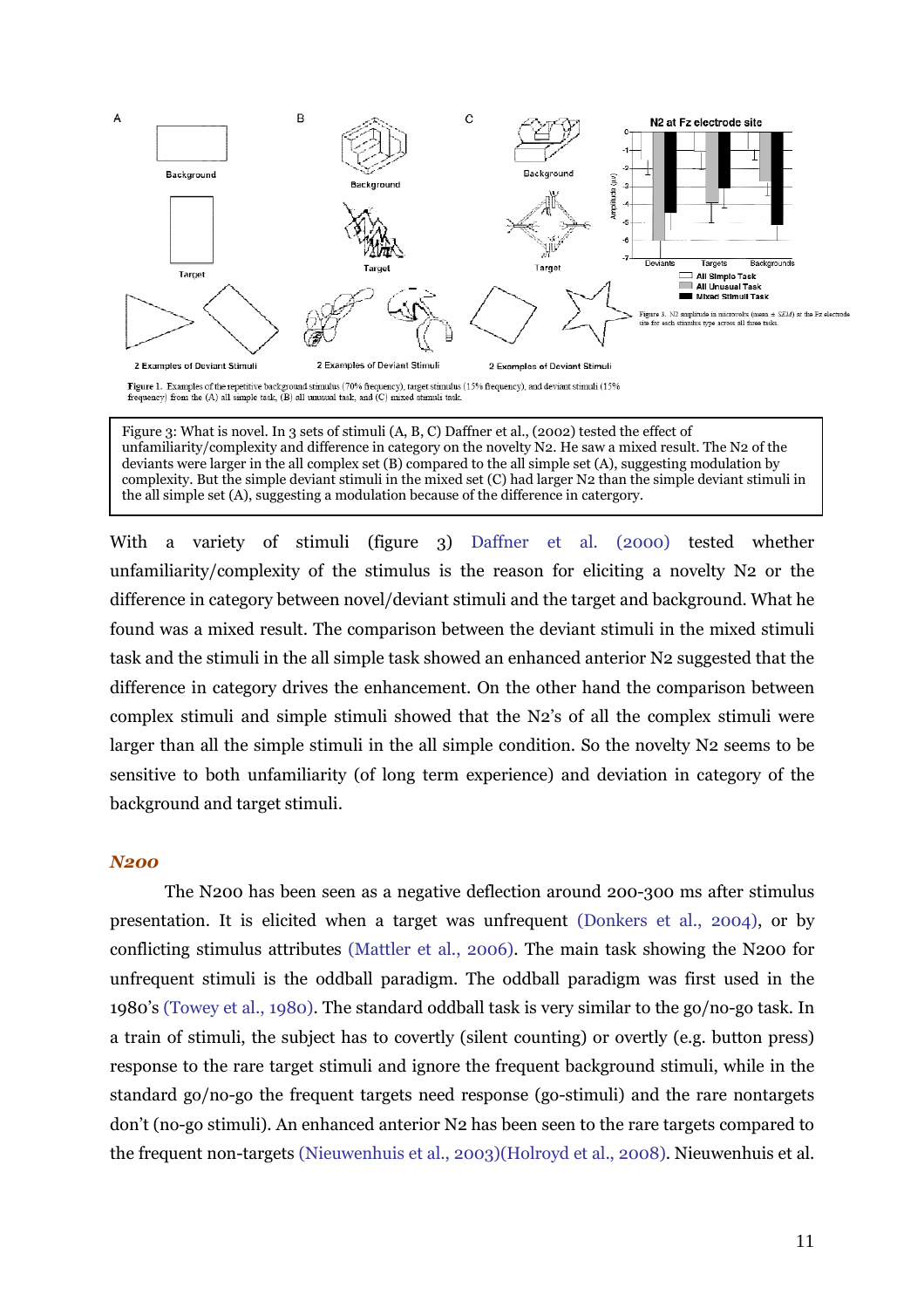(2003) showed that the oddball and Go/No-go N2 are the same and depend on unfrequency despite being a target or non-target.

 A classical task to test conflicting stimulus attributes is the Erikson flankers task. In the Erikson flankers task the N200's amplitude seems to be larger in slow RT trials compared to fast RT trials and larger for incongruent trials compared to congruent trials. Its latency increased with RT and is also larger on incongruent compared to congruent trials (Yeung et al., 2004). During a stop-signal task (Logan et al., 1985) the N200 is larger for instructions that emphasizing speed over accuracy (Band et al., 2003), the amplitude is larger (Boxtel et al., 2001) and the latency (Kok et al., 2004) is longer in unsuccesful than succesfull trials. The amplitude is also larger when there is a long stop-signal delay compared to a short stopsignal delay (Ramautar et al., 2006). An enhanced N200 is only found when incongruent flankers coded for response incongruency (target and flankers coded for different response) but not for stimulus incongruency (target and flankers were different but coded for same response) (Van Veen et al., 2002a).

 Matching tasks also elicit a frontal negative deflection. In the sternberg paradigm a larger N2 was elicited when the probe item was not in the memory set compared to a probe item that was presented in the memory set and the effect was strongest when the memory set only consisted of 1 item (Kotchoubey et al., 1996). In a sequential matching task, two paired stimuli either match or not, with 2 stimuli that could match in 2 different dimensions, color and shape, the anterior N2 showed a nice gradient: largest for complete mismatch, intermediate for a mismatch on one dimension and a small N2 for a complete match (Wang et al., 2004). This has also been shown for single dimensions, for color (Cui et al., 2000), shapes (Wang et al., 2003) and pictures (Wang et al., 1998). Even when the change was in a dimension not relevant for the test (Jia et al., 2007).

#### *Error-related negativity (ERN)*

 The ERN was found at the same time by two different groups (Falkenstein et al., 1990)(Gehring et al., 1993) 80 ms after initiation of the wrong response/error measured with electromyography (EMG). The latency seems to be very consistent across experimental conditions (Falkenstein et al., 2000). The amplitude of the ERN increases when participants are motivated and when accuracy was prefered over speed (Gehring et al., 1993). In a study where errors could be made by using the wrong finger, the wrong hand or both, the ERN was largest when the response was made with the wrong finger and the wrong hand, suggesting that the ERN is sensitive to the degree of the error (Bernstein et al., 1995). It also seems that the process that produces the ERN is independent of what caused the error, whether the error was commited by the hands, feet (Holroyd et al., 1998) or eyes (Nieuwenhuis et al., 2001). When speed is emphasized, an ERN is also elicited when the response is slow, even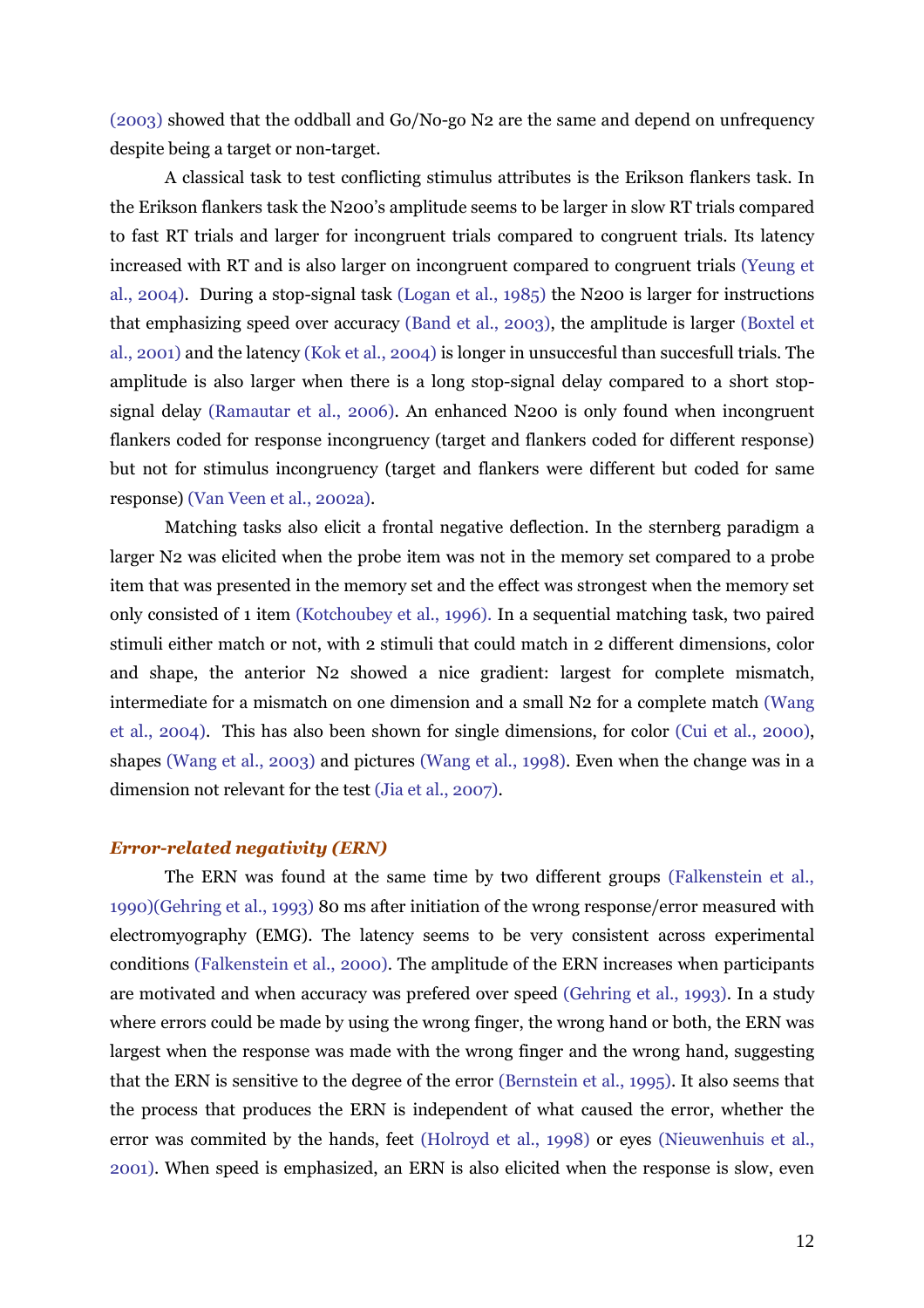when the response is correct (Luu et al., 2000). The amplitude of the ERN also correlates with later error correction in the same trial. The larger the ERN, the higher the probability is that an error gets corrected (Gehring et al., 1993). When an error is corrected the ERN was larger on fast corrected trials than on slow corrected trials (Rodriquez-Fornells et al., 2002). Not only is the ERN elicited by a response error, but seeing someone else making a mistake also produces an ERN (Bates et al., 2005)(van Schie et al., 2004). The ERN is also generated when a task goal has not been achieved (Tokoyama et al., 2005). Finally, awareness is not necessary for the generation of the ERN (Nieuwenhuis et al., 2001).

#### *Feedback-related negativity (FRN)*

 The FRN was first discovered in a time-estimation task where participants had to push a button a second after a signal. A feedback stimulus told the participants whether the estimation was good or wrong (Miltner et al., 1997). The resulting FRN is a negative deflections seen at the difference wave (incorrect-correct feedback). This results suggest the FRN is produced by a system that either involves error detection or the use of error information for avoiding future errors. The FRN does not seem to differ between the magnitude of losses or wins in a monetary task (Gehring et al., 2002). Later the FRN is shown to be dependent on the expectancy of the reward (Holroyd et al., 2007). The same feedback can be seen as a loss or win depending on context (Holroyd et al., 2004b). In a monetary task have no loss or no gain, can either be a good feedback or an error feedback, depending on what the other options were. When those were all a monetary loss, the no win/loss feedback was seen as good feedback, while when the other option all were gain option, the no win/loss feedback was seen as an error. An overt action or a contingent response (mapped to the stimuli) are not necessary to generate a FRN (Yeung et al., 2005), although the amplitudes were larger when responses were contingent.

#### *ACC activations*

A lot of research has been done on the role of the ACC. There is ACC activity in a large variety of task, which can be subdivided into three categories: task where a change in response was needed, tasks with multiple response possibilities and error-trials. Of the first category, the Stroop task (Stroop et al., 1935), where the colour of the ink must be named, is the most famous. More ACC activity has been seen for incongruent trials (word red writen in green) than for congruent trials (word red writen in red) (Pardo et al., 1990) and activition diminishes when task gets overlearned (Bush et al., 1998). Also in the Erikson flankers task (Eriksen et al., 1974) incongruent flankers (e.g. HHSHH) show a higher activation of the ACC compared to congruent flankers (e.g. SSSSS) (Carter et al., 2000). Another well-known task that falls under the first category is the Go/No-Go task. Again higher activation is seen for the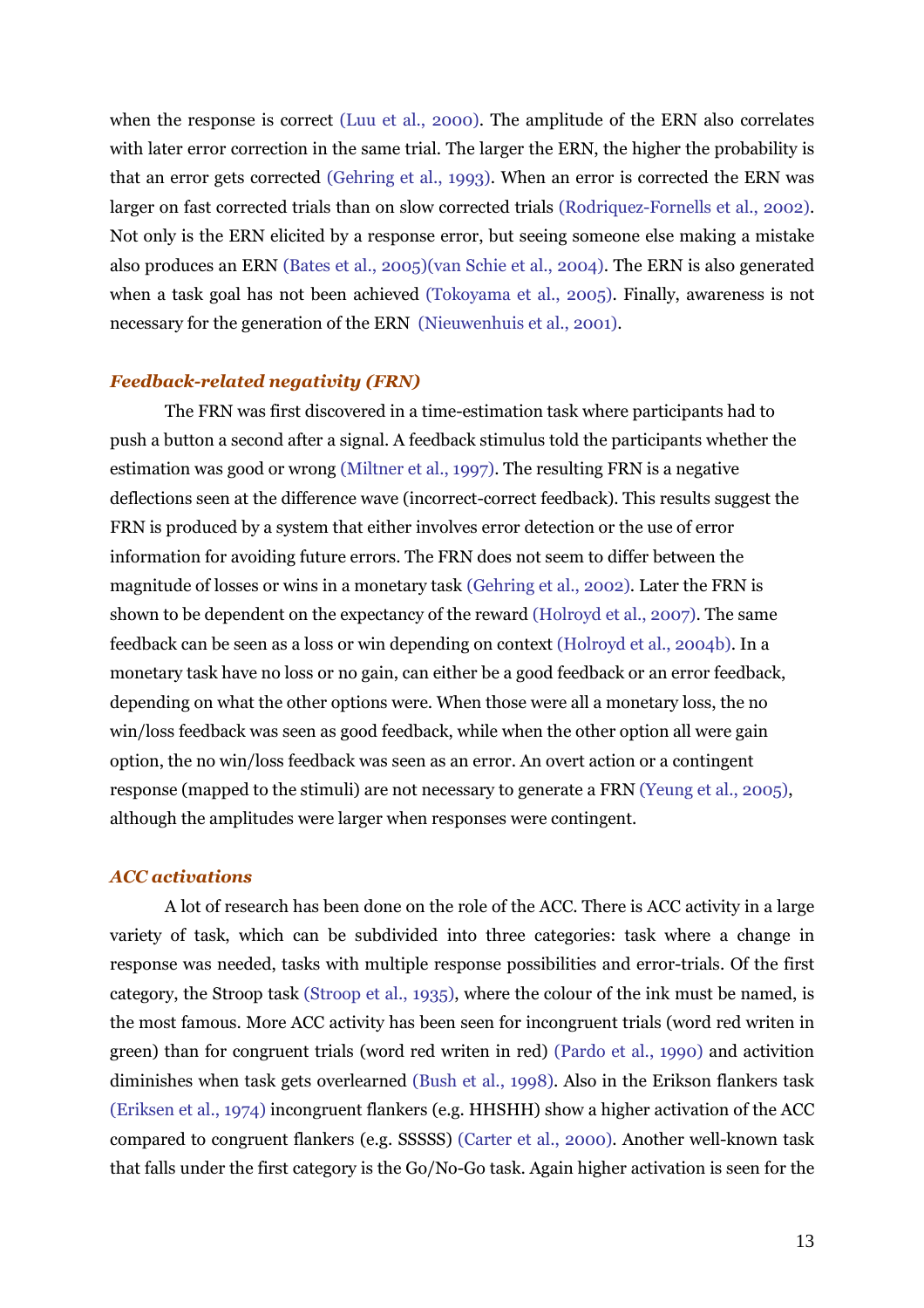No-go condition compared to the Go condition (Casey et al., 1997). An effect on frequency on ACC functioning was found in a oddball, Go/No-go and response selection task. Independent if an response had to be given or withhold, the ACC activation was larger for the lowfrequency events compared to the high-frequency events, while no ACC activation difference between the responses/events where found when all responses/events where equal (Braver et al., 2001). For the second category most experiments used a fluency task. ACC activation is larger when subjects need to link a verb to a noun compared to repeating the noun (Andreason et al., 1995) or generating words starting with a specific letter compared to reading a list of words starting with that letter (Friston et al., 1993). The last category is with the commision of errors. Increased ACC activation for incorrect responses compared to correct responses has been found (Carter et al., 1998)(Picard et al., 1996) and for negative feedback compared to positive feedback (Ullsperger et al., 2003; but see Ridderinkhof et al. , 2004 for a meta-analysis). An fMRI study showed that the ACC is only active either during external and internal errors. In the beginning of learning, ACC activity was during the feedback, while at the end of the learning, ACC activity was just after the response (Mars et al., 2005).

#### *Summary*

 When looking at the different properties of the negative deflections similarities pop up between the deflections. The no-go N2/oddball N2 seem all to be dependent on the frequency of a particular stimulus/response. An unfrequent stimulus/response elicit a larger No-go N2. Both the No-go N2 and the N200 are influenced by instruction. When emphasize speed over accuracy the No-go N2 and the N200 both increase. The N200 increases when the stimulus induces response conflict (for example incongruent trials in a Erikson flankers task/ Stroop task or a change/stop trials in a stop-signal task). Both the No-Go N2 and the N200 are induced by task-conditions in which a pre-potent response has to be changed. In the No-Go task and the oddball task the most frequent response has to be overcome when a unfrequent stimuli appears. In the Erikson flankers task and the Stroop task the conflicting information induces faster wrong response activation that has to be overcome.

However this cannot be the process behind the novelty  $N_2$ , as the novelty  $N_2$  is seen as an enhancement of the N2 for a equiprobable novel stimulus compared to the non-target and target. Novelty and sequential matching studies found that the N2 increases with the degree of deviation with the targets, therefor the novelty N2 and the N2 found in sequential matching tasks could be seen as a mismatch process. Beside being unexpected stimuli, the novelty N2 is modulated by deviation from the stimuli set. The last class of negative deflections is made when an error is made either know on the response (internal error) or by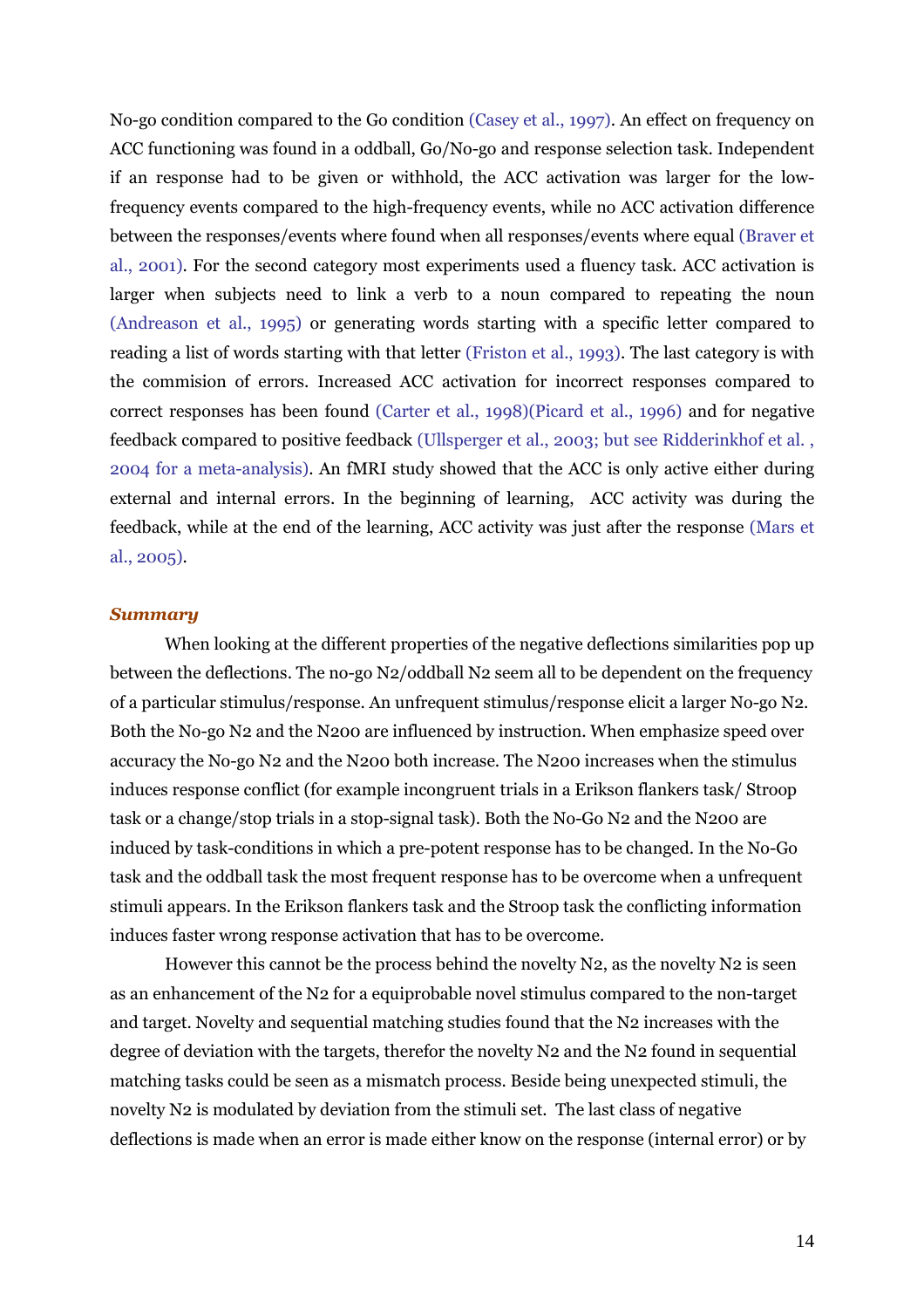feedback (external error). For both the amplitude increases when accuracy is emphasized over speed and when the error is contigent with a response.

The fMRI data follow the modulations that effect the negative deflections. A higher activation of the ACC is seen in response conflict (either change of response or choice between multiple responses) or when errors are made.

 In the next chapter I will discuss 3 major models that all are able to unify several negative deflections by the same process, while the ACC in all three models have a different function for the anterior cingulate cortex.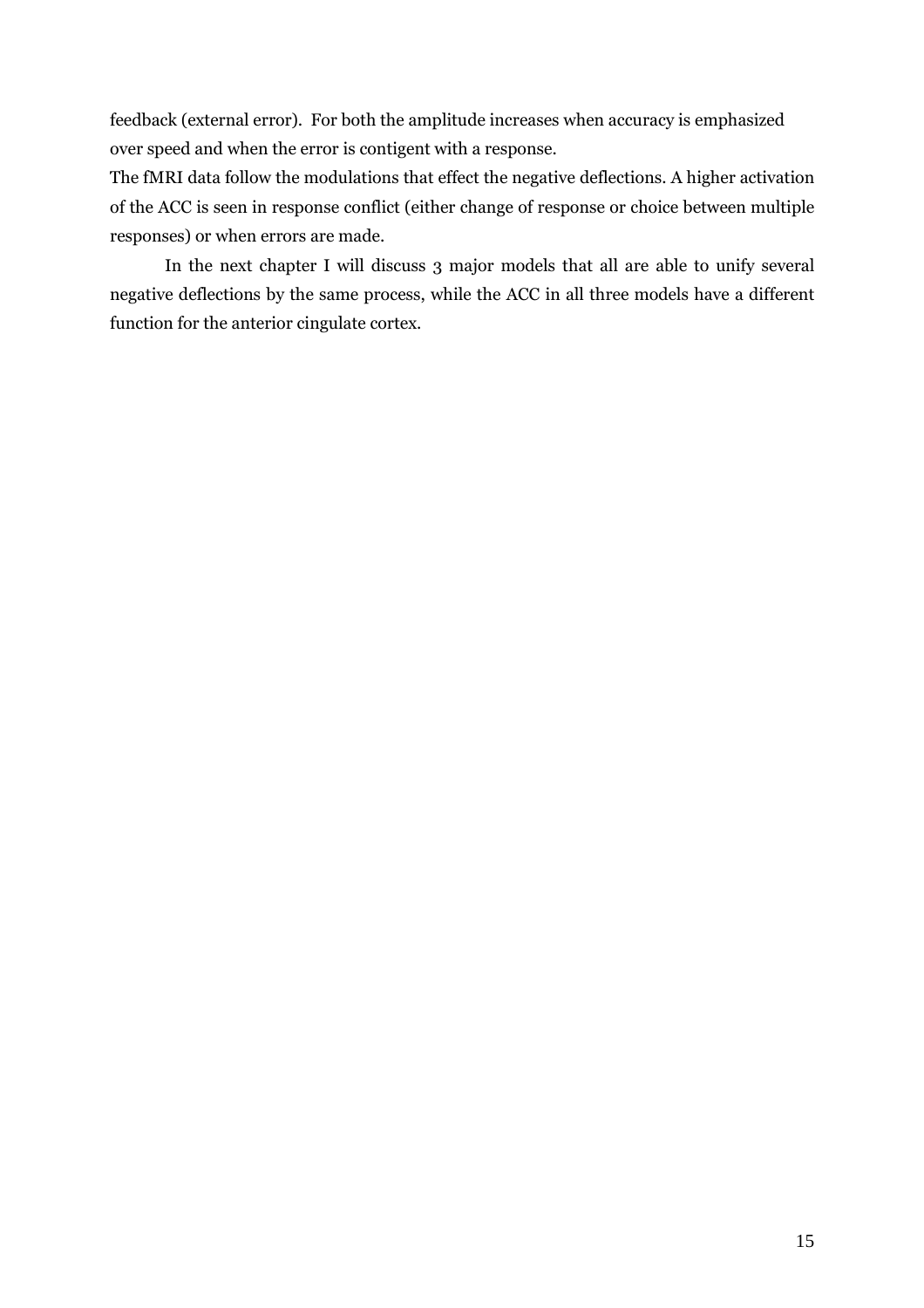# **Chapter 3 The Models**

 From all the results mentioned above three major theories exist about the function of the ACC or the ERN. One of the theories, the conflict monitoring theory (Yeung et al., 2004), is mainly based on the first category of conditions where the ACC is more active, overriding a pre-potent response. The ACC gets a monitoring function to increase cognitive control when needed. Co-activation of multiple conflicting responses is noticed by the ACC which increases cognitive control to solve the conflict. The other theory about the function of the ACC is the error-likelihood model (Braver et al., 2005). Depending on the stimulus properties the ACC is coding for the likelihood that an error could occur. Activation of the ACC again increases cognitive control to influence the response. The last theory is different from the other because it is focussed on the error-related negativities. Although the ACC is given the function for response-selection, it is possible to give other functions to it. According to the theory the error-related negativities are generated by the dopamine system to train the ACC and other structures. Therefor it is called the reinforcement learning theory (Holroyd et al., 2002). In this chapter we are looking at these three theories in more detail. On what assumptions are these models formulated? Are they capable to account for all the findings found above? What kind of predictions do these models make?

#### *Conflict monitoring theory*

 Cognitive control is a broader term in which reponse inhibition, detection of response conflict and strategic performance monitoring. Another central function of a cognitive control system is dealing with cross-talk in information processing (Allport et al., 1987). All by all, cognitive control is important for normal cognitive processing and to reduce errors (Cohen et al., 2000).

 The purpuse of the conflict monitoring (Yeung et al., 2004, Botvinick et al., 2001) is to reconcile the fMRI findings of ACC activity with ERP-experiments on the ERN. As shown above the ERN was formerly linked to error-processing with the source of the ERN in the ACC. Lots of neuroimaging studies show a higher activation of the ACC with response conflict, where multiple responses compete for control of action (Carter et al., 1998)(Menon et al., 2001), task difficulty (incongruent vs. congruent in the flankers/Stroop task) (MacDonald et al., 2000), when an infrequent response is needed over a more frequent one (Braver et al., 2001) and word generation task with lots of valid responses (Barch et al.,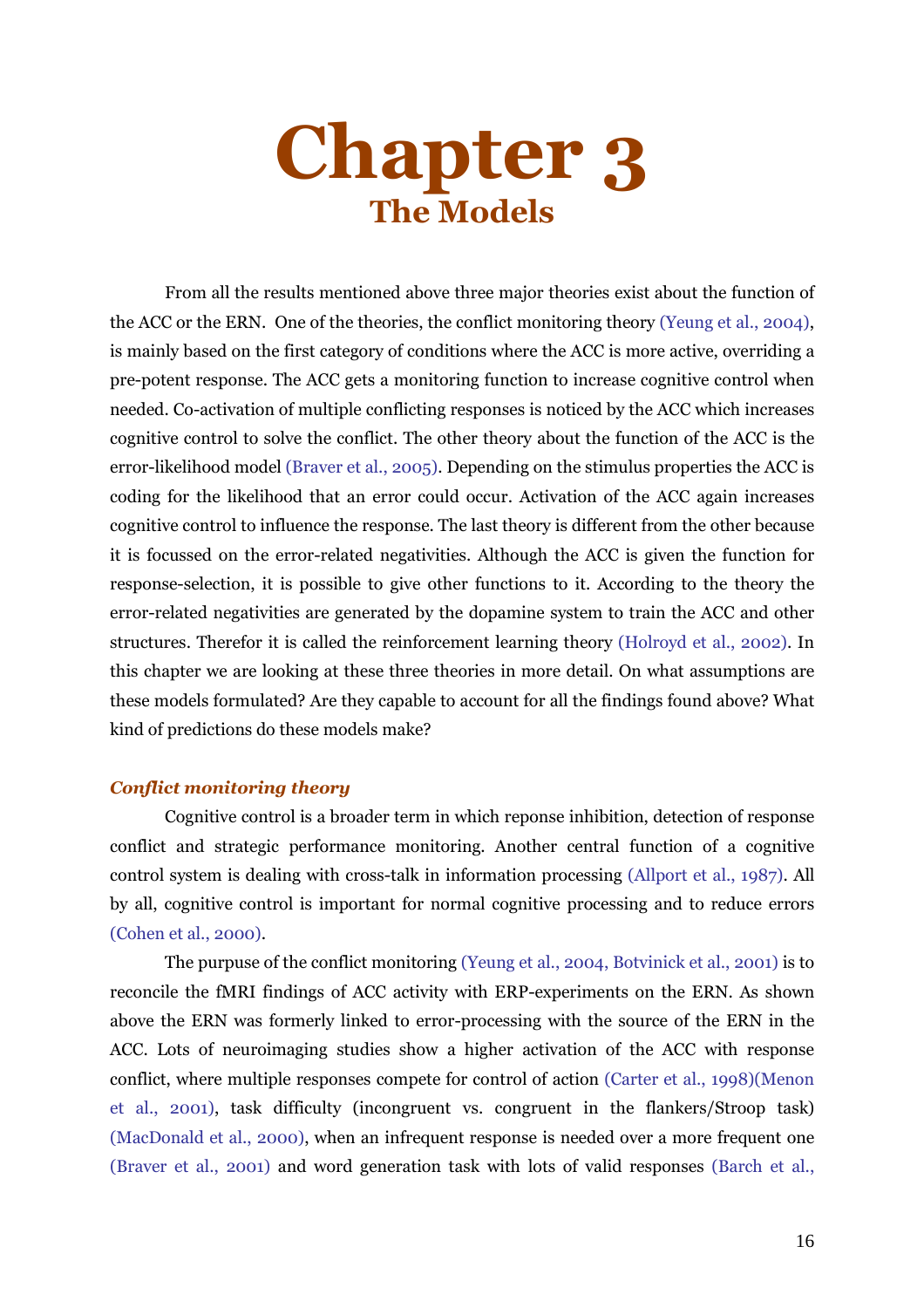2000). The conflict monitoring theory tries to give an unified account of ERP findings (ERN) with his source localization in the ACC and fMRI findings (increased ACC activity with increased task difficulty).



Figure 4: The conflict monitoring theory. A) The computational model modified to replicate finding in the Erikson's flanker task. The model consist of 4 layers of units. The first layer is the input layer, where for each flanker or target there are 2 units. One unit for each response. The unit units are connected with the response unit it is coding for. Within the response layer the response units are inhibiting each other. The third layer, conflict monitor, is activation depending on the energy, the product of activity of all the response units, of the response layer. The conflict monitor can activate an attentional system to modulated the activity of the inputs. B) Simulations of the model indicate that the ERN is larger on congruent trials than on incongruent trials. C) and D) Also on correct trials the model replicates experimental data. A generation of a negative deflection on correct trials with partial errors, activation of the wrong response on correct trials. This is the N200 mentioned above. N2 difference wave is incongruent – congruent condition. ERN difference wave is incorrect – correct trials.

 The model used (figure 4A), is a model for the Erikson flankers task, with one central target and one flanker on each side, and consists of 6 input-units, an unit for each possible stimulus (H or S) at each side. This model can be adjusted for modulating other tasks. The input layer is fully interconnected with the response layer of 2 response units, an unit for each response possibility (H or S). The conflict monitor/ACC calculates the conflict by the 'energy', the product of activated units scaled by the strength of the inhibitory connection between them (Hopfield et al., 1982), of the response layer. So when none of the units is active the energy is zero, when only one unit is active the energy is also zero. The only time the energy is getting high is when both units are active and thereby capturing the essence of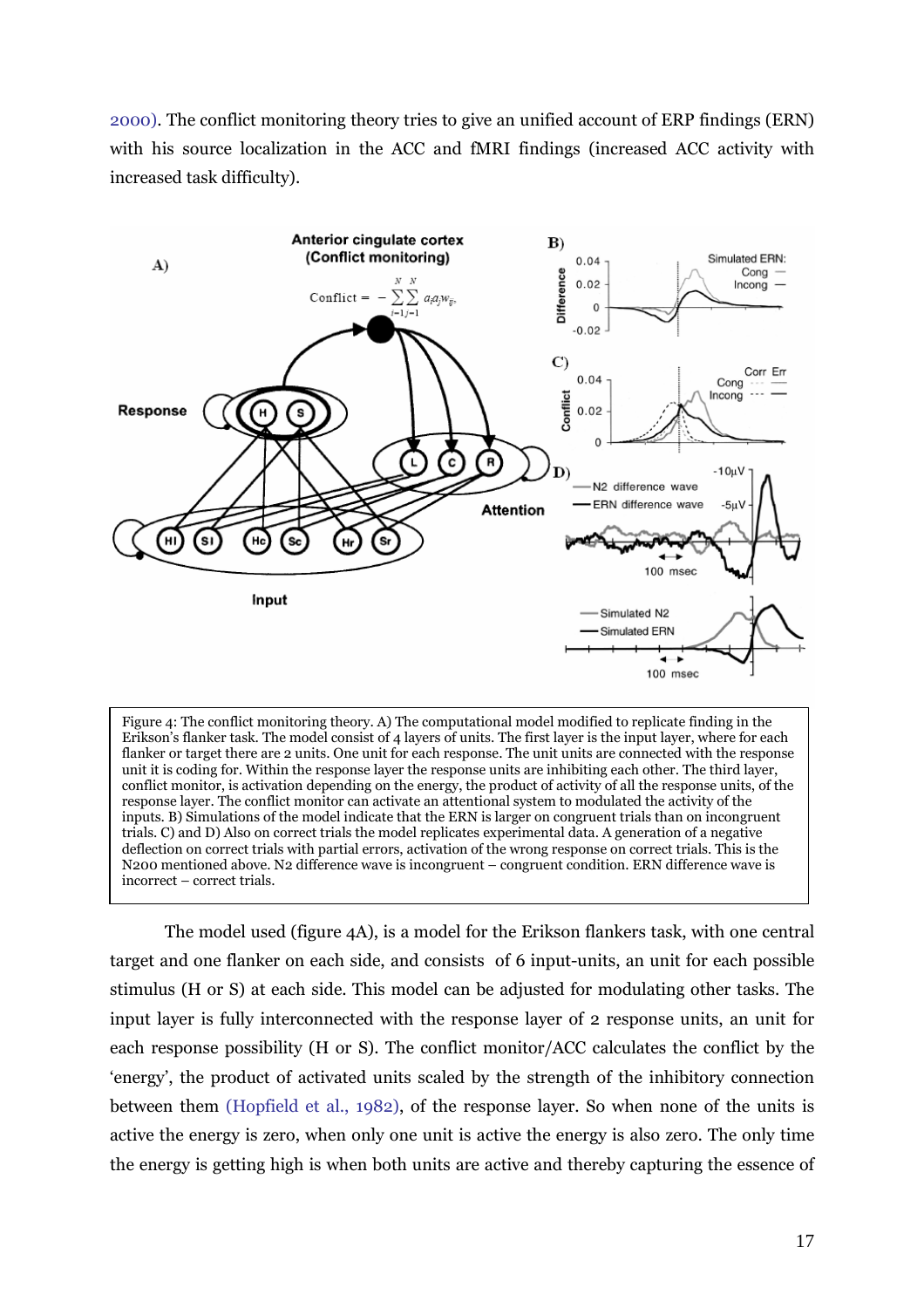conflict. To make the model complete, but not neccessary for following results, the conflict monitoring system can activate an attentional system to influence activation in the inputlayer. There are excitatory connections to the next layer and inhibitory connections within a layer, both to all units. The model is clear in the first 2 categories where increased ACC activation was found. When a change in (pre-potent) response is needed or when a choice has te be made between different response options, it is logical both responses are activated. For error-commission and the production of the ERN, it is not that obvious. Two major assumptions are important in this respect. First assumption is that when an error is commited, units/neurons of the wrong response are crossing the threshold for responding before stimulus processing was completed. The second and related assumption is that stimulus processing continues after a response. Together these 2 assumptions are able to see the generation of the ERN as continued processing. Imagine an error was made during a trial. Because an error was made the activation of the wrong response is high and crossed the threshold to respond. Assuming continued processing of the stimulus after an error, the activity of the correct response will increase. During continued processing the activity of both the correct and wrong response is intermediate/high resulting in high energy of the response layer (=conflict). After a correct response, the continued processing will not increase the energy, as it will only increase activity of the correct response, which inhibit the wrong response even more.

 Still two major objection were made against the ERN being a product of response conflict. The first one is that a study found that the ERN is larger on errors in congruent trials than errors in incongruent trials (Scheffer et al., 2000). While incongruent trials should produce more conflict. Although counterintuitive the conflict monitoring theory also predicts a larger ERN during errors in congruent trials than incongruent trials, for the same logic as the generation of an ERN (figure 4B). Because for a wrong response the activation of the wrong response is just over threshold for both incongruent and congruent trials, the difference between erroneous congruent and erroneous incongruent trials is due to the difference of the activation of the correct response unit. It makes sense that the activation of the correct response is higher in congruent trials than incongruent trials, because of the conguent flankers that, in addition to the target, activates the flanker units of the correct response. Therefor the conflict, product of activation between correct and wrong response, is higher in the erroneous congruent trials compared to erroneous incongruent trials, resulting in a larger ERN.

 The second critism and related to the first one is that experimental data should show an ERN-like deflection on correct trials with high conflict which is not found (Pailing et al., 2000)(Ullsperger et al., 2001). The model indeed predicts a negative deflection on correct trials with high conflict, but predicts that this is prior to the response and not after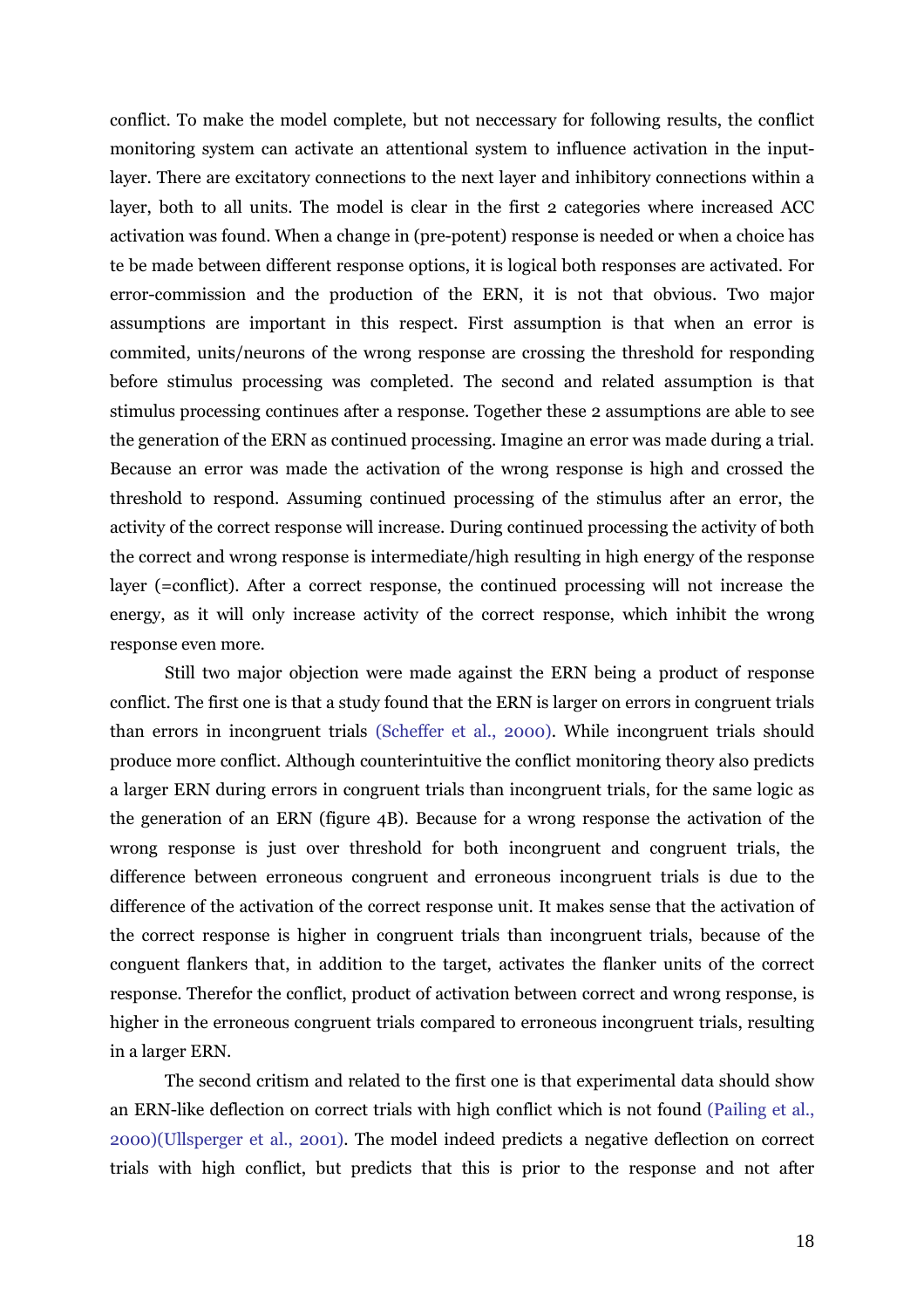(figure4C). So previous experiments have looking in the wrong time window to see this negative deflection. So Yeung et al. (2004) tested this prediction and indeed found a response-locked negative deflection, called N2, prior to the response on correct trials (figure 4D, N2 difference wave: incongruent correct – congruent correct). The ERN and the response-locked N2 on incongruent trials show the same scalp distribution suggesting the same neural source, especially when the stimulus-locked N2 and ERN also have almost identical best fit dipole and scalp distribution.

 So this simple computational model is able to account for most of the negative deflections. The No-Go N2 and the N200 are a product of coactivation of both responses in the response layer during stimulus evaluation and response selection. The ERN is due to the idea that only after errors continued stimulus processing is producing conflict in the response layer. Only the FRN is hard to explain by the conflict monitoring theory, because feedback isn't inducing any (response) conflict.

 In addition they showed a way in which the conflict monitoring theory can be coupled with error detection. The conflict monitoring theory predicts that the ERN is linked to making errors due to post-response conflict after an error. With a small addition to the conflict monitoring theory the ERN can be signal to an error-detection process. Instead that the ERN is an output of an error-monitoring system the ERN can be used as an input. If response conflict is large after a response, then an error has occurred. A simple accumulator of ACC activity can perform an error-detection process.

#### *Reinforcement learning theory*

A very influential model of an error-processing theory is the reinforcement learning theory (Holroyd et al., 2002). The first two major assumptions of the model is that the ERN is part of an high level error-processing system that is generated by the ACC. The first assumption is based on the lots of different error commission experiments have generated the ERN (see ERN above), while the second assumption is based on several dipole localization and fMRI studies (Dehaene et al., 1994)(Braver et al., 2001) and neurophysiological evidence of error-recognition units in the monkeys anterior cingulate sulcus (Niki and Watanabe, 1979)(Gemba et al., 1986). The second set of assumptions is that the mesencephalic dopamine system carries predictive error signals and that these signals can be used in other parts in the brain for reinforcement learning. The predictive error signals are found by a set of experiments that show that dopamine neurons show a positive phasic dopamine response when the outcome is better than predicted, while a negative/suppression of dopamine response when the outcome is worse than expected (Ljungber et al., 1992)(Hollerman et al., 1998). This error signal, also called temporal difference error (TD-error), can be used by other areas to adjust associative strengths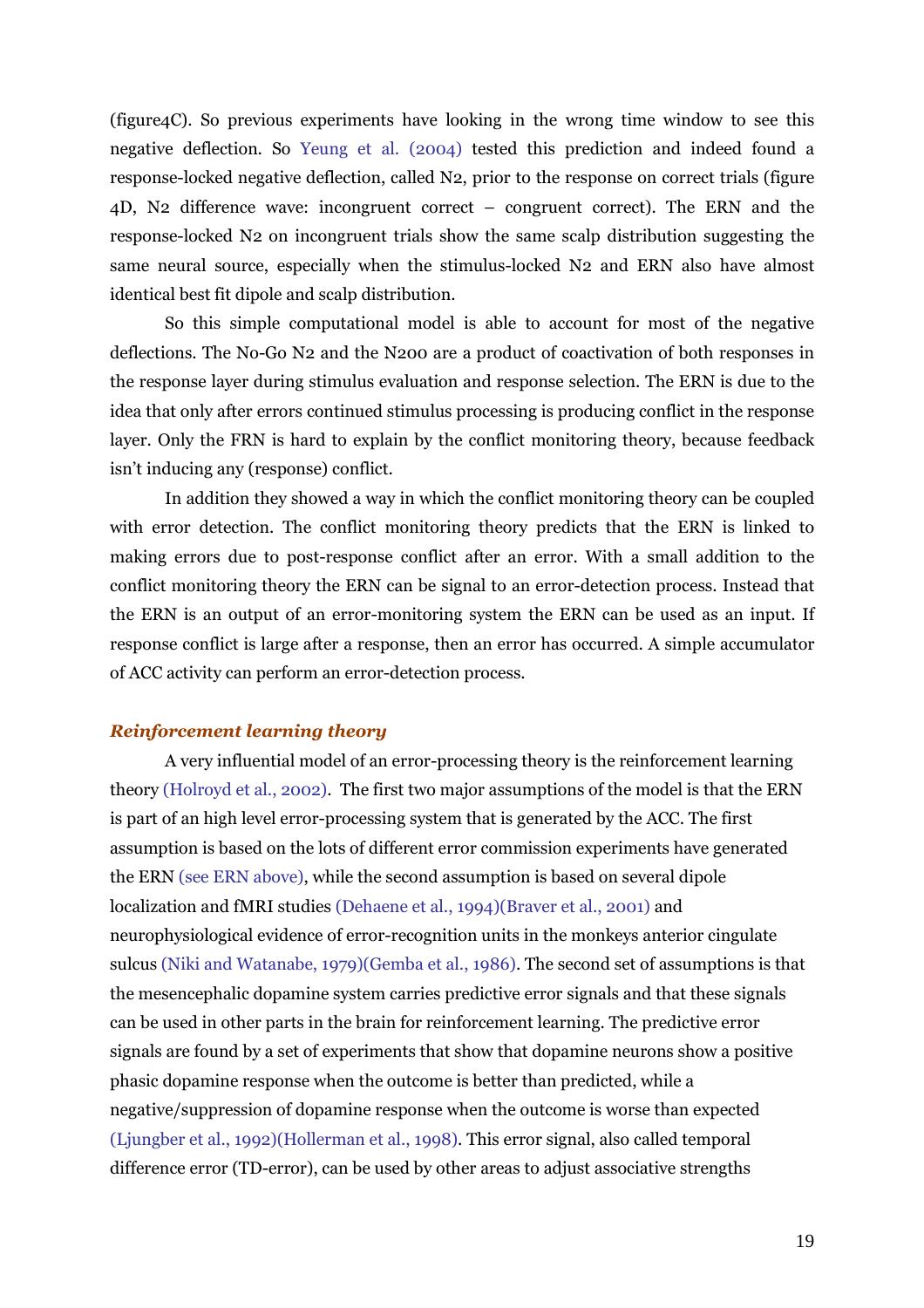(Schultz et al., 1995). The third set of assumptions couples the generation of the ERN in the ACC with the mesencephalic dopamine system. Neurons in the anterior cingulate sulcus project to other motor areas (Dum and Strick, 1993), suggesting a role of the anterior cingulate sulces as a system that puts motor intentions into action. This idea is strenghtened by the input of the limbic, orbitofrontal, amygdala and prefrontal cortex to the ACC (Morecraft et al., 1998), for emotional and motivational inputs to be able to affect the motor output. Moreover ACC activation is highest during the early phases of learning, while it is diminished when the task gets overlearned (Jenkins et al., 1994)(Bush et al., 1998). In monkeys ACC neurons are activated when the monkey learns the sequences of movements that result in a reward, while activation is absence when the sequence was learned (Proyeck et al., 2000). Finally ACC neurons respond on positive and negative rewards but also on the conditioned stimuli (Nishijo et al., 1997). This coupling between reward and stimuli in the ACC are driven by the mesencephalic dopamine system (Porrino, 1993). These assumptions lead to the reinforcement learning theory of ACC functioning.



Figure 5: The reinforcement learning theory. A) The computational model. The anterior cingulate cortex (Control Filter) is filtering input from several motor controller that each want their responsee been executed by the responsee output. An efference copy and feedback activate the adaptive critic, that reacts by a temporal difference signal (TD). A temporal difference error, that signals when an outcome is better or worse than expected, is able to weaken or strengthen the connection between the stimulus input and the motor controllers and the connections between the motor controllers and the control filter. In this way the control filters learns to give the right motor controller access to the responsee output. B) When positive and negative feedback was given randomly, the responsee didn't elicit a ERN while the feedback did elicit an FRN. C) A condition where responsee and reward are mapped with 100% validity, there is an ERN but no FRN. D) When every responsee is either correct or incorrect, no ERN and no FRN are elicit. B)C)D) These results suggest big dependency of the ERN and FRN on expectancy. In the 100% condition (C) the outcome is known on the responsee, so the feedback can be expected. On the 50% condition (B) the responsee is not mapped to an correct or incorrect responsee, so no error can occur. E) A correlation between amplitude of the ERN and the accuracy in a modified flankers task. In other words, a larger ERN was found in condition where errors were unexpected.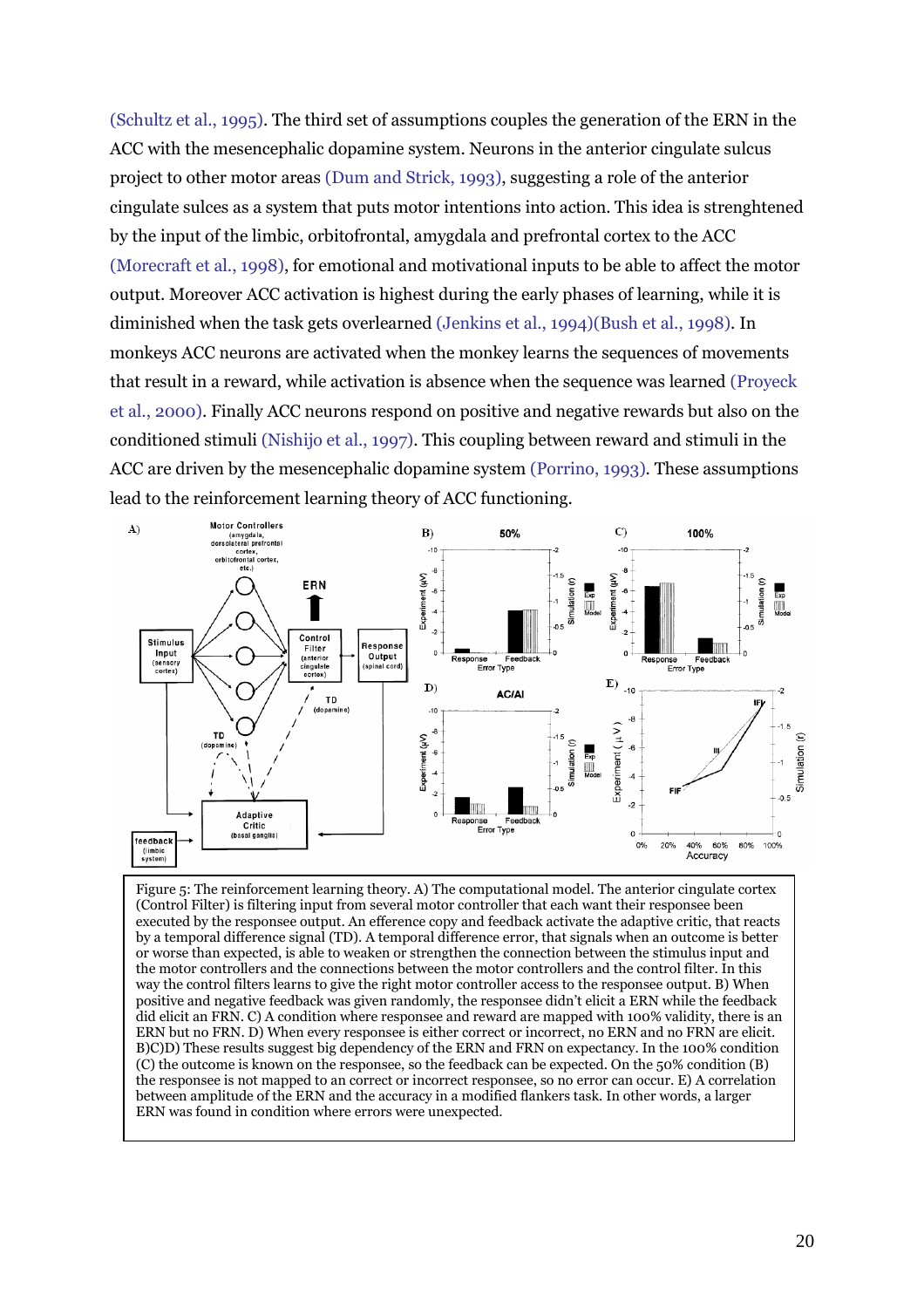The model (figure 5A) consists of stimulus input, motor controllers, the ACC, a response output unit and an adaptive critic. Motor controllers are systems that want to exert influence on the response output, but are semi-independent and in parallel. Motor controllers could have different 'ideas' of response output to deal with the stimulus input (e.g. go for direct reinforcement or wait for delayed reinforcement). The ACC is the filter that weights the various 'ideas' of the motor controllers and sends the appropriate response to the response unit. Herefor the ACC needs to learn to recognize, via the mesencephalic dopamine system, which controller is the appropriate controller. The temporal difference-error signal (TD-error send by the mesencephalic dopamine system trains the ACC to select the right response. The TD-error signal can also be used by the motor controllers to adjust there 'ideas'. To test their model they ran two experiments combined with a simulation of the model. The first experiment was a probabilistic learning task. Two of the six stimuli were mapped to one response (one to the left and one to the right button) which gave positive feedback and the other response gave negative feedback (100% mapping). Two other stimuli it did not matter which button was pressed, the feedback was always random positive or negative (50%) mapping). The last two stimuli it also did not matter what button was pressed, one stimulus always gave negative feedback and the other always positive feedback (always correct/always incorrect (AC/AI)). As predicted by the model and seen in the experiment the 100% mapping showed a ERN more response-locked, the 50% mapping a ERN more feedback-locked and on the AC/AI a small ERN both response-locked and feedback-locked (figure 5BCD). The model learned the stimulus responses associations. An error in the 100% mappings was known to be an error when the response was made. Therefor the ERN is large just after the response, while in the 50% mapping the positive/negative outcome was only known after feedback, so the ERN is large just after the feedback. An interesting result was found in the second experiment. In a modified flankers task, where one of the two possible targets  $(S \& H)$  was more frequent (80% vs 20%) while the two possible (S & H) flankers on each side remain equiprobable, with four conditions ( frequent compatible (HHHHH), frequent incompatible (SSHSS), infrequent compatible (SSSSS), and infrequent incompatible (HHSHH) or vice versa) the ERN was larger on frequent incompatible than on the infrequent conditions and correlated with accuracy (figure 5E). This result implicates that the amplitude of the ERN depends on whether an error was expected or not, given a larger ERN when the error was unexpected. On the frequent incompatible accuracy was real high (93%), so an error wasn't expected, while one the infrequent incompatible the accuracy was very low (31%) and errors are more likely to happen. So the model's data fits well with some experimental data on the ERN. An addition to the first model, Holroyd et al., (2005) implemented more specific the way an error is detected by the adaptive critic (in there article it is called the monitor module). In the monitor module conjunction units are activated by a combination of stimulus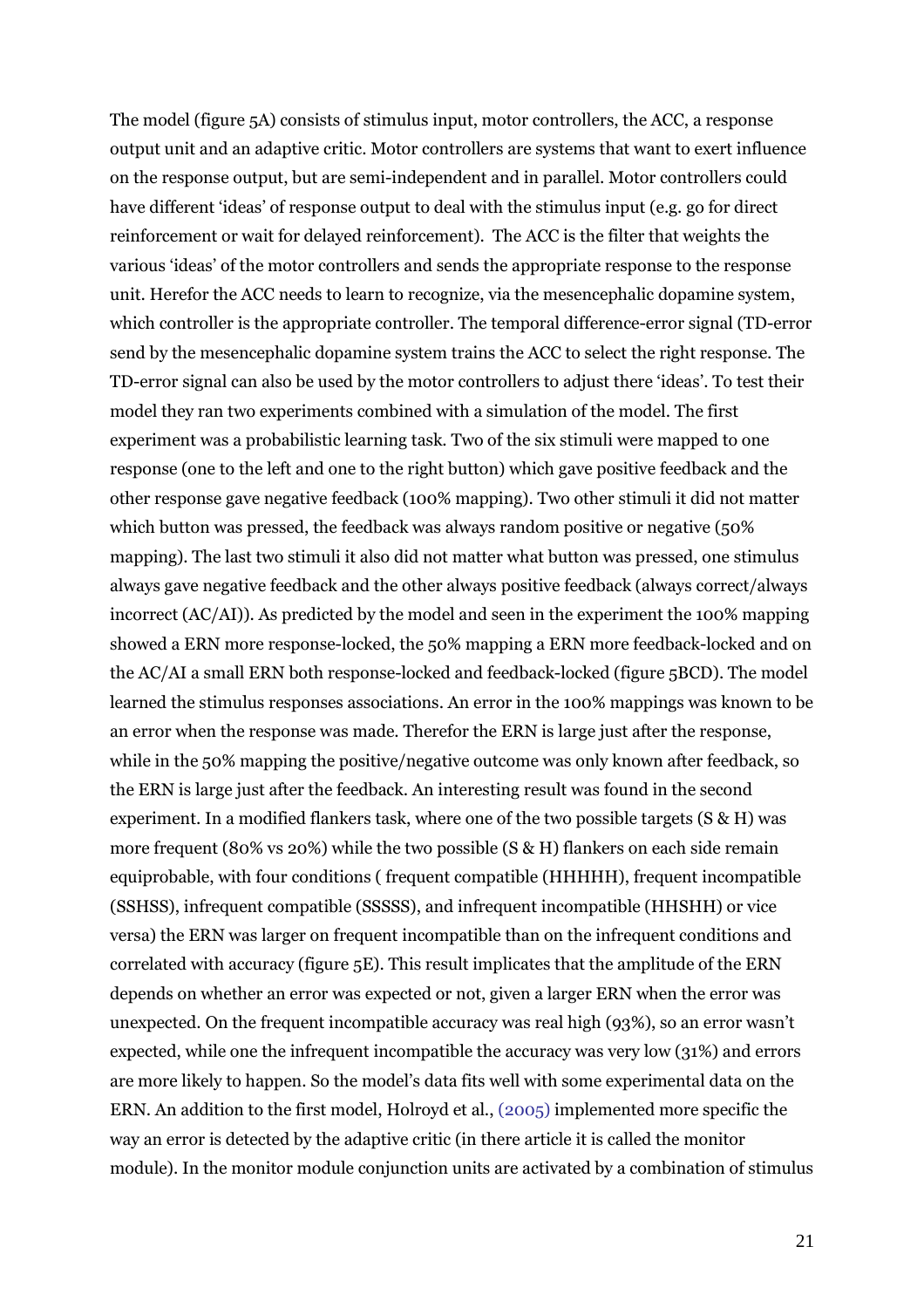properties and activation of the response units. This conjuction units is has an affective value that determines the temporal difference error. This extended reinforcement learning model is capable of replicating the fast relative timing of the ERN after error commission, the variation of RT in the modified flankers task between condition and post-error slowing effects that were not able to with the original reinforcement learning theory. The reinforcement learning theory is explicit what and how the ERN is produced, resulting in concrete options to falsify the theory. But the model is not mentioning any stimulus related negativities that occur before the response. Therefor the model only explains a limited amount of negative deflections found in the ACC. Are the other negative deflections generated by activity intrinsic of the ACC? Or is there a way that this model is capable of integrating the other negativities? One possible venue for integrating these other negativities is by a phenomena that are called 'partial errors' (Coles et al., 2005). Partial errors are covert activations of the wrong response on correct trials. These can be measured by using electromyography (EMG) (Vidal et al., 2000). EMG is measuring the electric activity of the muscles, which directly reflects activity of the motor cortices (Burle et al., 2005). The ERN that is produced by partial errors is of the same amplitude then an ERN of a full error (Carbonell et al., 2006). This is in line with the discrete on/off conjunction units in the modified model (Holroyd et al., 2005). The ERN of a partial error might be capable of correcting the erroreous response before it is executed (Burle et al., 2008). However negative deflections on correct trials have also been found without incorrect EMG activation (Vidal et al., 2002), suggesting that they are generated by a process other than error detection.

 Besides speeded-responses tasks the model is also capable of reproducing ERN's in tasks were an erroneous response is not clearly defined (Holroyd et al., 2008a). In a Herrnstein decision making task, the value of the response depends on the your response history (figure 6AB) (Herrnstein et al., 1997). The model was able to replicate the subjects behavior (in function 1 responding at 75% hand 1; in function 2 responding (almost) exclusively with hand 2). The results of the difference in ERN amplitude (figure 6CD) shows that ERN amplitude is sensitive to subjective values of the subject to certain responses. In function 2 the ERN of hand 1 is larger than for hand 2, suggesting that hand 2 was the best choice (what it is indeed). But the FRN of hand 2 is larger than hand 1, indicating that the reward of hand 2 was compared to hand 1 a more negative outcome than expected. This fits the function. At every point in the function the reward is bigger for hand 2 than hand 1, but picking hand 2 more often will reduce the reward, while picking hand 1 more often will increase the reward. So everytime hand 1 is chosen the reward will be higher than expected, while everytime hand 2 is chosen the reward will be lower than expected. In function 1 going away from the 75% choosing hand 1 is resulting in a decrease in reward and expected reward in both ways. This indifference is reflected in no difference in the FRNs. Also no difference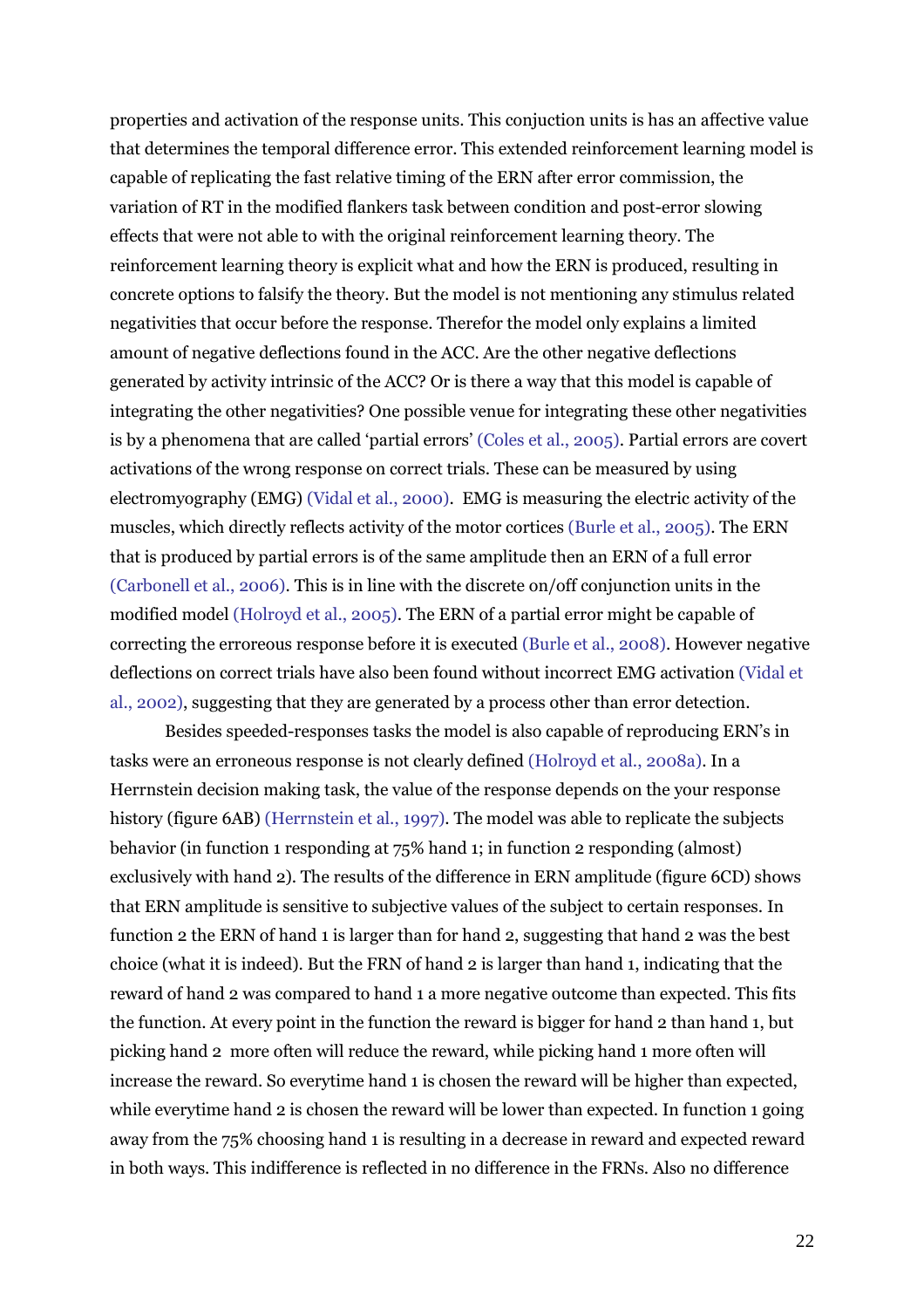between ERNs was found for hand 1 and hand 2 in function 1, what fits as there is no difference in reward at 75 % hand 1.



Figure 6: The Herrnstein task. AB) Two different functions that determine the reward depending on the reward history. In function 1 (A) subjects are picking hand one  $75\%$  of the times. The rewards are the same for either hand. In function 2 (B) subjects are picking exclusively hand two, although only picking hand one is optimizing reward gain. CD) Difference in the ERN and FRN between the two hands during function 1 and 2 during experiment and simulation. C) No differences in the ERN and FRN in function 1 as both have same expectancy and reward gain, while the subjects had a larger ERN for hand 1 and a larger FRN for hand 2 in function 2. At the responsee the expected reward was higher for hand 2 than for hand 1, which is according to function 2. But at the feedback the reward for hand 1 was larger than expected, while the feedback for the reward when picking hand 2 was smaller than expected. Keep in mind the reward on hand 2 was still bigger than the reward for hand 1.

 One problem with difference waves (correct trials minus error trials) used in the ERPresearch is that a certain ERP component (in this case the ERN or FRN) can be due to modulations on correct trials but also on error trials (Luck et al., 2005). By using a related negativity also generated by the ACC, the question whether the ERN/FRN is due to a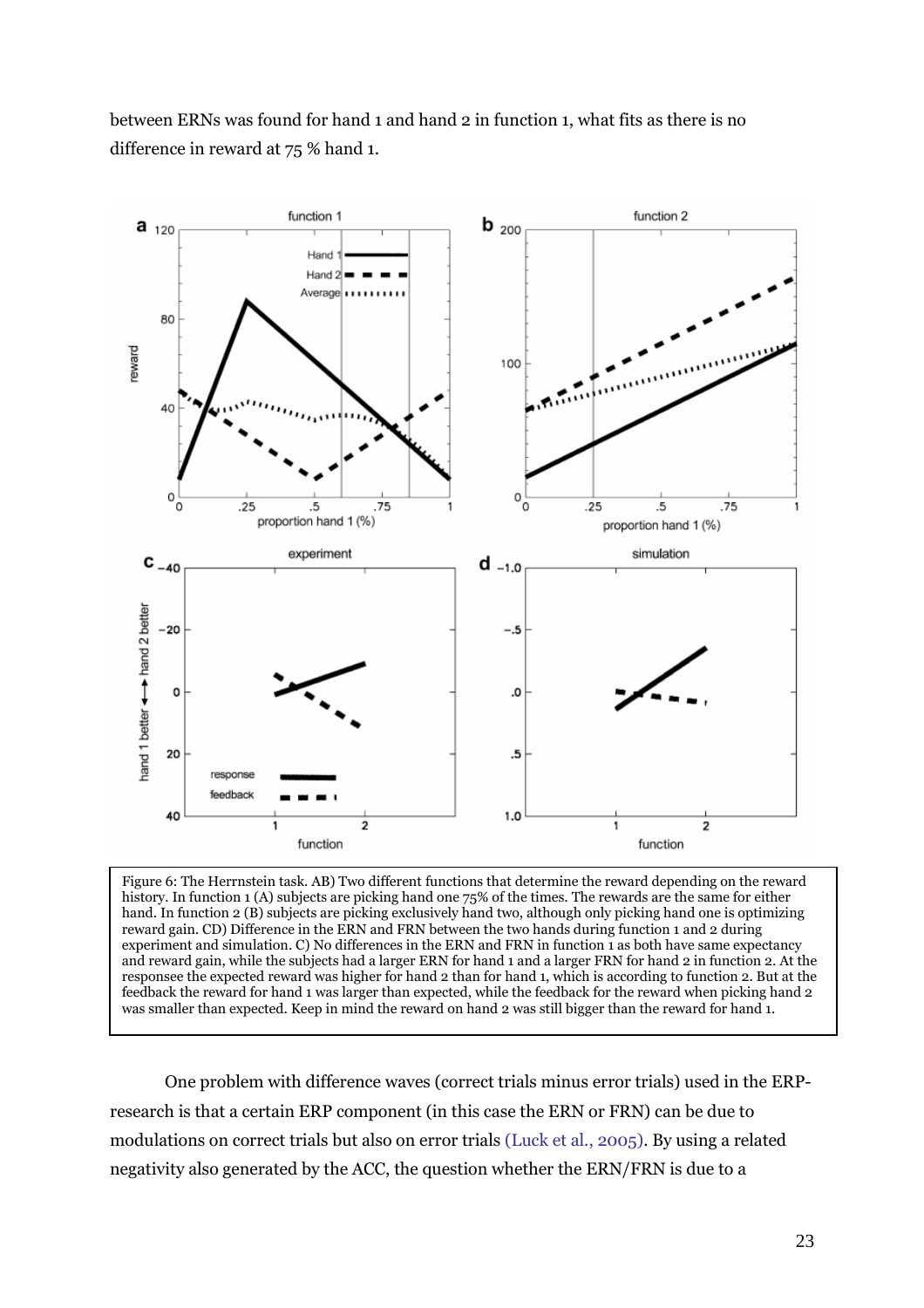modulation on error or correct trials might be solvable (Holroyd et al., 2008b). They used a time-estimation task to elicit an FRN in a hard condition (75% errors) and an easy condition (25% errors) and an oddball task (25% odd target). First they validated that the FRN and the N200 where the same component by scalp distribution and same ERP-component in latency and amplitude (although small deviation/attenuation of the peaks due to motivation/stimulus processing) (Holroyd et al., 2004c). If the FRN is a modulation on error trials, the difference wave between infrequent correct and oddball trials is relative flat, while the difference wave between infrequent error and oddball trials show negative deflection. If the FRN is a modulation on correct trials, the difference wave between infrequent error and oddball trials is relative flat, while the difference wave between infrequent correct and oddball trials show a positive deflection. The latter positive deflection was found an called the feedback correct-related-positivity (fCRP). These results suggest that the N200 is elicited by task-relevant stimuli in general, while the fCRP counteract the N200 when a task-goal has been reached. Whether the fCRP inhibit the process that is generating the N200 or is an seperate process that just cancels the N200 in the ERP has to be found out. A serie of experiments found that the N200 and the FRN can be dissociated from each other (Baker et al., 2011). In the first experiment looking for the source of the FRN, they accidently found that in there task conditions that the FRN was delayed by +/- 100 ms and a N200 could be seen on correct trials. A trial consisted of a fixation cross, than a responses that was cued in previous trial and a feedback stimulus coding for reward/no-reward and cued which response was need for the next trial. It was suggested that the delay of the FRN was due to the complexity of the feedback, as it coded for reward feedback and cued action for the next trial. Seperating feedback and the cue for next action, should fasten evaluation of the feedback and a normal FRN should again be seen. Indeed when the cue for the next action was presented before the response in stead of the fixation cross and only reward feedback after the response, resulted in a normal FRN. But suprisingly when the trials consist of fixation cross, decision, cue response next trial and reward feedback several combinations of cue response and probability of reward give rise to different deflections. The feedback stimuli after an infrequent cue when the reward was frequent is eliciting a positive deflection in stead of a FRN, while the feedback stimuli after an infrequent cue when the reward was unfrequent did elicit no special things in the difference wave. Why is this? In all 4 cases there is no indication of a fCRP on the reward trials and the positive deflection is due to a larger negativity on reward trials than no-reward trials. Why an fCRP isnt there and why there is a larger negativity on the reward trials is still suggestive. At least this might explain why there are ERN-like negativities found after a correct response (Vidal et al., 2000) (Suchan et al., 2003).

 Although the model started as a model for explaining the ERN and the FRN being generated by the mesencephalic dopamine system, the model eventually investigated the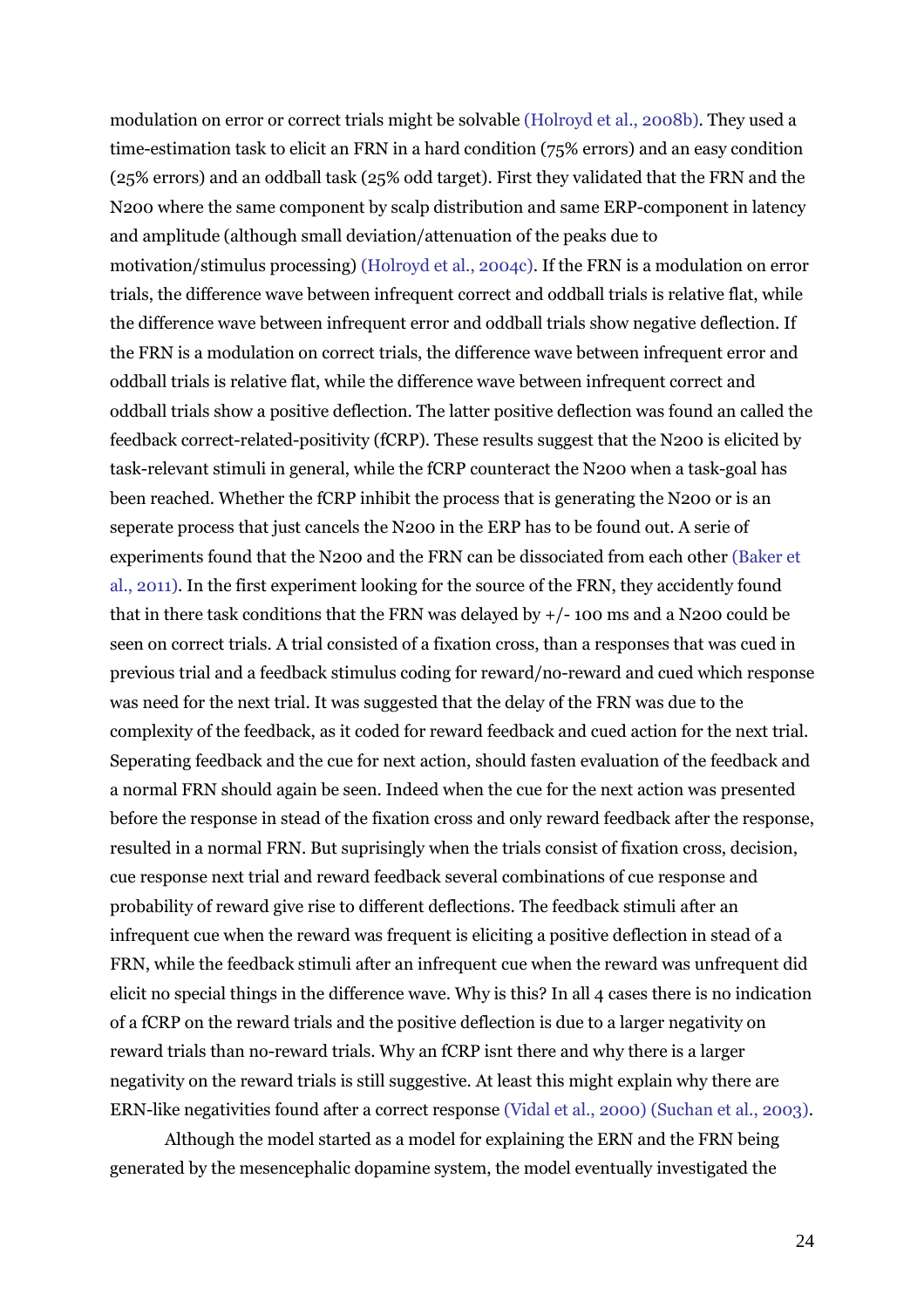relationship between the FRN and the N200, to figure out if a negative deflection on error trials or a positive deflection on correct trials was responseible for the FRN. This resulted in a fCRP, a positive deflection on correct trials that counteracted on the N200, which is though be elicited by task-relevant stimuli in general and modulated expectancy. So in a general task trial a task relevant stimulus is presented, which is generating a negative deflection (N200) in the ACC. When responding correctly a positive deflection is counteracting the N200, coding a task goal is achieved. This positive deflection is absent in error trials, resulting in the ERN or FRN. The modulation of expectancy can explain the No-go N2 and the oddball N2. Still a increase of the N200 for incongruent trials in the Erikson's flanker and Stroop task is harder to explain, because in the classical tasks incongruent and congruent trials are equiprobable. Still the model is not able to model the N200, so there is no explanation yet why expectancy modulates the N200. Again the novelty N2 is hard to explain.

#### *Error-likelihood theory*

 The third model is the error-likelihood theory model (Braver et al., 2005). This model suggest that the ACC, after training, responds to the error-likelihood of a particular input configuration. The error-likelihood is in several ways the same as the conflict monitoring theory. In both theories the ACC produces a signal to increase cognitive control to influence the response selection. The reason why the ACC is active is different between the two theories. In the conflict monitoring theory the ACC is getting more active due to cross-talk, while in the error-likelihood it is because some stimulus properties are associated with a larger error-likelihood. This assumption is based mostly on clinical studies concerning a hypo- or hyperfunction of the ACC. Substance abusers show an unique hypofunction of the ACC compared to controls, which is accompanied by tendencies for more risky behavior despite negative consequences (Fishbein et al., 2005). This result fit with the idea that the ACC is associated with error avoidance (e.a. more activity of the ACC resulting in more cognitive control). An hyperactivity of the ACC found in obsessive-compulsion disorders may lead to an excessive effort to avoid mistakes (Hajcak et al., 2002). Another studie found more ACC activity when subjects were avoiding to engage in a task than at actual error commission (Magno et al., 2006). All these results suggest that the ACC is important for risk/error avoidance in decision making. This led to the following model.

The model consists of a layer of ACC cells, some input units, an error-unit, a control unit and response units (figure 7A). The ACC units were adaptive units, meaning that the weight increases between the stimulus specific input and the unit when both are active on an error trial/when error signal arrives at ACC. Beside being adaptive, ACC units were also competitive, meaning that during an error trial/when error signal arrives at ACC the unactive units decrease they weight with the active stimulus specific input. Together with global lateral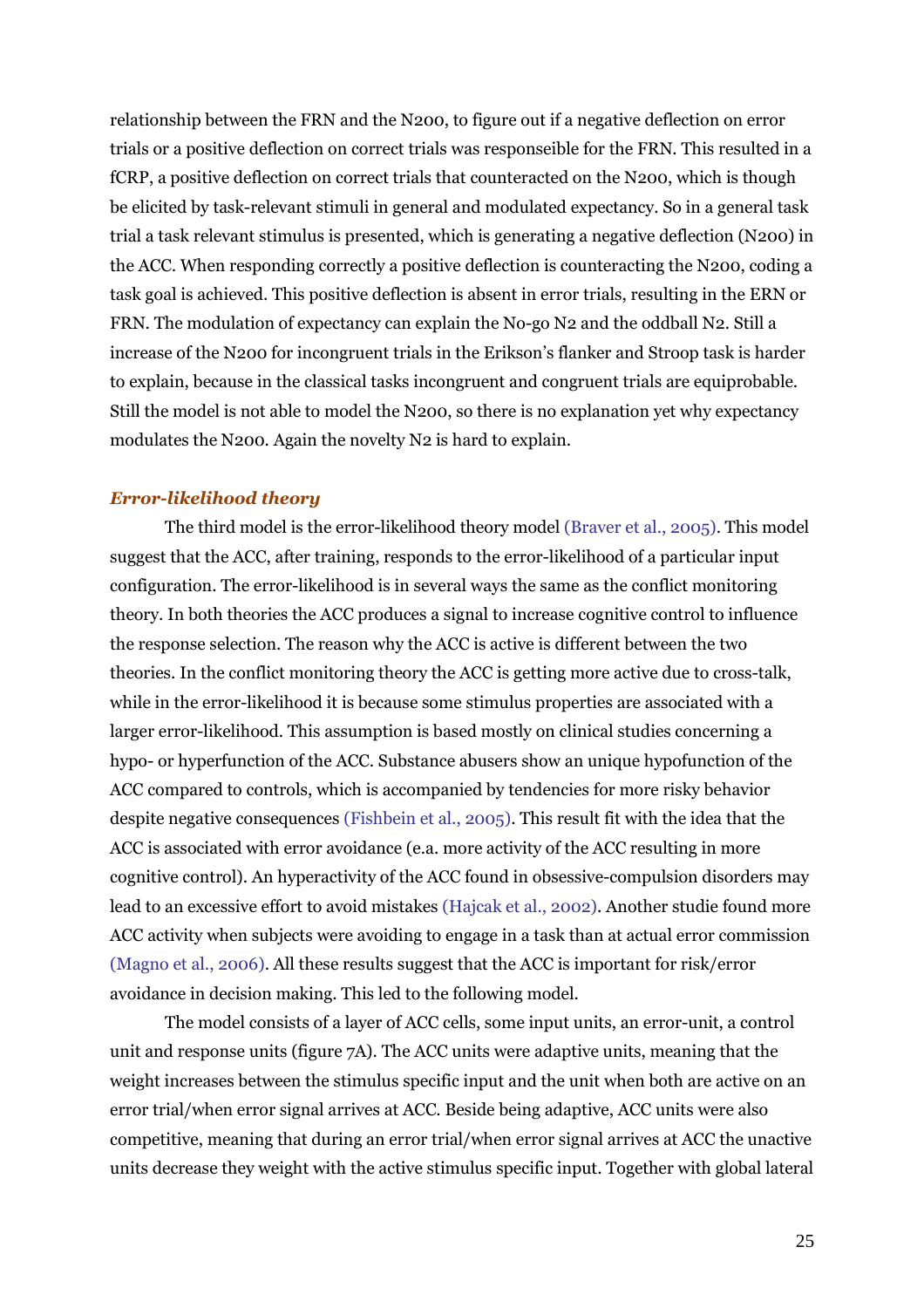inhibition to other ACC units and lateral excitation to near ACC units, the ACC layer after training consisted of clusters of ACC units reliable coding error-likelihood for a specific stimulus configuration. This ACC layer sends a control signal that inhibites the response layer resulting in increased RT. The same as in the reinforcement learning theory the error signal is produced by phasic suppression of dopamine (Schultz et al., 1995).



Figure 7: The error-likelihood model. A) The computational model. The ACC is a array of cells coding for the error-likelihood of a specific stimulus configuration. The stimulus configurations all activate the ACC, which according to the amount of activation activate a responsee unit that inhibit the responsee-layer, so it takes longer for a responsee unit to reach the threshold for execution of the responsee, thus increasing the probability of a correct responsee. When an error occurs an error signal strenghten the connection between activated ACC neurons and the activated stimulus configuration, while weakening the other connections. During training more ACC neurons will respond to stimulus configuration related with higher errorlikelihood. B) The error-likelihood effect. The error-likelihood effect is an increased activation of the ACC for stimulus configurations (High/Low) that are related to different error-rates. C) Error-likelihood effect validated by experimental data. D) The change in fMRI signal due to stimulus presentation differ in the beginning and end of the experiment. When the stimulus configurations are not related to error-likelihood (Begin of experiment) the Change trials induce have higher change in signal, because of error-signal. When stimulus configurations are associated with error-likelihood the High trials should have a bigger change in signal than the Low trials. E) This is validated by the experimental data.

They tested the model with a change signal task, a variant to the stop-signal task. Either a blue or white arrow pointed to left or the right. The subjects had to response depending on the orientation of the arrow (left index finger for a left arrow; right index finger for a right arrow). After a variable change signal delay (CSD), which was displayed before the response RT, a larger arrow pointing in the other direction could be displayed (33%) and the subject had to change his/her response. For long CSDs errors were made more frequent, the high error condition (50%), than for short CSDs, the low error condition (4%). Using this task both errors and response conflict can be dissociated. The model predicted an error-likelihood effect, larger ACC activity when the likelihood of an error increased. In this task it means an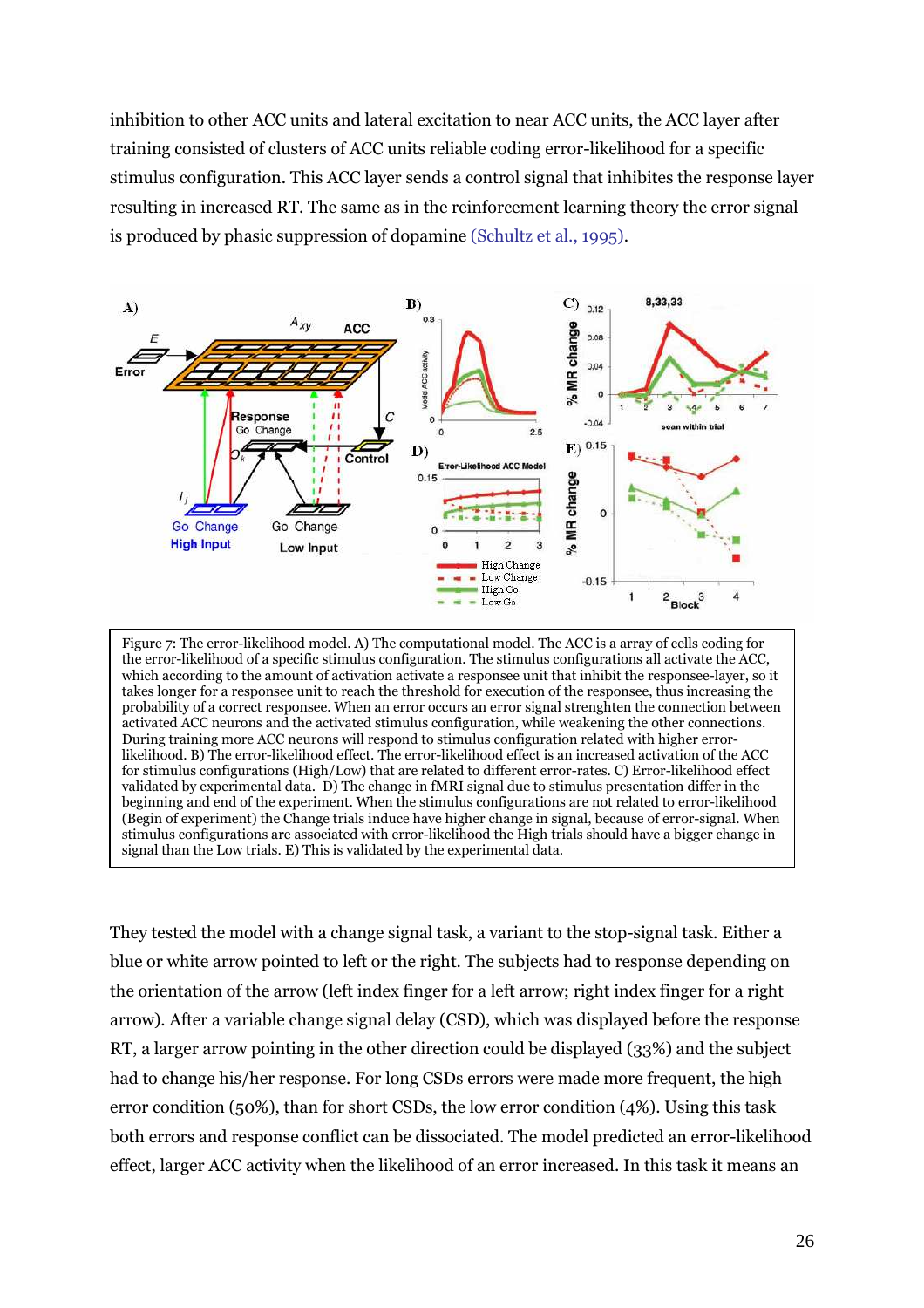increase in activity for the High-Change compared to Low-Change condition and increased activity for the High-Go compared to Low-Go condition (figure 7B). This is exactly what they found (figure 7C). As the ACC need to learn the associations through errors another important prediction could be made; the change in ACC signal is larger for change trials (either high or low) compared to go trials (either high or low) in the beginning of the experiment, while in the end of the experiment the change in ACC signal should be larger for high trials than low trials (figure 7D). These predictions are a development from learning from errors on high change trials to the error-likelihood when a blue arrow appears. As predicted the low change trials produce a much smaller BOLD signal than the high change trials (figure 7E). Beside an error-likelihood effect further studies revealed other effects that were predicted by the error-likelihood model. A study (Brown et al., 2007) looked at the consequences that follow an error. Greater ACC-activity has be related to more normative decision-making and less risk seeking (Paulus et al., 2006). For risk aversive behavior not only the chance that an error occurs is important. Equal as important are the consequences that following an error. Using colored cues subjects knew whether the error-likelihood was high and/or the error-consequences were high. Besides again finding an error-likelihood effect, they also found elevated ACC activation levels for high-consequences-low-errorlikelihood condition compared to low-consequences-low-error-likelihood condition. They called this the risk expection effect. Because traits like risk-aversion are different between subjects these difference might be reflected in ACC activity. Subjects were divided in a high gambling and low gambling group according on a questionnaire that measures individual differences in risk aversion (Weber et al., 2002). These different group indeed showed very different activities in ACC activity between task conditions. The error-likelihood effect and the expected risk effect were completely absent for the high-gambling subjects. These big individual differences might be the reason why one study wasn't able to replicate the errorlikelihood effect (Nieuwenhuis et al., 2007). What was a suprising result is that the highgambling group has a bigger "conflict effect" (Change correct – Go correct) than the lowgambling group. A follow-up study has showed that this contradictionary result can be explained by just one parameter in the model, the learning rate when an error response (Brown et al., 2008). In the beginning of a certain task, cells of the ACC will respond weakly to all kind of input. After learning, cells of the ACC will preferentially respond to certain cues/condition, with more cells for the cues where the error-likelihood is high compared to low. The model with a lower learning parameter just takes more trials for the cells to differentiate between conditions, but in a real brain activations, connections and error signals are not that strict. Adding a forgetting mechanism, where the cells lose there preference for firing to certain stimuli and also to the other condition, the model might get an intermediate form. So the higher 'conflict effect' in the high-gambling group could be due to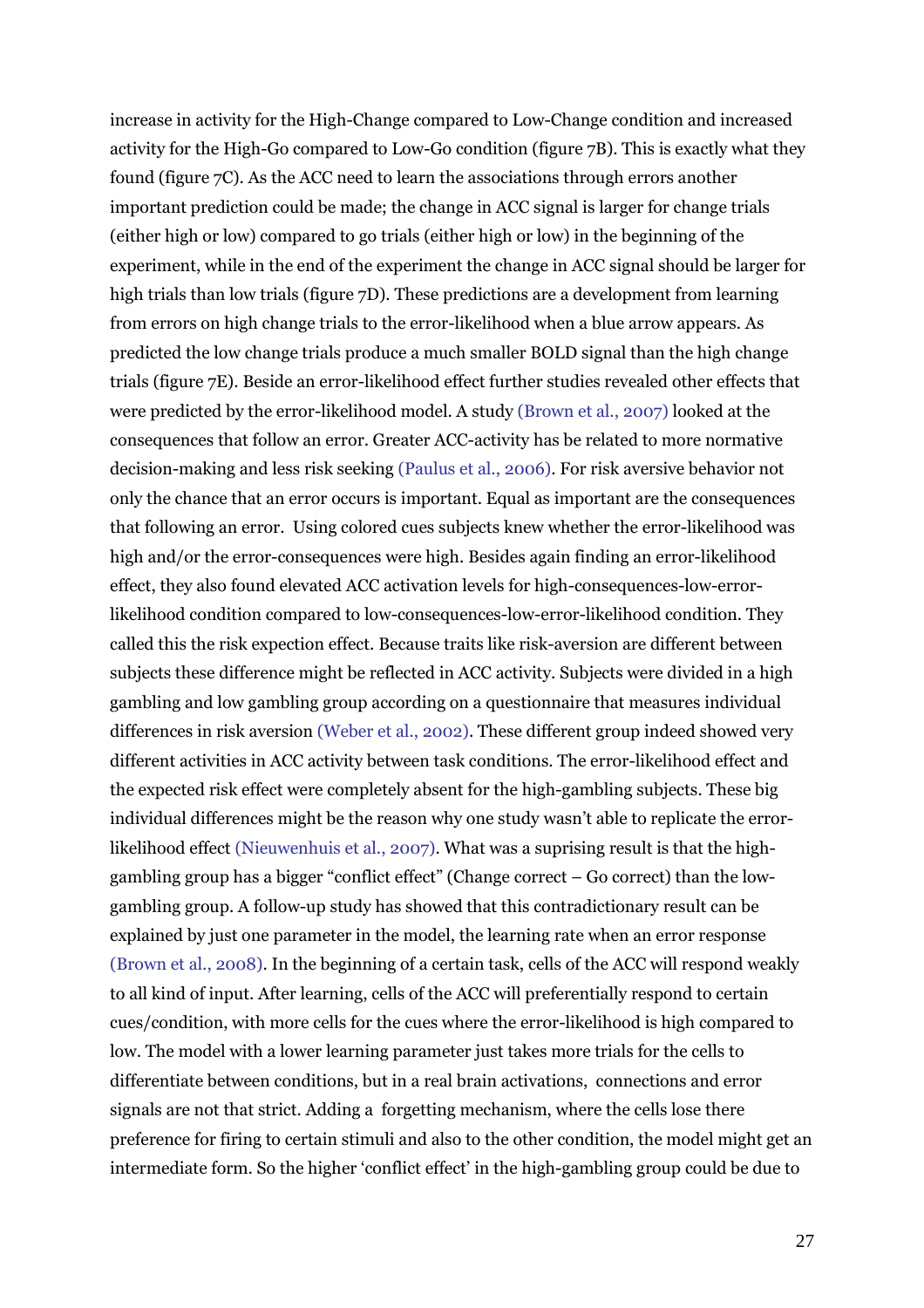less specificity in the ACC neurons. Althought the response of each neuron might be smaller than in the low-gambling group, a lot more neurons are responding than in the low-gambling group, resulting in a higher overall activity of the ACC. What they also found was that the 'conflict effect' also changed during the stimulations. An increase in the number of trials of the model resulted in a decrease of 'conflict effect' with increased learning (Bush et al., 2000).

 Because error-likelihood and response conflict are in most task confounding factors, the error-likelihood model is capable to account for all the fMRI studies of the ACC found in chapter 2. The same is true for the negative deflections that were associated with response conflict, the N200, No-Go N2 and the N2 in oddball tasks. Beside the ability to reconcile all the results from fMRI and ERP studies related to conflict, it can also account for the ERN and the FRN in the same way as the reinforcement learning theory. As with all the above mentioned theories, the novelty N2 is not mentioned and is hard to implement in a model. In the error-likelihood model there might be a modulation because of a smaller response of more ACC neurons to this novel stimuli compared to a larger response of specific group of neurons of a trained stimuli (Brown et al., 2008).

#### *Summary*

The conflict monitoring theory, reinforcement learning model and the errorlikelihood model all look different at the generation of the ERN and the function of the ACC. The conflict monitoring theory is, compared to the other models, a very simple model that is able to account for the imaging data and almost all negative deflections by a simple computation. Although elegant, the simple model is based on response conflict with some huge assumptions. First of all, how does the ACC knows there is cross-talk, which according to the model is not only related to response conflict but can also be perceptual conflict (Jia et al., 2007) or conflict between memory traces (Rodriquez-Fornell et al., 2004). Even if it is able to 'know' there is cross-talk, than it has to be able to differentiate between cross-talk between neuronal pools that are in conflict with each other and crosstalk between that is needed for the completion of the task, say catching a ball with 2 hands. The reinforcement learning theory on the other hand is a very complicated model with lots of different units neccesary for explaining the ERN, yet has a very defined mechanism for the generation of the ERN and FRN. They suggest that the N200 is elicited by a task-relevant stimuli in general and that a positive deflection (fCRP) on correct trials is responseible for the ERN and FRN in the difference waves. The N200 is suggested to be intrinsic activity of the ACC. Keeping this in mind the reinforcement learning theory is practically the same as the error-likelihood model, when they assume that the N200 is activity signaling the error-likelihood.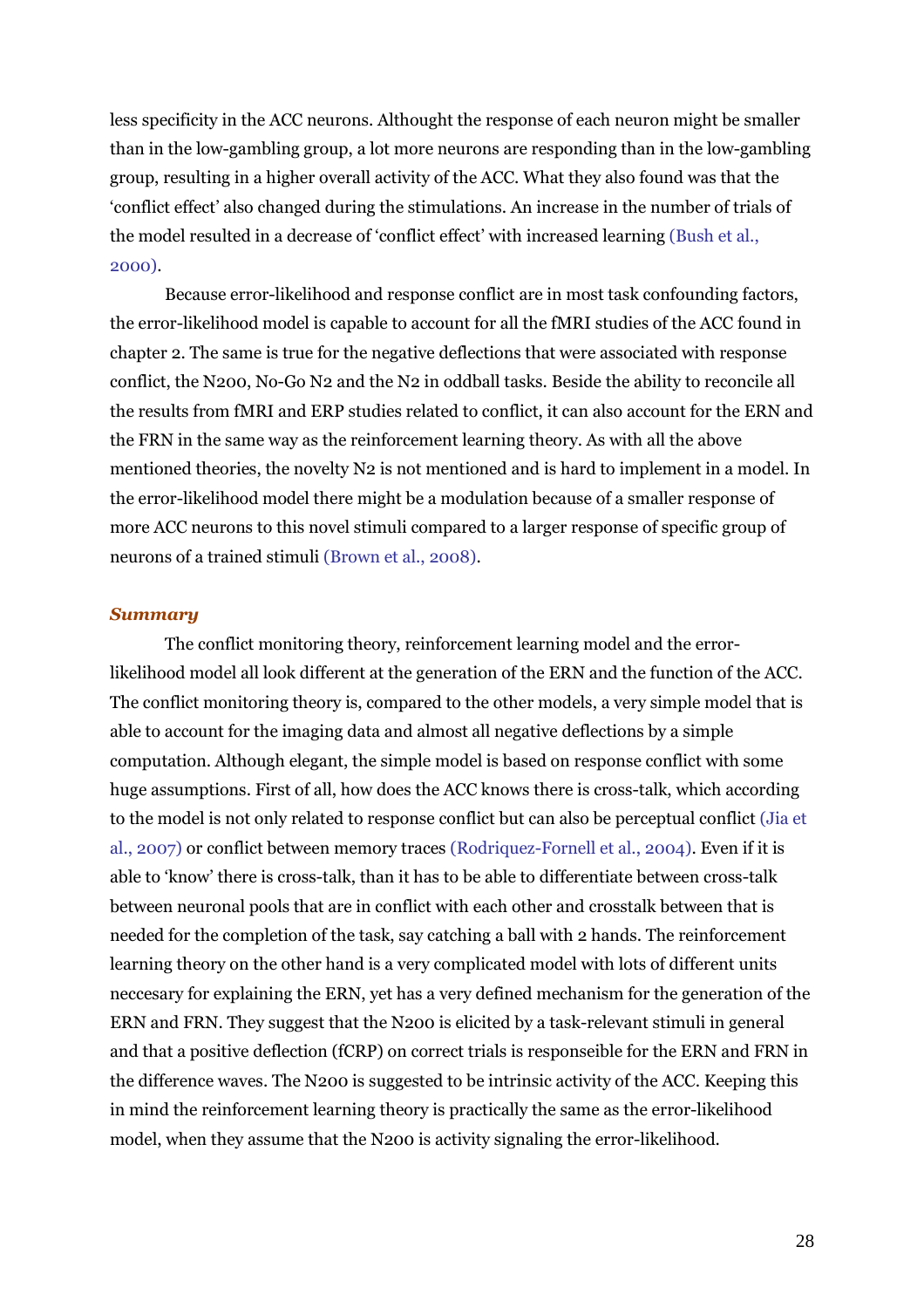In the next chapter we will look at studies that are challenging one of the core assumptions of the theories. After that we well look at some studies that favor one theory over the other. And in the end we summarize our results in the the most plausible function of the ACC and the generation of the negative deflections.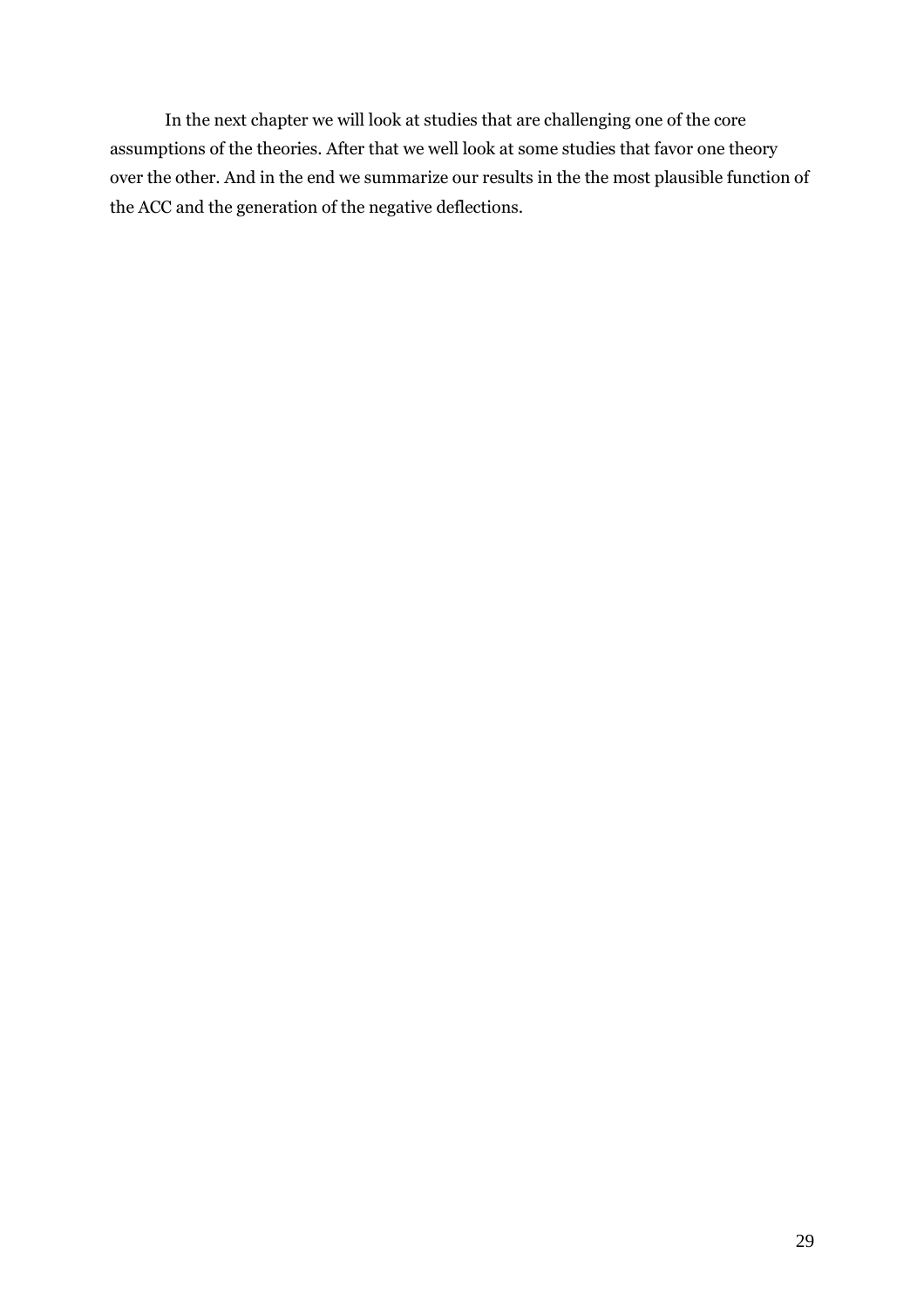# **Chapter 4 Testing the models**

 In this last chapter we are trying to look whether one of the models can be favored over the other. Therefor we start this chapter with studies that challenge one of the core assumptions in one of the 3 models. When such core assumptions are not validated by experiments the model loses a lot of explanatory power. After that we will look at some studies done that may shed some light on the matter and could give a hint to the function of the ACC. We end with the most plausible mechanisms behind the negative deflections.

#### *Comparative studies*

 In this section we only discuss studies that are comparing the conflict monitoring theory and the error-likelihood model. Because the studies that compare the reinforcementlearning model and the conflict monitoring model are comparing them in respect to differences in the ERN. We discuss these studies in the next paragraph as these studies are challenging the core assumptions of the models. I didn't find studies that directly compare the reinforcement learning theory and the error-likelihood model. This is due to the fact that the whole reinforcement learning is part of the error-likelihood model. Because the reinforcement learning theory doesn't formalize how the selection process in the ACC occurs, comparative fMRI studies between the two are useless.

 The first article of the error-likelihood model was comparing the model directly to the conflict monitoring theory. The conflict monitoring theory didn't predict the error-likelihood effect that was found (figure 7C). The conflict monitoring theory should predict that the response conflict did not differ between the High or Low error-likelihood conditions. Beside that a change in ACC activity between blocks (figure 7E), was also only predicted by the errorlikelihood model (Brown et al., 2005). Using original conflict monitoring model indeed didn't predict this, cause cues were not implemented in the model. Still it is not hard to image that the high cues allready activate the ACC for upcoming conflict and adjust cognitive control depending on the cue (Gratton et al., 1992). As the cognitive control modulates the input units before stimulus onset, their might be no/very reduced response conflict. Therefor it is hard to dissociate whether the error-likelihood effect is indeed an error-likelihood effect or that ACC activity is associated with upcoming response conflict. The design of this study was not able to rule out the second option.

 Another study also tried to control for error-likelihood and conflict by the use of cues in the Stroop task (Aarts et al., 2008), but this study did analyse the change in ACC activity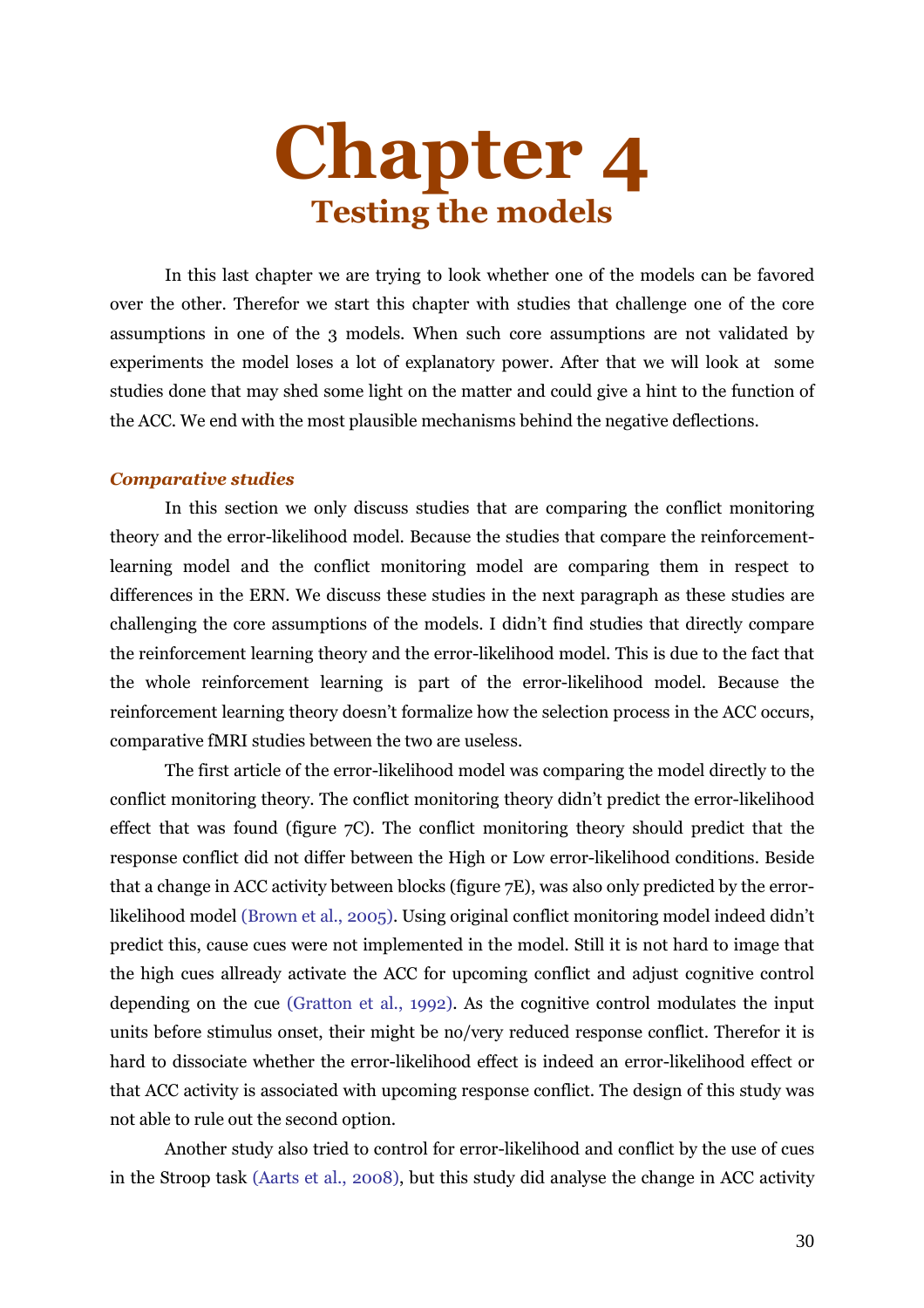seperately of the cues and the target stimulus. Aarts et al., (2008) modified a Stroop task that used cues that were either informative or un-informative about the upcoming target, while measuring the response of the ACC with fMRI. Informative cues told with 100% validity whether the target was congruent, incongruent or neutral. This way they could look at the response of the ACC while manipulating error-likelihood, but also response conflict. They found increased activity for informative cues compared to uninformative cues, while activity for congruent or incongruent informative cues did not differ (figure 8a). Beside that the activity of the ACC is lower for informed targets than for uninformed targets and do not differ between congruent, incongruent and neutral informed targets (figure 8bc). These results suggest that the ACC is not modulated by error-likelihood, because cue-related activity of congruent and incongruent is the same, while the likelihood of an error was much higher on incongruent trials. The same effect is found for informed targets. Also the data doesn't follow the conflict monitoring theory. When informent congruent and incongruent targets activate the ACC equally, more anticipatory control should be needed for incongruent trials. Yet this is not what is found. Cue-related activity is the same for congruent and incongruent trials. Turenhout et al., suggested that the ACC has a role for preparatory adjustments/setting control parameters.



Figure 8: Results of a fMRI study using a cued Stroop task. A) Cue related activity. The ACC showed elevated cue-activity for informative cues compared to uninformative cues, but there was no difference between congruent and incongruent cues. B) Target-related activity after informative cue. There is no difference between ACC activity between congruent, incongruent and neutral targets. C) Target-related activity after uninformative cue. The standard responsee conflict effect. More ACC activity for neutral targets compared to congruent targets and more ACC activity for incongruent targets compared to neutral targets. ACC probably doesn't signal errorlikelihood or responsee conflict as the ACC activity is the same for the congruent and incongruent targets are a cue, while error are still more common on the incongruent condition. One could argue that cognitive control is adjusted during the cue, but ACC activity is also the same for the congruent and incongruent cue.

 $\overline{\phantom{a}}$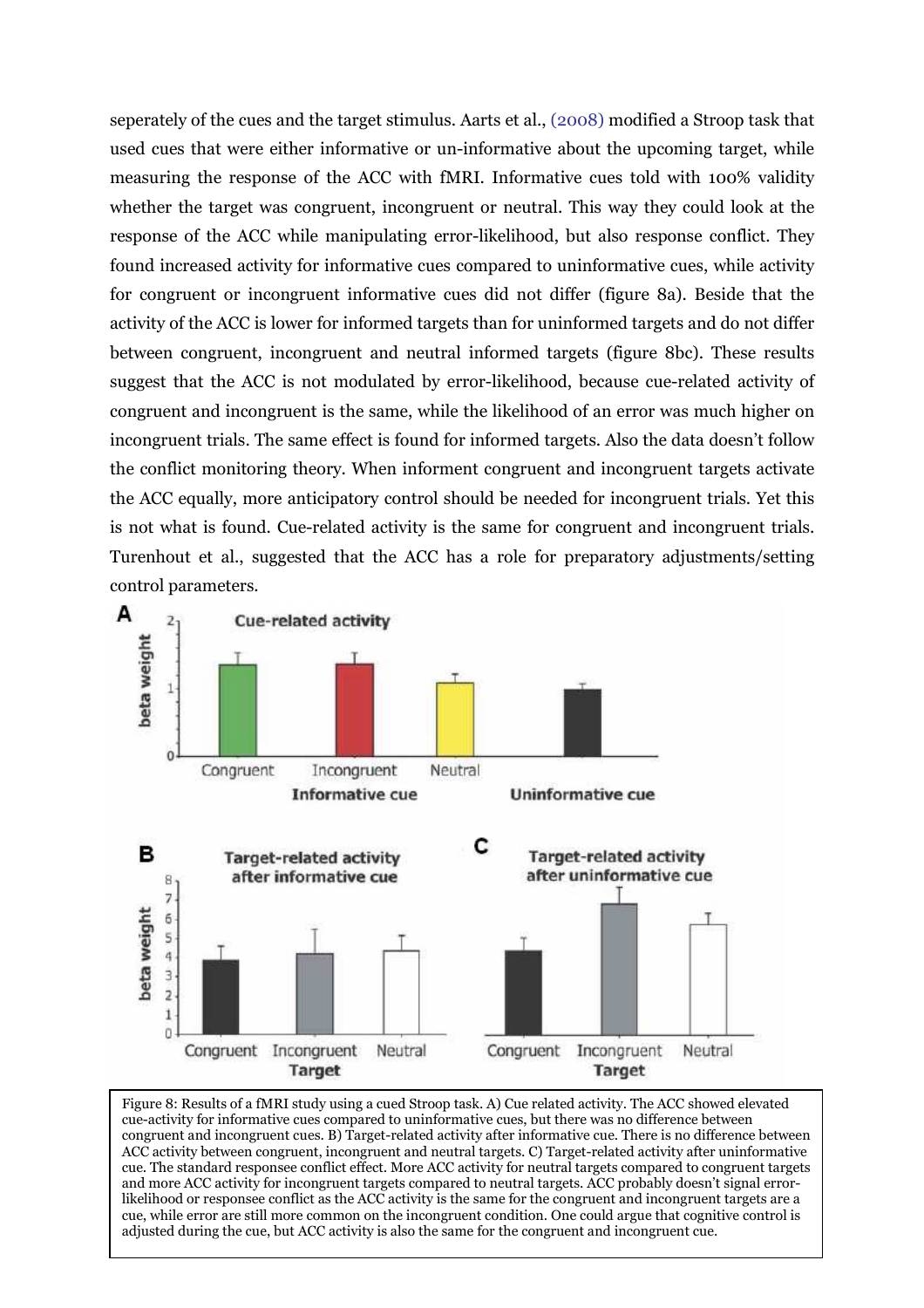A third article (Brown et al., 2009) we will discuss, is whether the planning of multiple responses are the reason why conflict and error-likelihood effects change during an experiment with the modified change-signal task with predictive cues (Brown et al., 2008). The conflict monitoring theory suggest response conflict for 2 incompatible responses that are active at the same time. However, how does the ACC dissociate between response conflict of the necessary co-activation of two compatible responses. They used a standard and modified Erikson's flanker task and a standard and modified Change-signal task. In the modified versions all cued responses were needed for a correct response. So in an incongruent trials both the left and right button needed to be pressed. The multiple response effect, higher activation when multiple responses are needed, predicted by the errorlikelihood model might be the response conflict found in incongruent trials. In the modified tasks multiple responses should increase ACC activity in the error-likelihood model but not in the conflict monitoring theory, as in these conditions the 2 condition are not in conflict. A multiple response effect was found in both task. In the Erikson's flanker task this multiple response effect explained half of the conflict effect, while in the change-signal task it fully explains the conflict effect found in the normal tasks. The result still give room for conflicts effects in the not explained half of the Erikson's flanker task. Although theoretically response conflict can also occur on compatible multiple responses, this not functional for behavior that needs simultaneous responses/movements. This is also not seen in the reaction times which are faster for the modified task compared to the normal tasks, while response conflict is the same, when assuming that response conflict also occurs on compatible multiple responses.

 Besides looking at effects that one model can explain, while the other can't, a study tried to dissociate between the error-likelihood model and the conflict monitoring model based on the reaction times for trials (Yeung et al., 2009). They reasoned that trials with a short reaction time have more error-trials, a higher error-likelihood, and are associated with less conflict, while slow reaction times are associated with more conflict but less errors, a lower error-likelihood. According to the conflict monitoring theory the N2 should increase for longer reaction times, while the error-likelihood should predict a larger N2 on faster trials. The N2 followed the prediction of the conflict monitoring theory, although I disagree with the reasoning. They stated that trials with a short reaction time is coupled with a higher errorlikelihood. First of all the ACC in the error-likelihood model is activated by stimulus properties that code for the likelihood of an error and not reaction time, that cannot be known at the timing of the N200. Second, ACC activation in both models have the same effect on response selection, namely increased control/inhibition on the response selection to reduce fast guesses. None of these comparative studies are conclusive. Maybe invalidating a core assumption of a theory, can help to falsify a theory.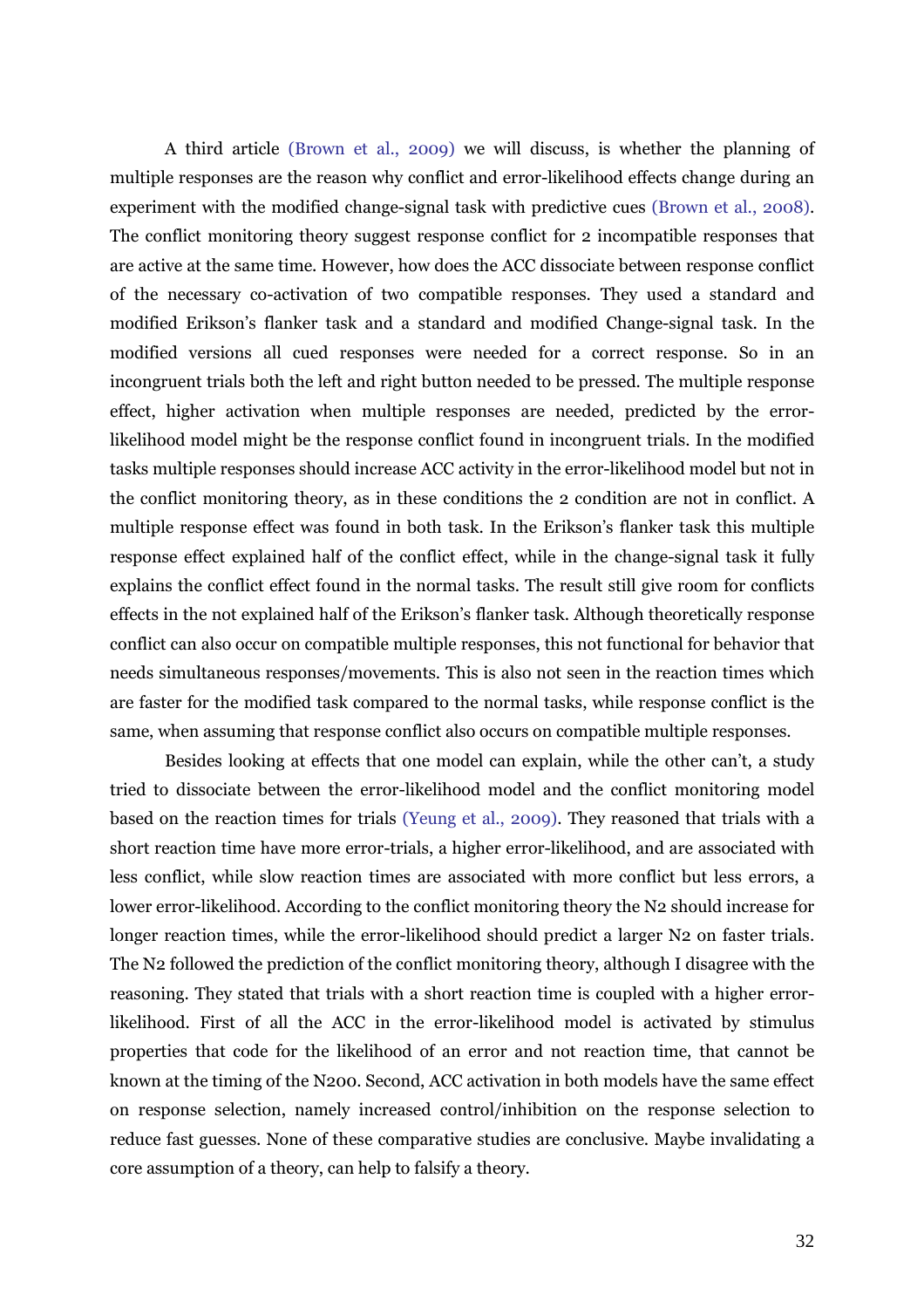#### *The core assumptions challenged*

 One critical assumption of the conflict monitoring theory is that the generation of the negative deflections is due to conflict. Especially response conflict in speeded response tasks, like the Erikson's flanker task. Therefor the amount of response conflict should correlate with the amplitude of the ERN/N200. Another critical assumption found in the other 2 theories, is that the ERN is very dependent on the mesencephalic dopamine system. Therefor changes in the mesencephalic dopamine system should be reflected in the ERN.

 The conflict monitoring theory is the most mentioned model of ACC functions because of the elegance that a simple model can explain a lot of phenomena we have seen. It is all based on the fact that the ACC is activated by cross-talk. Combined modeling and experimental studies using a Simons task (Masaki et al., 2007) and an Erikson's flanker (Burle et al., 2008)(Carbonnell et al., 2006) task where used to test this core idea of the conflict monitoring theory. Electromyography (EMG) and exerted force (Carbonnell et al., 2006) has allready been shown to efficiently show covert activation of multiple responses (Burle et al., 2002; Burle et al., 2005) and partial errors (Gehring and Fencsik, 2001); covert activation of the wrong response, while eventual the right response is given. An exerterd force study (Carbonnell et al., 2006) tested the prediction of the conflict monitoring theory, that cross-talk and thus the ERN, between the two responses is larger after incorrect response than on partial errors. Although they found differences in exerted force between partial and full errors, the ERN generated by both was of the same amplitude. Masaki et al., (2007) used the overlap between EMG activity between right and wrong responses as an indication of response conflict and looked whether a larger ERN was indeed found when the overlap between EMG activation of the two responses was higher. They found that in high conflict conditions there was a higher overlap, but the overlap didn't correlate with the ERN. ERNs between the high and low conflict conditions did not differ in amplitude. The same results were found in a study by Burle et al., (2008) using other statistics. They looked at the interaction of the interval between a partial error and the correct response, which is a reflection of conflict, and the N200/ERN. The conflict monitoring model predicts a larger ERN when the interval is short compared to when the interval is long. The experimental data on the other hand showed a larger ERN when the interval was long compared to when the interval was short. These contradictionary results do not favor the conflict monitoring theory. Further analysis showed more interesting results. In a trial-by-trial based analysis they looked at the EMG and primary motor cortices activity for partial errors and correct responses and did not find any overlap between the activities of partial errors and correct responses (figure 9). This suggests that there is no response conflict at all and previous findings of overlap are in fact due to averaging.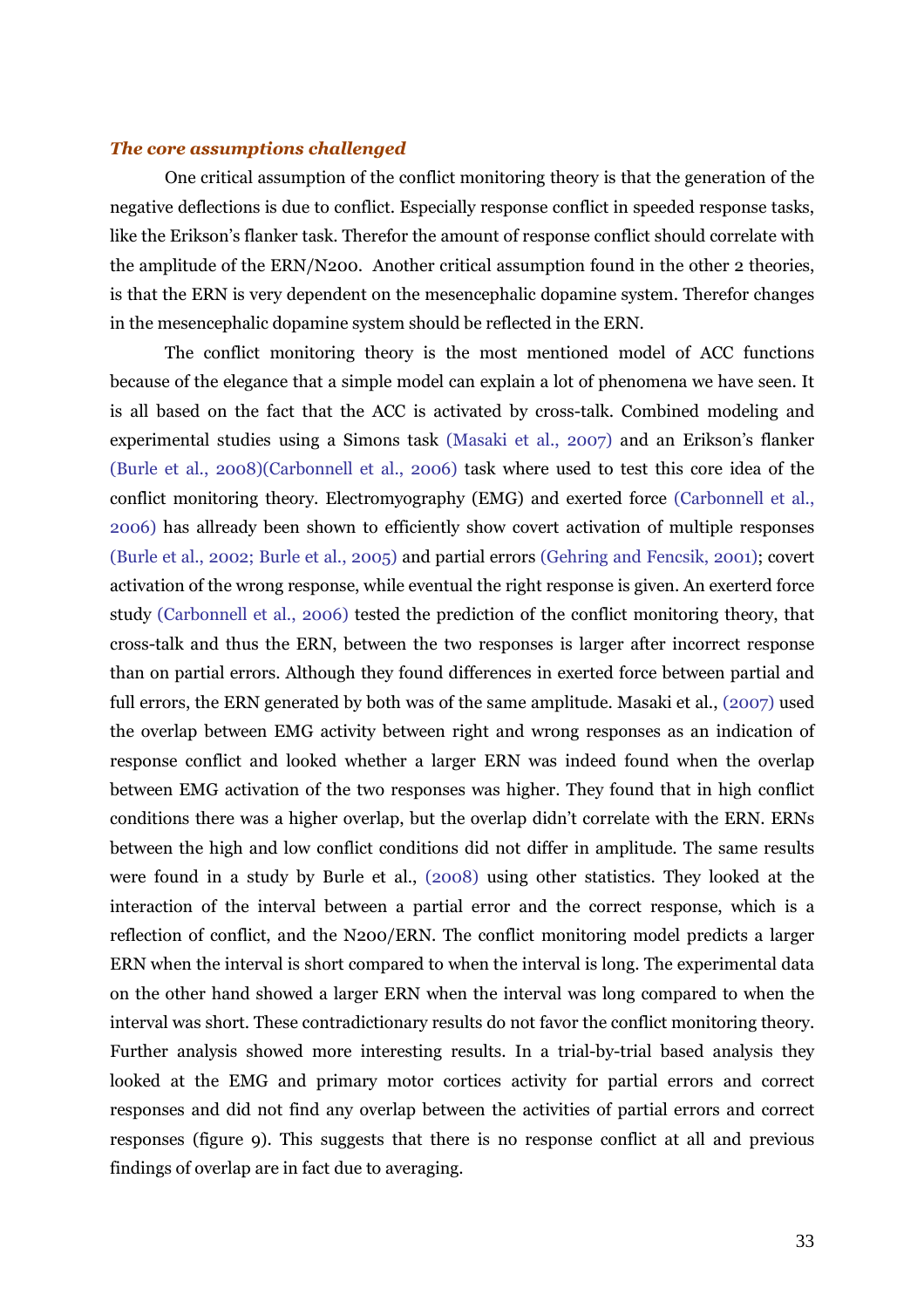

 (partial error) and the correct responsee (over responsee) shown in blue measured with EMG. Combining these Figure 9: Trial-by-trial EMG and ERP activations of partial errors. Only trials with partial errors were included in the analysis. All trials were sorted on reaction time (the thin black curve). AB) The activity of the incorrect two graphs shows that the activation of the incorrect responsee does not overlap with the activation of the correct responsee. CD) The same is found with ERP over primary motor cortices.

 The other critical assumption is an assumption shared by the reinforcement learning theory and the error-likelihood model. Both state that the ERN and the FRN are both a training signal send by the mesencephalic dopamine system to train the ACC. Therefor the ERN/FRN should change according to changes in the dopamine system. When we first look at the natural development of dopamine in the ACC during a person's life we see that dopamine receptors around the ACC show a large increase in early development (Lambe et al., 2000) and late adulthood (Kaasinen et al., 2000). Dopamine levels show a peak in early adolescence and are later reduced to adults levels (Segalowitz et al., 2009). The ERN seems to follow the same development. There is almost no ERN generated by children between 7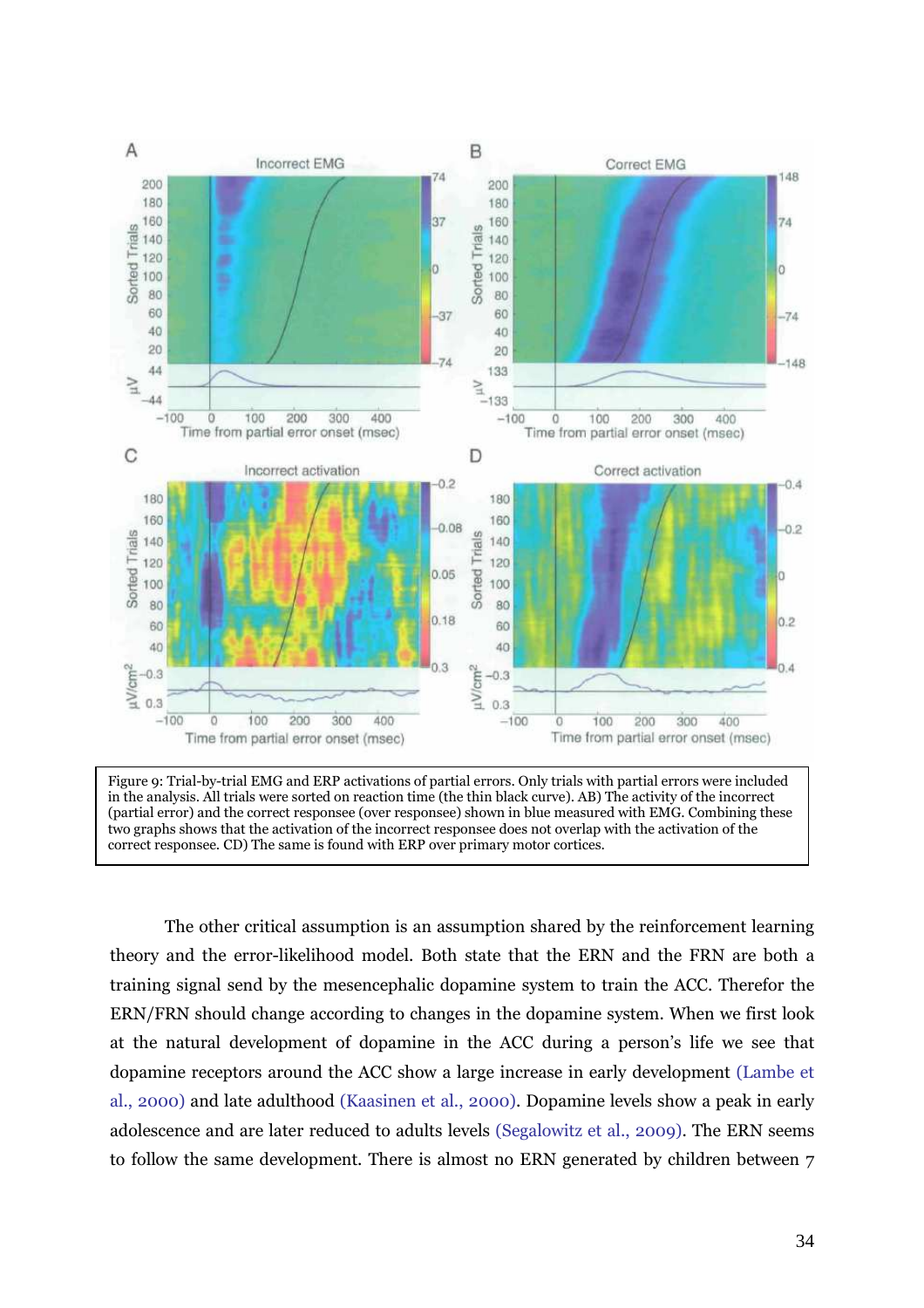and 12 years old (Wiersema et al., 2007). And from the age of 12 the ERN shows a increase until late adolescence (Ladouceur et al., 2007) (Santesso et al., 2008), while the ERN is decline in elderly people (54-80 years) compared to young adults (18-28 years) (Band and Kovk, 2000)(Mathewson et al., 2005). Also manipulation by drugs that alter the dopamine system should alter the amplitude of the ERN. In a pet study increased ACC activity was found after administration of D-amphetamine, an indirect dopamine agonist (Vollenweider et al., 1998). One study tested the effect of D-amphetamine, the sedative lorazepam and the antidepressant mirtazapine on the ERN (deBruin et al., 2004). D-amphetamine is acting on dopamine, while the sedatives lorazepam and mirtazapine is acting on GABAergic and histaminergic pathways. D-amphetamine had an enhanced effect on the ERN and subjects felt like they were more alert and performed better, although no real enhancement of performance was found after administration. Also the effect of D-amphetamine was a specific enhancement of the ERN, while the N2 and P3 showed no enhancement. Lorazepam reduced the ERN, but also the N200. No modulation of mirtazapine was found. Together the results of D-amphetamine and lorazepam dissociate the ERN and N200 as different processes.

 Besides a modulation of a healthy dopamine system, some mental disease have been linked to a non-functional dopamine system. One of them is Parkinson's disease that is characterized by a degeneration of dopaminergic neurons. Both theories thus predict that there are differences between the ERN/FRN between controls and subjects with Parkinson's disease. Indeed an attenuated ERN was found for patients with Parkinson's disease in the Erikson's flanker task, No-go task (Falkenstein et al., 2001) but also on a lexical decision task (Ito and Kitagawa, 2006). A third study (Stemmer et al., 2007) also looked whether the medication reversed the attenuated ERN in subjects with Parkinson's disease. Suprisingly, medicated and non-medicated subjects with Parkinson's disease show the same attenuation of the ERN compared to healthy control subjects. Why did the medication not modulate the ERN? Further inspection between the two patient groups showed that both patient groups had the same performance level/severity of the disease, as assessed by the unified parkinson's disease rating scale (UPDRS) (Fahn et al., 1987). Indicating that the medication did not bring the dopamine levels of patients back to the levels of healthy control subjects but to the level of the non-medicated subjects. It has been shown that dopamine uptake increases with the severity of the disease (Berding et al., 2000). The medicated subjects were in a further stage of the disease than the non-medicated patients. Also an enhanced ERN was found in patients with obsessive compulsion disorder (OCD) (Gehring et al., 2000) and these patients also showed an increase activity of the ACC (Adler et al., 2000). The opposite, reduced ERN and ACC activity, was found in schizophrenic patients (Kopp et al., 1999)(Laurens et al., 2003).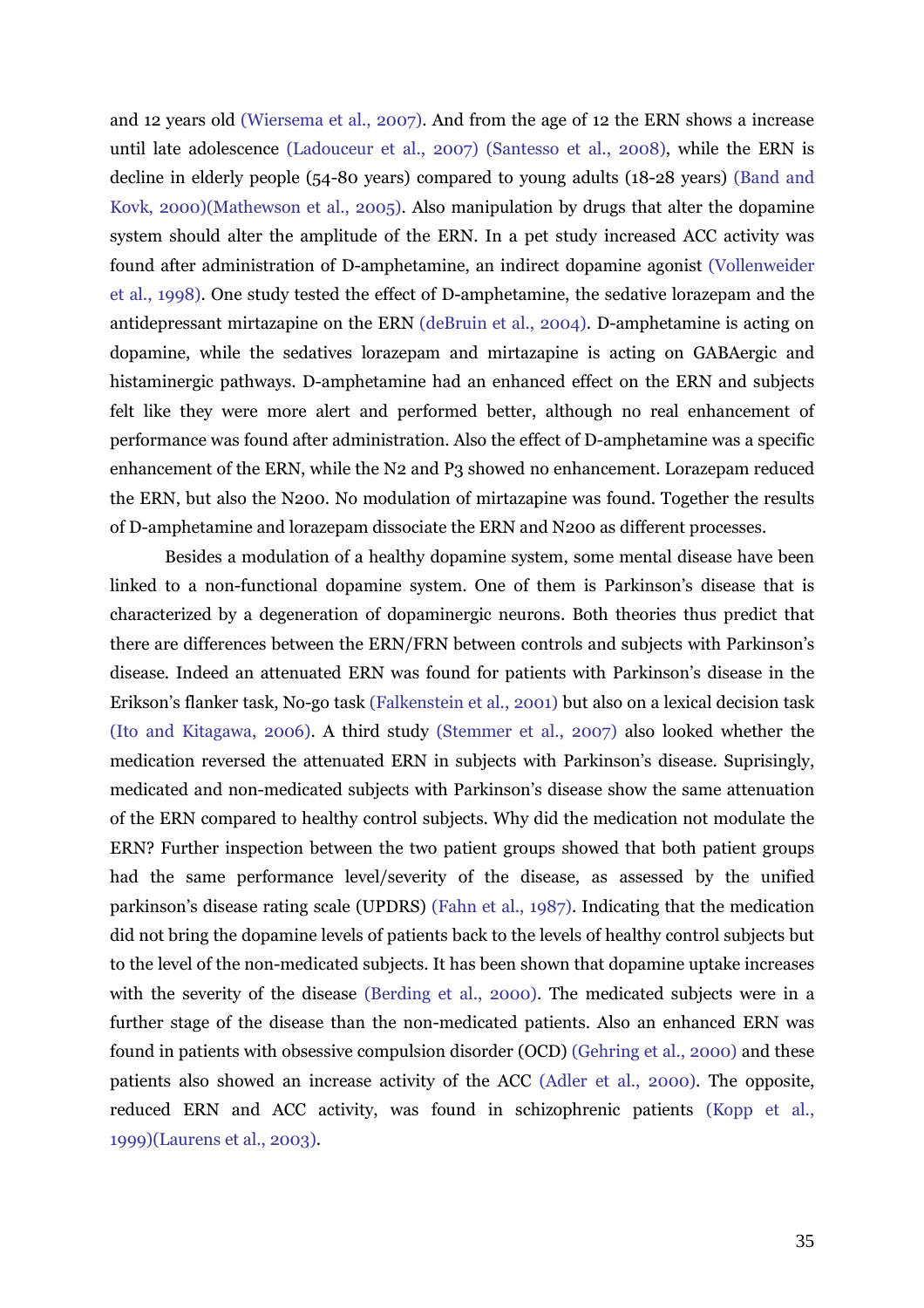A related assumption is that training-signal the ACC gets from the mesencephalic dopamine system is a temporal difference error. A temporal difference error is a phasic dopamine signal that indicates whether an outcome was worse or better than expected (Holroyd et al., 2002). So an expected outcome should produce a small temporal difference error, while an unexpected outcome should produce a large temporal difference error. By using two different guessing tasks this prediction was not validated (Hajcak et al., 2005). In the first guessing task the subjects had to choose 1 out of 4 doors. A cue in the beginning of the trial indicated whether behind 1, 2 or 3 doors there was a reward. In the second guessing task the subject had to choose 1 out of 4 balloons. During blocks rewards were given randomly either 25%, 50% or 75% probability. Although a distinct FRN in the difference wave, there was no modulation by the expectancy of reward. How so? In a series of experiments Holroyd et al., (2009) tried to figure out why there was no modulation during these tasks. In the first experiment the probabilities were changed to 5% for the unexpected reward and 95% for the expected reward. Yet still no modulation of the FRN was found between an expected or unexpected reward. In the second experiment they suggested that in most FRN studies, subjects had to associate between a stimulus and the probability of a reward. So instead of explicit show the probability, different stimuli were associated with different probabilities. By trial-and-error subjects had to associate the probability of a reward in the trial depending on a certain stimulus. Still these modification didn't show any modulation of the FRN on reward probabilities. In the last and final experiment they thoughed that the missing link was that there is no connection between the response and the feedback that was given, as the feedback in all the previous experiments was given random with a certain probability. In the last experiment they added a constant stimulus-response mappings. Say for one stimulus the left button had a 80% chance of a reward, while the right button gave no reward. Six different stimulus for 80%, 50%, 20% probabilities either the left or right button. After this manipulation there was a clear modulation by probability. It that the FRN is only sensitive to reward probability, but only in a task where there is a optimal response to learn. A follow-up study (Hajcak et al., 2007) did the same experiment as in there first study, but the subjects were also asked how much they expected a reward. An interesting finding was that the modulation of the FRN did follow the subjective expectancy, but only after they made there response. Later modulation of the FRN by a reward prediction error was found (Holroyd et al., 2007).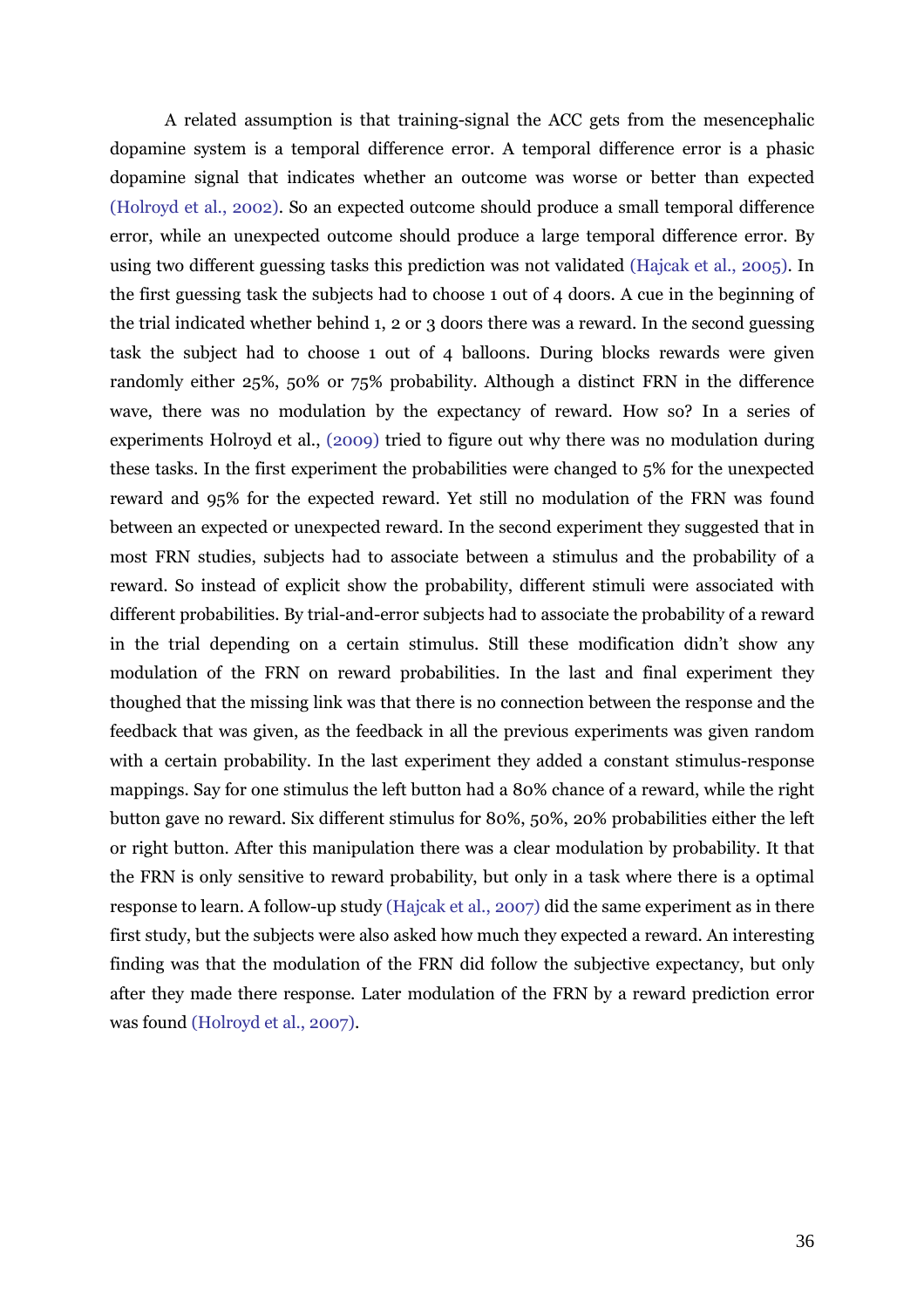#### *Single Cell Studies*

We will look at single cell recordings done in the ACC. Because most of these recordings are done in the ACC of primates, we have to keep in mind that the ACC in humans might have other functional implications than primates. We will look at several specific activations of neurons during several stages of a trial.

 The first study looked specifically at the responses of neurons before stimulus onset (Johnston et al., 2007). In the task, the monkeys had to make a saccade either to the light flash (prosaccade) or away from the light flash (antisaccade). After 30 trials the task conditions switched without instruction. 23% of all recorded neurons showed task-related differences in preparatory activity either for the prosaccade or the antisaccade task condition. The strenght of task selectivity developed during one period of one task condition. The strength of task selective activity was highest and started earliest in the first trials of the block. For prefrontal neurons task selective preparatory activity was stable during a whole block. Also ACC neurons showed strong task selective activity on correct trials following correct and error trials, while PFC neurons only showed strong task selective activity on correct trials following correct trials.

 In a good controled study Williams et al. (2004) looked at human ACC neurons. The subjects performed a sequential two-choice selection task. The subjects were instructed for the correct upcoming action (moving a joystick either to the left or right). In 80% of the trials the subjects had to perform the same action as the previous trial for 15 cents (standardreward trials), in 10 % of the trials the subjects had to change side for 9 cents (reducedchange trials) and in 10 % of the trials the subject ahd to change side for 15 cents (double arrow trials). A significant increase in activity was found in reduce-reward trials compared to standard-reward trials in 32% of all the cells. A comparison with the double-arrow trials, 2 subsets of these neurons showed more activity either for reduced-change trial (32%) or the double-arrow trials (16%), although over the entire sample the activity on reduced-change trials is larger than on double-arrow trials. There is no difference in activity between standard-reward trials and double-arrow trials, suggesting some cells show modulation for switch instruction, but that the magnitude of the modulation is dependent on reward context. The activity during the instruction period was only predictive for the response outcome for the reduced-reward trials. After cingulotomy, removal of the dACC, the error rates for reduced-change trials went from 5% to 64% and for the double-arrow trials from 3% to 28%, while error-rate for the standard-reward trials stayed the same. These finding suggest that the dACC signals for alternative actions, especially when the reward is reduced.

 Another monkey study look specifically at ACC activity between stimulus onset and response (Kennerley et al., 2006). Several stimuli were mapped either to the amount of reward, reward probabily or the cost to get a reward. Monkeys had to choose between 2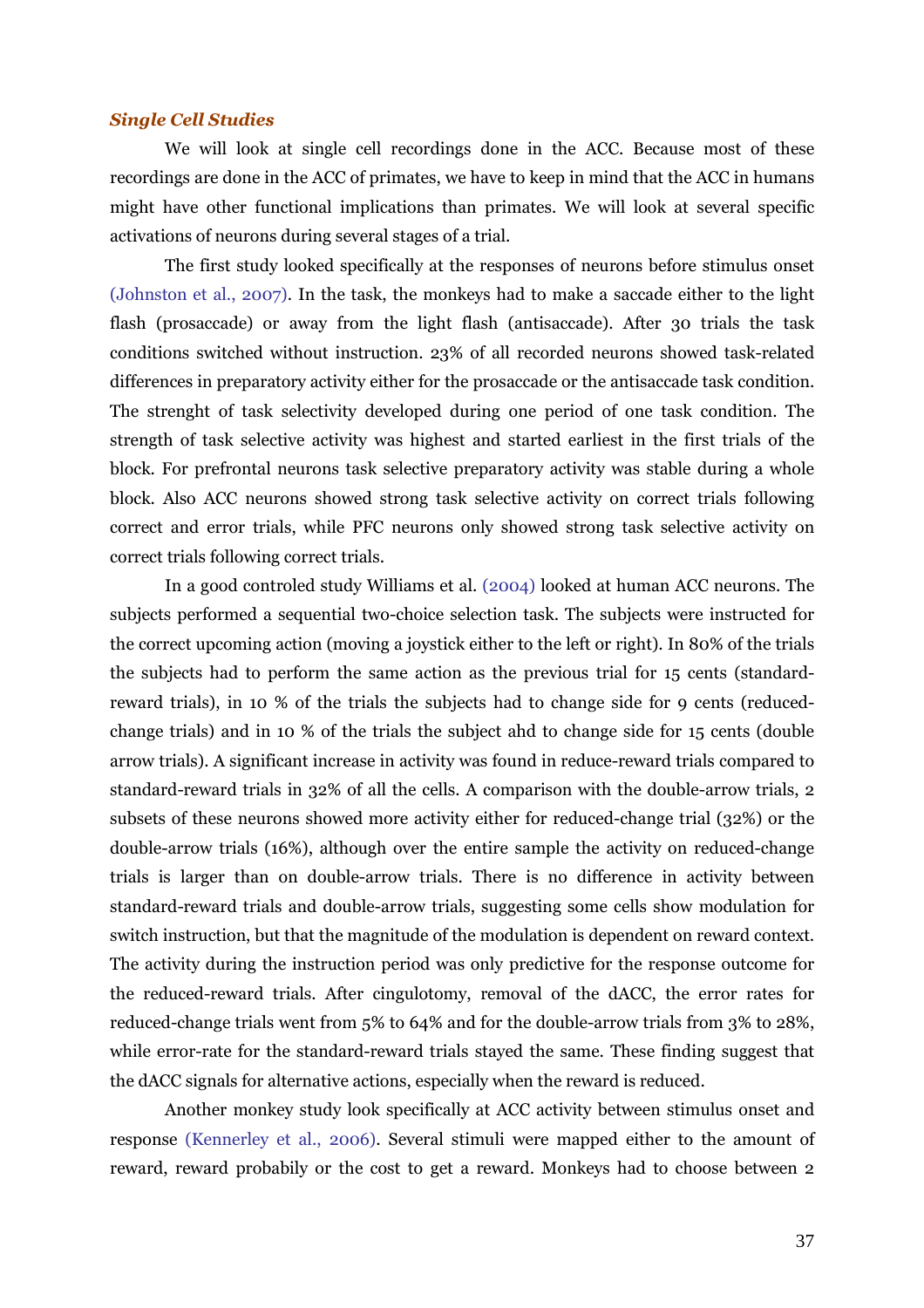presented stimuli. Stimulus-responses mappings were very important to choose the 'correct' stimulus. 84% of all the neurons in the ACC reached the criteria for encoding stimulus value in at least one of the decision variables. A lot of the ACC neurons encoded stimulus value for 2 or even 3 variables. After evaluating the value of the response options, the monkey had to make a response. 50% of the neurons in the ACC reached the criterion for encoding of the motor response in any of the 3 decision variables. When comparing the latencies when the neurons reached the criterion for encoding of either stimulus value or motor response, the stimulus value is encoded before the motor response, which is consistent with the notion that the value of the stimuli are needed to make an appropiate response.

 Many single cell recordings have shown error-related modulation in ACC neurons. Neurons were found that are sensitive to the degree of reward expectancy (Shidara et al., 2002), ommission of errors (Ito et al., 2003), responding different to rewarding or aversive rewards (Nishijo et al., 1997), code for reward prediction errors (Amiez et al., 2005) or respond more to rewards following a correct response than a passive reward (Michelet et al., 2007). One study used a task where monkeys needed to search for one stimulus out of four that was rewarding (Quilodran et al., 2008). After the rewarded stimulus was found 3 more trials with the same stimulus-reward mappings were done. Therefor one set of trials with the same stimulus-reward mapping had a clear exploration (search) and exploitation (repetition) period. Some neurons showed different pre-response activity between search and repetition periods. 10% of all recorded neurons were inhibited during the pre-response in repetition trials, while a population of 15% of all recorded neurons were activated during the preresponse period of a search trial. Looking at the neurons that show feed-back related activity, 7% had more activity during incorrect and first correct feedback (INC/CO1), 6% were responseive to correct feedback (COR), 22% were response to incorrect responses (INC) and 17% were responses only to the first correct reward (CO1). The last class neurons respond selectively with the discovery of the reward and the shift between search and repetition. The last observation was that 13,5% of the neurons increased there activity after lever press, following the discovery of the reward. No activity was found after feedback in these neurons. In other words, these neurons were reactive to the first reward, after which they reacted to the initiation of the next (surely rewarded) trial and not to the reward itself.

 Another study showed cells that signal for movement alternation (Shima et al., 1998). Monkeys were trained to perform 2 different movements after a visual go stimulus. Both movements result in most of the trials to the same reward. After several trials were the monkeys performed the same movement the reward was reduced. After the reduced-reward trial, the monkeys chose 'voluntarily' to perform the other movement and again got the standard reward. Four types of neurons showed activity between the reduced reward and the subsequent changed movement, that was not seen between to trials without alternation in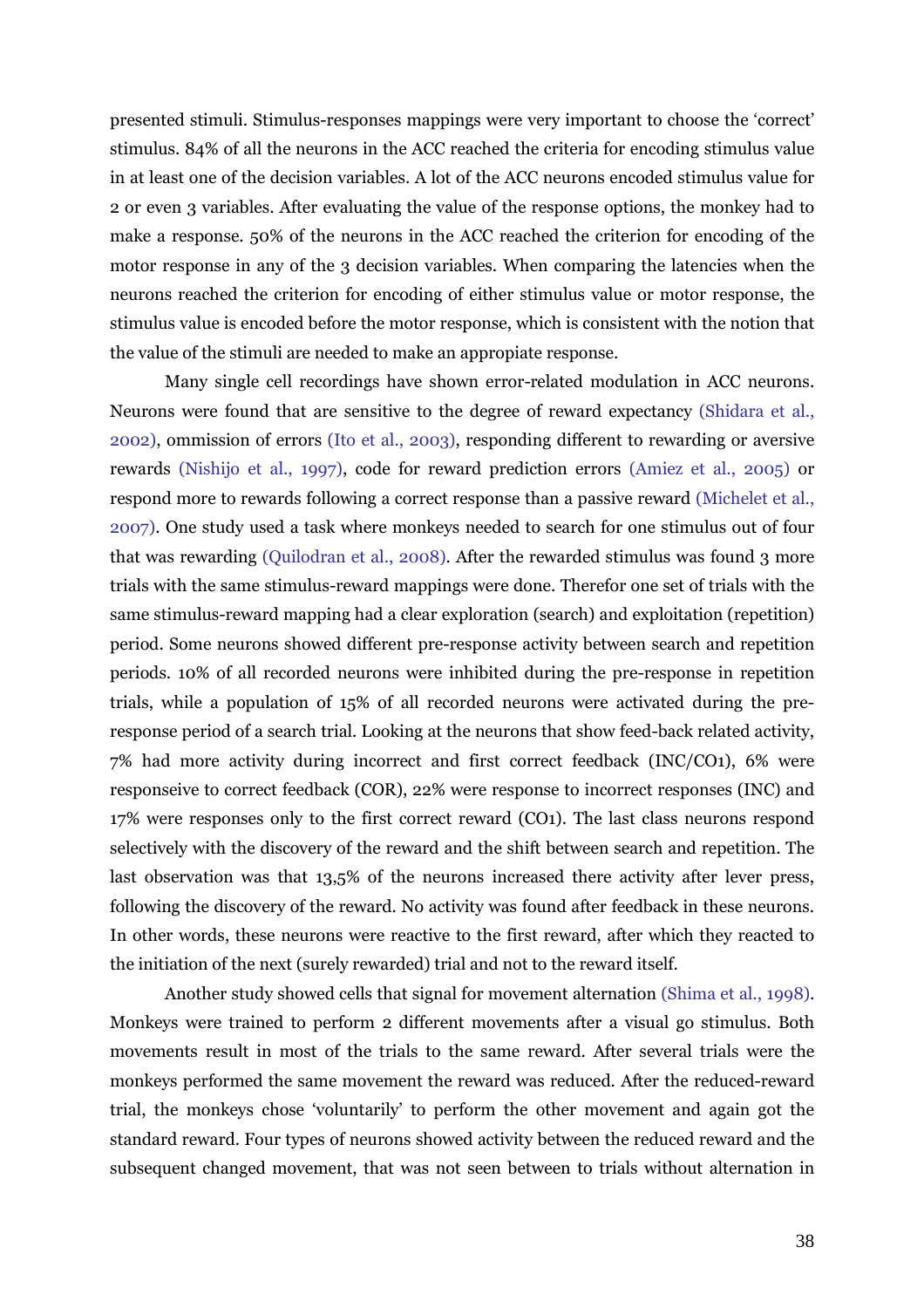movement. Some had activity only just after the reduced response, while other had activity builded up and peaked at movement initiation. Also for most of those neurons the activity was specific for what kind of movement the changed movement is gonna be. Also when a tone signaled the monkeys to change the movement, these signals were not seen. These results suggest that the rACC is crucial for reward-based motor selection.

#### *Summary*

 The comparative studies that were testing 2 different predictions made by the conflict monitoring theory and the error-likelihood during a specific task, where not exclusively supporting one over the other. The results was not conclusive (Brown et al., 2009) or the assumptions of the experiment has a flaw (Yeung et al., 2009). In the Brown et al. (2005) and Aarts et al. (2008) studies used cues to control for error-likelihood and conflict. Results in the first study was not able to rule out the possibility that cues are activating the ACC for upcoming response conflict, the second study was. What it found was no error-likelihood effect but also no conflict effects, suggesting another function of the ACC compared to the error-likelihood model and the conflict monitoring model. So the fMRI studies were not able to dissociate between the conflict monitoring and error-likelihood model, but experiments testing the generation of the ERN where illuminating.

 The ERN in the reinforcement learning theory and the error-likelihood model is generated by the mesencephalic dopamine system, while in the conflict monitoring theory by co-activation of two incompatible responses during continued stimulus processing after erroneous responses. A set of studies (Burle et al., 2005) (Masaki et al., 2007) (Carbonell et al., 2006) tested whether the amount co-activation of two incompatible responses related to the amplitude of the ERN. None of these studies found this relationship. One study (Burle et al., 2008) did not even found co-activation of the two response in a trial-by-trial analysis, suggesting that the found co-activation between the two responses is in fact an averaging artifact. On the other hand manipulations of the dopamine system have an effect on the amplitude of the ERN. Depletion by dopamine either by age (Segalowitz et al., 2009) or Parkinson's disease attenuated the ERN (Stemmer et al., 2007), while induction of a dopamine agonist increases the ERN (de Bruin et al., 2004). Thus a large body of evidence is indicating that the ERN is produced by the dopamine system and not by response conflict.

 However a dissocation between the N200 and the FRN is found by experimental manipulation (Baker et al., 2011) and also in a drug study (de Bruin et al., 2004), so what is producing the N200. Single cell recordings were able to shed some light on this issue. ACC neurons seem to be active in a larg variety of elements within a trial. First of all, ACC neurons seem to be selective active for a certain task-condition in a preparatory period (Johnston et al., 2007). The ACC seem to be important for changing stimulus-response mapping, induced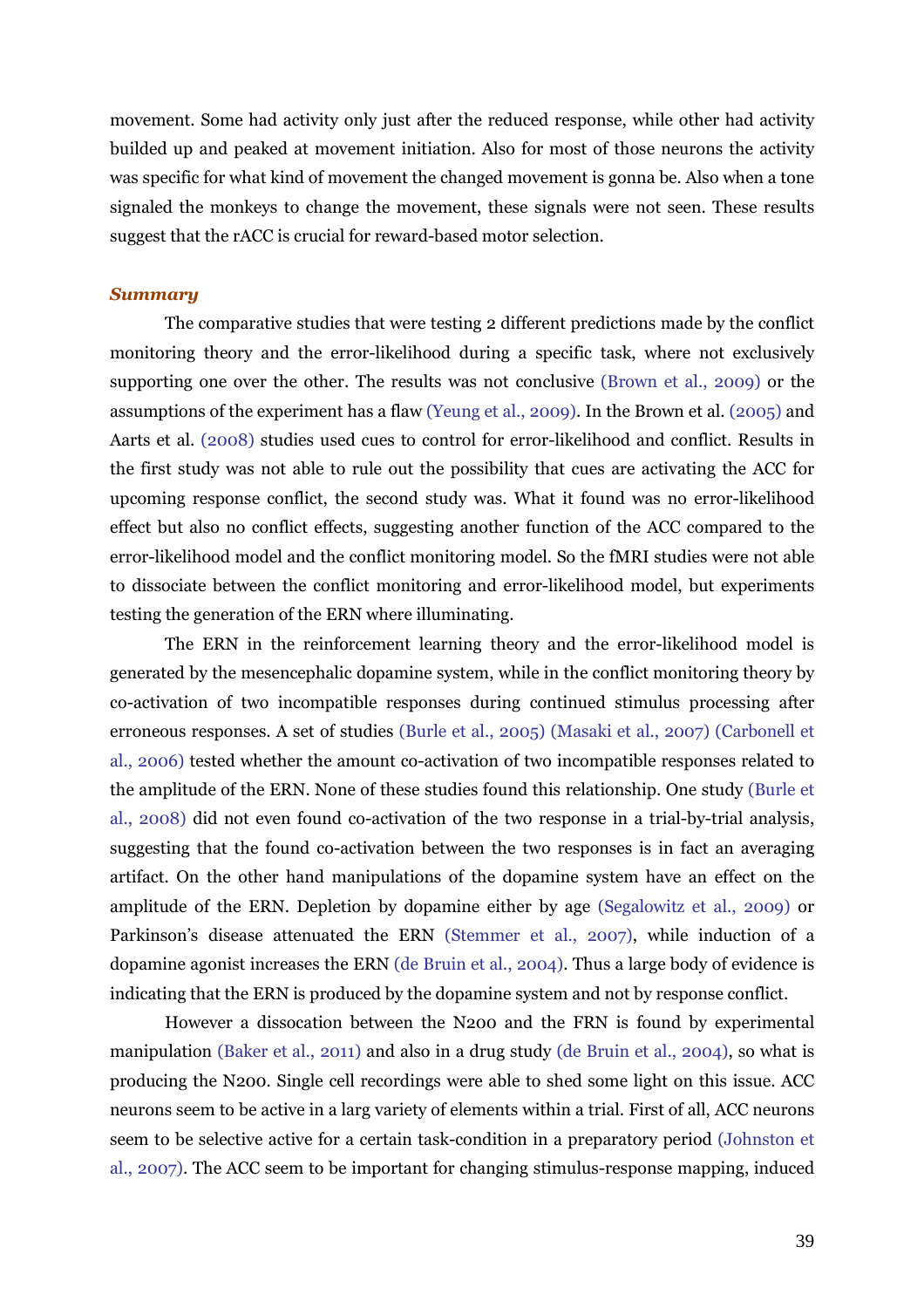by errors or cues (Williams et al., 2004). During stimulus processing ACC neurons seem to code for expected reward related to the stimulus and respond according to the reward expectation (Kennerly et al., 2006). After responding the ACC neurons were modulated by incorrect responses and unexpected reward (Amiez et al., 2005). And ACC neurons signal an adjustment in behavior after unexpected reward (Quilodran et al., 2008) and errors (Shima et al., 2006).

 How do all the results found in this chapter and previous chapter can be unified? In the next chapter I will wrap all results in one idea.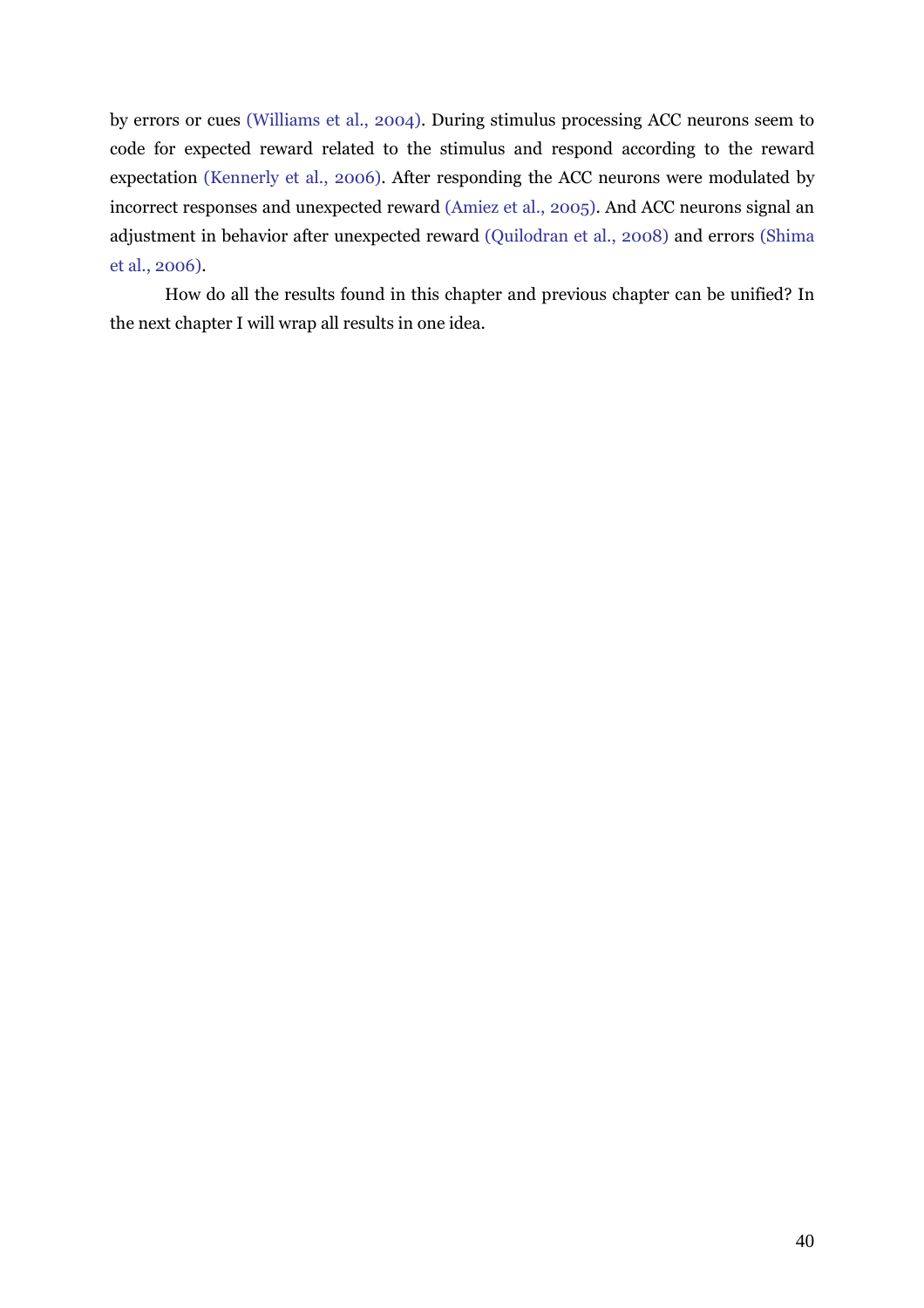

#### *ACC Function*

 As seen in the previous chapter the ERN is produced by a reward prediction error by the mesencephalic dopamine system. Also several studies found that the FRN is modulated by a reward prediction error. The reinforcement learning theory (Holroyd et al., 2002) is the theory that first suggested this and unified the ERN and the FRN as the same negative deflection depending on the stimulus-responses-reward mappings. After comparing the FRN to the N200 (Holroyd et al., 2008b) to solve the inverse problem (Luck et al., 2005), whether the FRN is a modulation on error trials or on correct trials, it seems that the ERN and FRN are due to a positive deflection (fCRP) on correct trials rather than an negative deflection on correct trials. By accidence a experimental manipulation increased the latency of the fCRP and showed the N200 (Baker et al., 2011). Together with a different modulation by dampethamine (selective enhancement of the ERN, but no effect on the N200) and lorezepam (attenuation of both the ERN and N200), suggest that the N200 is generated by another process than the ERN and the FRN. But both generated by the anterior cingulate cortex.

 It might be that the other negativities are due to activation of the ACC because of percieved response conflict but this seems very unlikely because (1) studies are challenging whether there is actual response conflict in the motor cortices, (2) the conflict monitoring theory is not capable of explaining the error-likelihood effect, risk expectancy effect and the multiple response effect based on response conflict of multiple incompatible response activations and (3) it is hard to reconcile how a structure that notice response conflict is needing a training signal by the dopamine system.

 The error-likelihood model suggest that the process responseible for the N200 and No-go N2 is a process indicating the likelihood for an error for a certain stimulus configuration (Braver et al., 2005). But not all the studies agree with this view. First of all the discovery of an N200 after a feedback besides an FRN does not match the error-likelihood model (Baker et al., 2011). Why should a feedback elicit an error-likelihood independent of an error signal? Also an fMRI study (Aarts et al., 2008) did not find increased activation of the ACC for an incongruent cue than for a congruent cue, although the error-likelihood is much larger for cued incongruent trials than cued congruent trials. Some of the single cell studies don't fit with the error-likelihood model either. Why should cells selective for the current task representation be active during a preparatory period (Johnston et al., 2005)?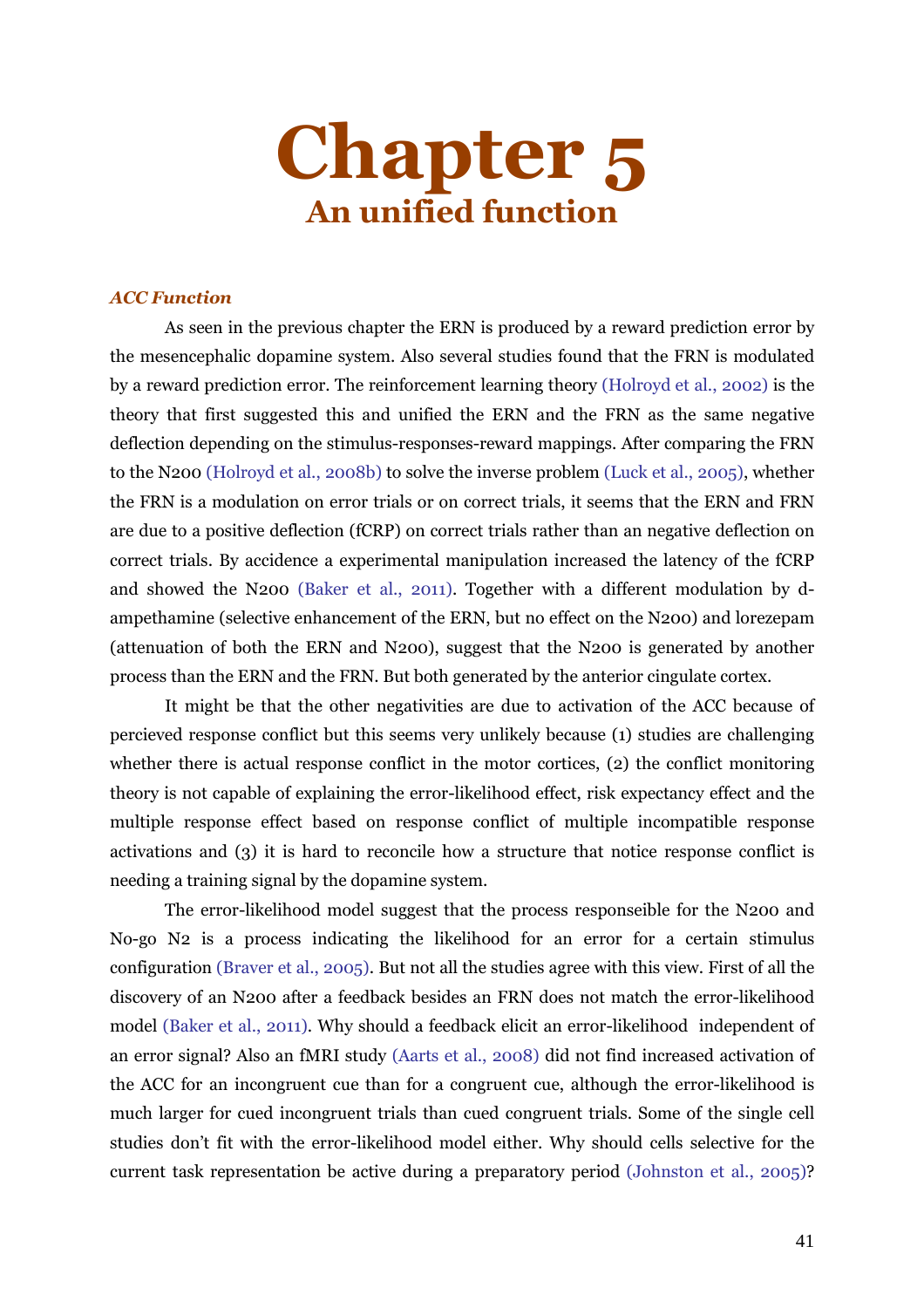Why should someone with after a cingulotomy have such a difficulty with changing it behavior (Williams et al., 2004)? Why should the ACC contain cells that after an reward prediction error remain active till the next movement (Shima et al., 1998)? These results suggest that the ACC is performing another function. The ACC function seems to be to guide/select actions dependent on the expected value of the reward (Rushworth et al., 2004). This is mainly based on the single cell recordings. Together all the single cell studies found effects related to the selection of an action either in a preparatory period, where the subject can anticipate the correct response, or during stimulus processing. Subjects are having problems changing there behavior when the ACC is gone or inactive. And the selection of action is responseive to a reward prediction dopamine signal, that could be able to change stimulus-value mapping and stimulus-response mappings.

 To summarize, these results suggest that the ACC is responseible for response selection, as it contains stimulus-response-outcome mappings. Depending on the expected value of reward the stimulus-response mapping system is chosen the response that will gain the most reward. Reward prediction errors are used to change the mappings when an outcome is more or less than expected. But can this action-selection mechanism explain the negative deflections and fMRI studies we have found so far? Before I argue that it can, I need to stress that the relationship between action potentials and LFP, especially gamma, is crucial. Because LFP gamma oscillations are way better predictors for the BOLD (Logothetis et al., 2004) signal than action potentials are (Logothetis et al., 2003), explaining the fMRI by a action-selection process, mostly based on single cell studies, is suggestive.

#### *No-go N2, Oddball N2, N200 and response conflict*

The negative deflection found on no-go trials in the Go/No-go task and the targets in the oddball task was foremost explained by an expectancy effect (Nieuwenhuis et al., 2003). The more unexpected the target in the oddball task or the No-go stimulus was the higher the N2. Also an enchancement was found when speed was emphasized over accuracy (Jodo et al., 1992) and an overt response was given compared to an covert response (Bruin et al., 2002).

 The N200 that is found in speeded response task with conflicting stimuli, like the Erikson's flanker task, the Stroop task and the stop-signal task. Again the N200 is larger when speed is emphasized over accuracy. The amplitude is larger for unsuccesfull trials compared to succesfull trials (Boxtel et al., 2001), larger for slow trials compared to fast trials (in the Erikson's flanker and Stroop task) (Yeung et al., 2004), larger for a long stop-signal delay compared to a short stop-signal delay (Ramautar et al., 2006). In the action-selection view of the ACC the No-Go N2, Oddball N2 and the N200 also relates to response conflict, but different than the conflict monitoring model. Here ACC activity is the planning/coactivation of multiple responses in order to select the correct one, while in the conflict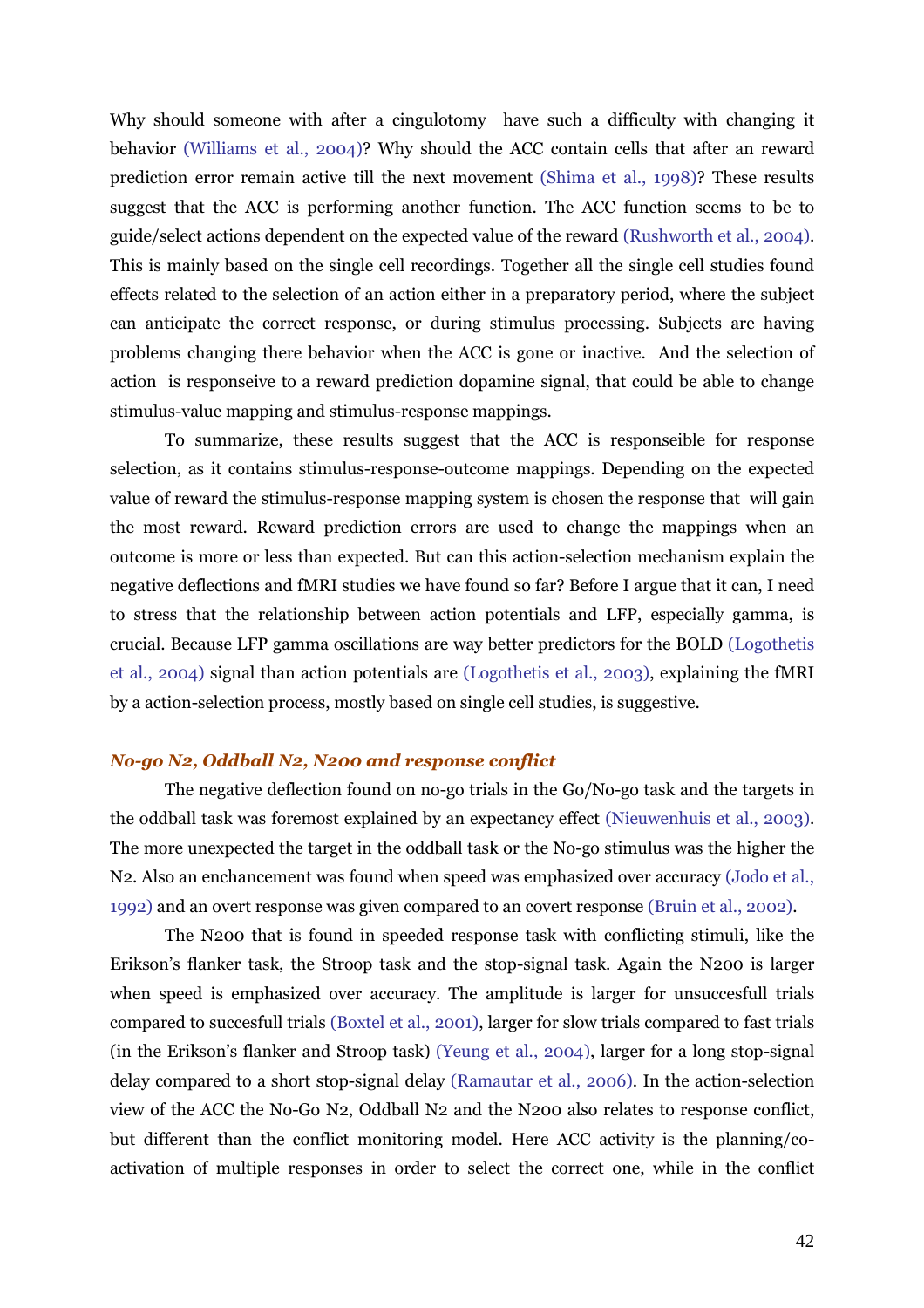monitoring model the ACC activity is activated when multiple responses are activated. Becuase there will hardly be any preparatory activation of a response in the Erikson's flanker and Stroop task as in most studies the congruent and incongruent trials are equiprobable, incongruent trials will induce also the response related to the flankers. In the stop-signal task the N200 is generated because the stop signal needs a change in response. The larger N200 when the time between go and stop signal increases could reflect the larger response conflict between the two responses. For the larger negative deflection found for unfrequent responses compared to frequent responses. The response conflict is generated because ACC neurons allready activate the frequent response in the preparatory period before trial-onset. But due to stimulus processing of the unfrequent stimulus the ACC will have to change from the expected frequent response to the unfrequent response, resulting in activation of both responses. When speed is emphasized the preparatory activation of the frequent response is larger to be able to respond faster on stimulus onset.

#### *Novelty N2*

One of the negativities was out of the picture almost the entire thesis, namely the novelty N2. As allready mentioned above the novelty research is mainly focussing on the P3a. A positive deflection that is related to shift attention in response to novel stimuli. Another reason is probably that it all of the theories not tried to explain the novelty N2. But in the reinforcement literature I found unfrequent neutral stimuli that are novel or elicit orienting of attention without reinforcing consequences seem to robustly elicity a phasic response in dopamine neurons (Ljungberg et al., 1992). So according to the action-selection view of the ACC the novelty N2 is the No-go N2 plus a modulation by the phasic dopamine system.

#### *Error-likelihood, Risk expection and the Multiple response effect*

Studies of the error-likelihood model have shown some effects in ACC activity. An increase in ACC activity has been found when the likelihood of an error increased (Brown et al., 2005). Also increased ACC activity has been found when the big consequences of an error compared to little consequences of an error (Braver et al., 2007). Finally they found a multiple response effect, where they found a larger ACC activity when multiple compatible responses activated (Brown et al., 2009). For the action-selection view of the ACC the multiple response effect is also suggested, as some neurons code for a specific response, more neurons are activated when multiple responses are needed. However the action-selection view of the ACC might explain why there is more activation found in the change-signal task on multiple response incongruent trial than on an standard incongruent trial. During a standard incongruent trial the ACC 'only' has to change/activate the other response and reduce activity of the ongoing response. In the multiple response incongruent trials the ACC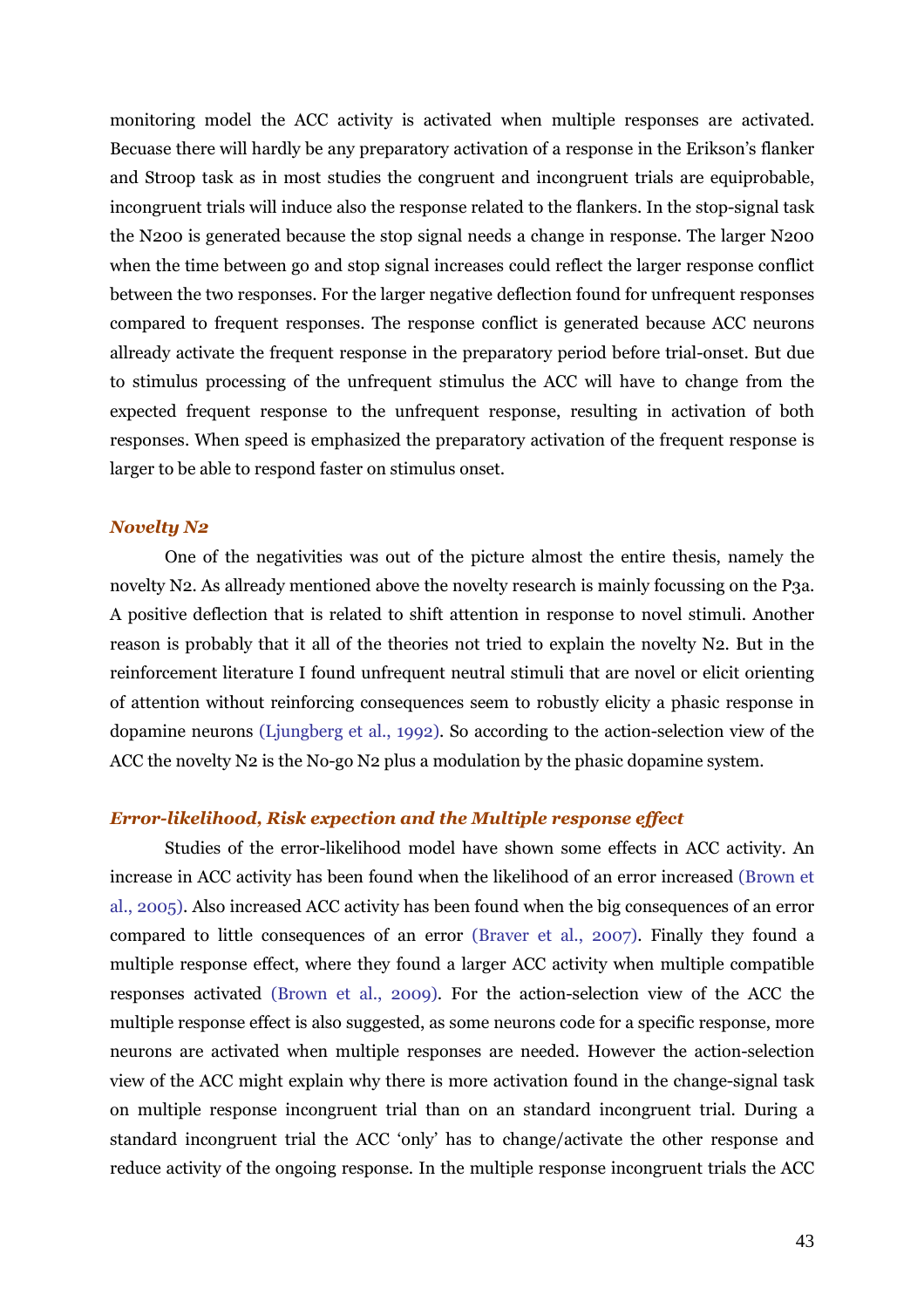has to activate the other response but also activate the ongoing response. The errorlikelihood effect can be confounded with anticipatory activation of the ACC, as mentioned above. When a cue is signaling for a trials with a large error-likelihood (long interval between first stimulus and the change response stimulus). The ACC could anticipate on the upcoming change in response by prepare both responses. When cues were not signaling the errorlikelihood but the type of Stroop trial (Aarts et al., 2008), no error-likelihood effect was found on either the cue or the cued target. Congruent and incongruent cues activated the ACC in the same way an more than neutral cues. This could indicate that due to informative cues the ACC could prepare for one of the trials (either congruent or incongruent). This is reflected in the fact that no response conflict effect was found in cued targets, while it was present in targets that were not cued. The action-selection can 'adjust cognitive control' (inhibit responses related to shape/color/positions) reducing the planning of multiple responses. The risk expection effect, more activity of the ACC when consequences of an error are larger, can intuitively be explained that a trial where the consequence of an error are high, subjects do not want a error. Therefor the change responses might be activated in case a change signal occurs. However this is very suggestive.

#### *Conclusion*

The action-selection view of the ACC, allready suggested by the reinforcementlearning theory is able to unify the results we found during this thesis. The main components of the ACC in relationship with the negative deflections is that all negativities except the ERN, FRN and the novelty N2 are due to activation of multiple response options or a change in response in the ACC. The ERN and FRN are reward prediction signals that strenghten or weaken stimulus-value mappings and/or stimulus-response mappings depending on a unexpected reward or an error.

#### *Future directions*

As we saw there are a substantial number of studies on the ERN and the N200. In the action-selection view the N200 is a result of response conflict that can happen between coactivation of two stimulus-driven response (incongruency effect) or by co-activation where was is an expected response and the other is a stimulus-driven response. These expected responses can be due to the use of a cue or one stimulus being more frequent than another stimulus. One prediction of the proposed model is that an increased N200 will occur when a stimulus signals that an infrequent response is needed, after a cue that signals that a frequent response is needed. Before cue onset the system should allready prefer the frequent response and therefor the 'frequent'-cue will not need a change in prepared response. Another loose end is the novelty N2. Why is the mesencephalic dopamine system producing a reward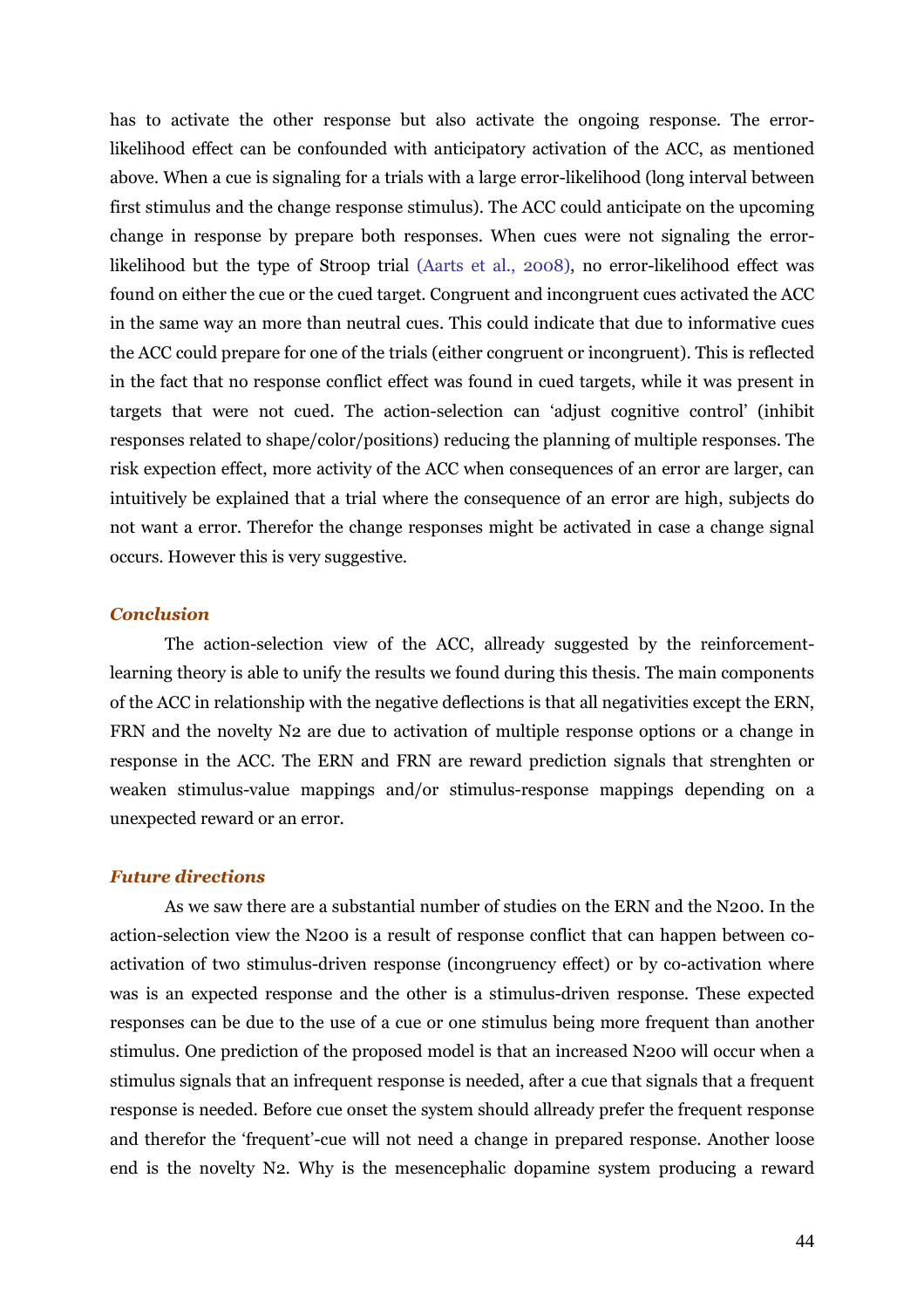prediction error when an novel stimulus occurs? One line of view is that the phasic dopamine signal after a novel positive stimulus is a timestamp to correlate the novel positive stimulus with ongoing behavior (Redgrave et al., 2007). Another line of research regarding the actionselection view of the ACC is to study how other structures (motor controllers (Holroyd et al., 2002)) influence the action-selection process. How to the amygdala, prefrontal, orbitofrontal and other interact within the ACC to influence action-selection? Do all structures influence the action-selection process or is one structure in charge of action-selection in one task and the other in another task? Because response conflict seems to be more of a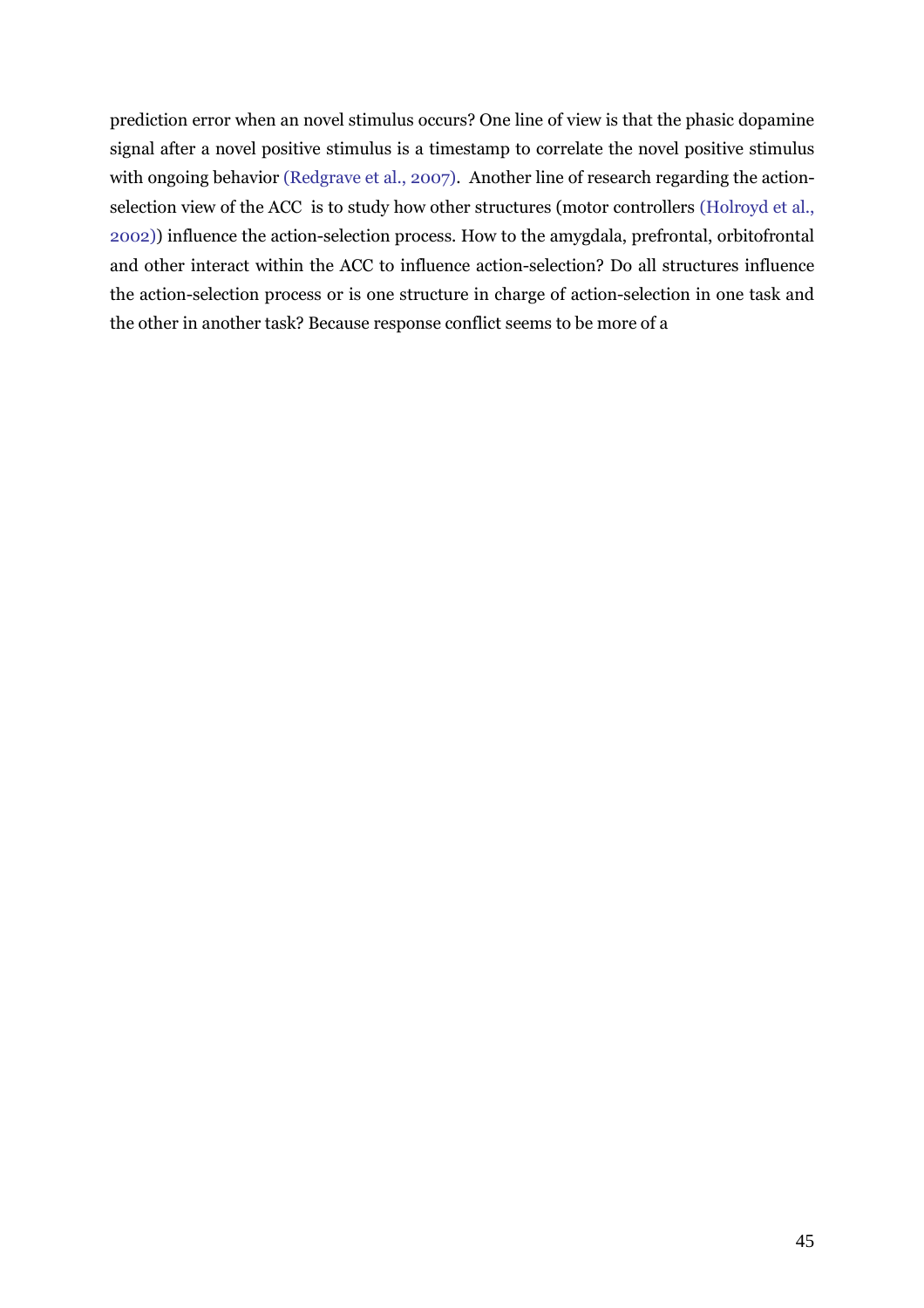### *Acknowlegdements*

 I would like to thank Prof. Dr. J.L. Kenemans for this help and comments at the beginning of the thesis and for his patience at the end.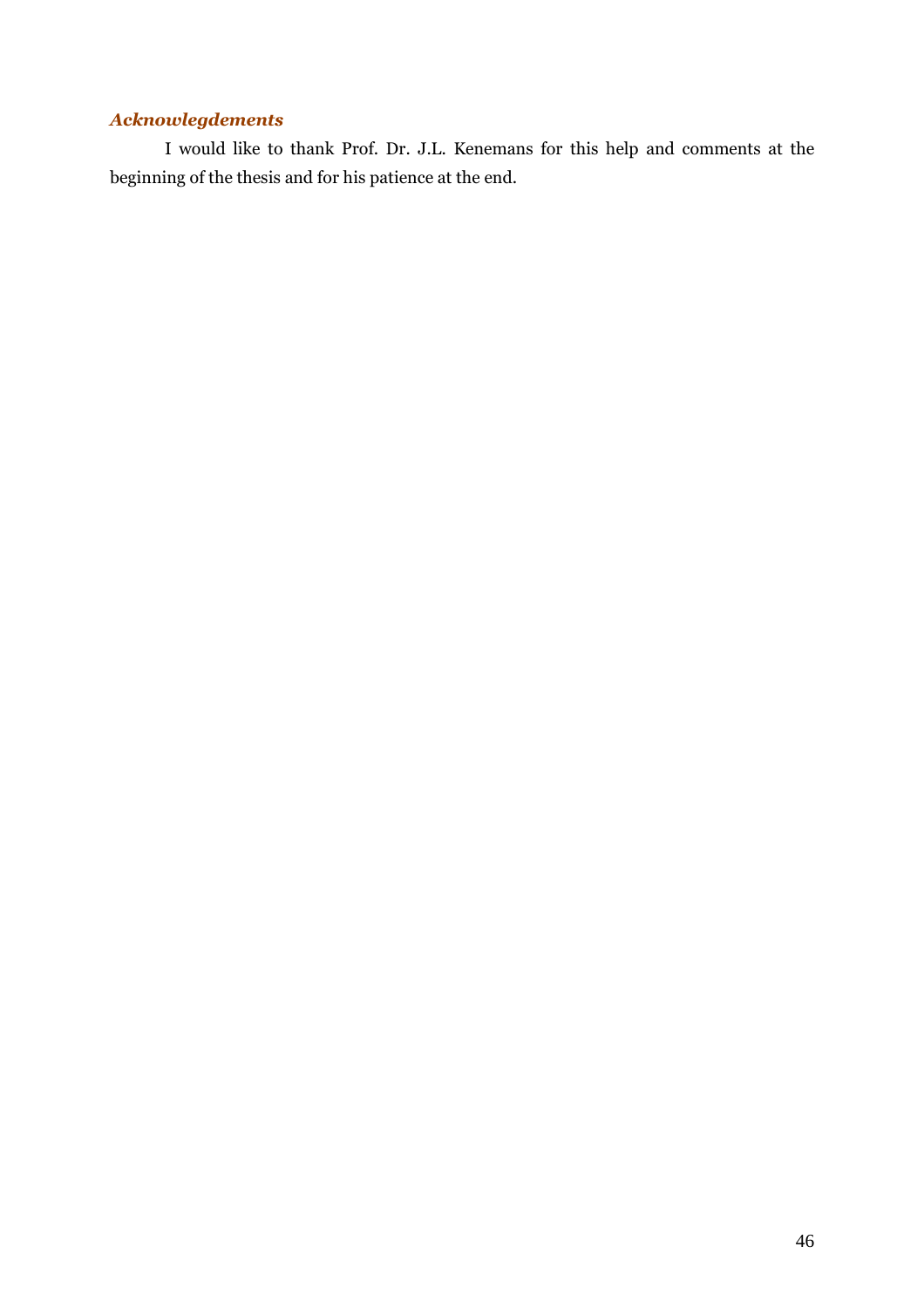#### *References:*

- Aarts E., Roelofs A., Turennout M., (2008). Anticipatory activity in the anterior cingulate cortex can be independent of conflict and error-likelihood, *Journal of Neuroscience*, 28, 4671-4678
- Adler C.M., McDonough-Ryan P., Sax K.W., Holland S.K., Arndt S., Strakowski S.M., (2000). fMRI of neuronal activition with symtom provocation in unmedicated patients with obsessive-compulsion disorder, *Journal of Psychiatric Research*, 34, 317-324
- Allport D.A., (1987). Selection for action: Some behavioral and neurophysiological considerations of attention and action. In H. Heuer and A.F. Sanders (Eds), *Perspectives on Perception and Action* (p. 395-419).
- Amiez C., Joseph J., Procyk E., (2005). Anterior cingulate error-related activity is modulated by predicted reward, *European Journal of Neuroscience*, 21, 3447-3452
- Andreason N.C., O'Leary D.S., Cizadlo T., Arndt S., Rezai K., Watkins L., Boles Ponto L.L., Hichwa R.D., (1995) Remembering the past: Two facets of episodic memory explored with positron emission tomography, *American Journal of Psychiatry*, 152, 1576-1585
- Azizian A., Freitas A.L., Parvas M.A., Squires N.K., (2006). Beware misleading cues: Perceptual similarity modulates the N2/P3 complex, *Psychophysiology*, 43, 253-260
- Baker T.E., Holroyd C.B., (2011). Dissociating roles of the anterior cingulate cortex in reward and conflict processing as revealed with the feedback related negativity and N200, *Biological Psychology*, 87, 25-34
- Bates A.T., Patel T.P., Liddle P.F., (2005). External behavior monitoring mirrors internal bahavior monitoring error-related negativities for observed errors, *Journal of Psychophysiology*, 19, 281-288
- Band G.P., Kovk A., (2000). Age effects in response monitoring in a mental-rotation task, *Biological Psychology*, 51, 201-221
- Band G.P., Ridderinkhof K.R., van der Molen M.W., (2003). Speed-accuracy modulation in case of conflict: roles of activation and inhibition, *Psychological Research*, 67, 266-279
- Barch D.M., Braver T.S., Sabb F.W., Noll D.C., (2001). Anterior cingulate and the monitoring of response conflict: Evidence from an fMRI study of overt verb generation, *Journal of Cognitive Neuroscience*, 12, 298-309
- Benes F.M., (2006). The development of the prefrontal cortex: The maturnation of neurotransmitter systems and there interaction. In D. Cicchette and D.J. Cohen (Eds.), *Developmental Psychopathology (2nd edition, vol. 2),* (pp. 216-258). Hoboken, NJ: Wiley
- Berding G., Brucke T., Odin P., Brooks D.J., Kolbe H., Gielow P., (2000). [<sup>123</sup>I]beta-CIT SPECT imaging of dopamine and serotonin transporters in Parkinson's Disease and multiple system atrophy, *Nuclear Medizin*, 42, 31-38
- Bernstein P.S., Scheffers M.K., Coles M.G.H., (1995). "Where did I go wrong?" A psychophysiological analysis of error detection, *Journal of Psychology: Human Perception and Performance*, 21, 1312-1322
- Botvinick M.M., Braver T.S., Carter C.S., Barch D.M., Cohen D.J., (2001). Evaluating for demand for control: Anterior cingulate cortex and cross-talk monitoring, *Psychological review*, 108, 624-652
- Braver T.S., Barch D.M., Gray J.R., Molfese D.L., Snyder A., (2001). Anterior cingulate cortex and response conflict: Effect of frequency, inhibition and errors, *Cerebral Cortex*, 11, 825-836
- Bruijn E.R.A., Hulstijn W., Verkes R.J., Ruigt G.S.F., Sabbe B.G.C., (2004). Drug-induced stimulion and suppression of action monitoring in healthy volunteers, *Psychopharmacology*, 177, 151-160
- Bruin K.J., Wijers A.A., (2002). Inhibition, reponse mode, and stimulus probability: A comparative event-related potential study, *Clinical Neurophysiology*, 113, 1172-1182
- Brown J.W., Braver T.S., (2005). Learned prediction of error-likelihood in the anterior cingulate cortex, *Science*, 307, 1118-1121
- Brown J.W., Braver T.S., (2007). Risk prediction and aversion by anterior cingulate cortex, *Cognitive, Affective and Behavioral Neuroscience*, 7, 266-277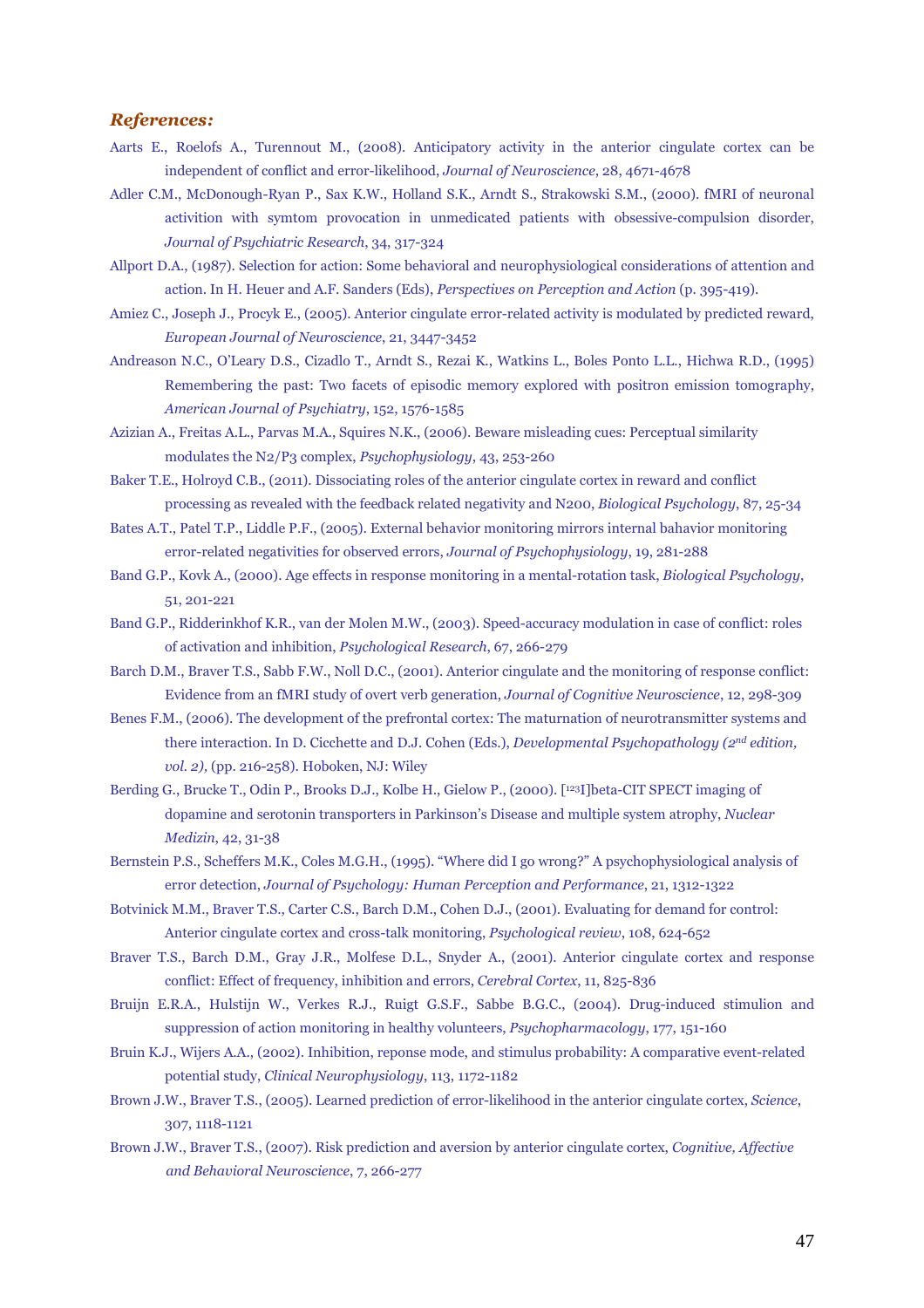- Brown J.W., Braver T.S., (2008). A computational model or risk, conflict and individual differences effects in the anterior cingulate cortex, *Brain Research*, 1202, 99-108
- Brown J.W., (2009). Conflict effects without conflict in anterior cingulate cortex: Multiple response effects and context specific representations, *Neuroimage*, 47, 334-341
- Burle B., Allain S., Vidal F., Hasbroucq T., (2005). Sequential compatibility effects and cognitive control: Does conflict really matter ?, *Journal of Experimental Psychology: Human Perception and Performance*, 31, 831-837
- Burle B., Roger C., Allain S., Vidal F., Hasbroucq T., (2008). Error negativity does not reflect conflict: a reappraisal of conflict monitoring and anterior cingulate activity, *Journal of Cognitive Sciences*, 20, 1637-1655
- Bush G., Whalen P.J., Rosen B.R., Jenike M.A., McInerney S.C., Rauch S.L., (1998). The counting Stroop: an interference task specialized for functional imaging: Validation study with function MRI, *Human Brain Mapping*, 6, 270-282
- Carter C.S., Braver T.S., Barch D.M., Botvinick M.M., Noll D., Cohen D.J., (1998). Anterior cingulate cortex, error detection, and online monitoring of performance, *Science*, 280, 747-749
- Carter (2000). Parsing executive functions: Strategic versus evaluative functions of the anterior cingulate cortex, *Proceedings of the National Academay of Sciences*, 97, 1944-1948
- Casey B.J., Trainor R.J., Orendi J.L., Schubert A.B., Nystrom L.E., Giedd J.N., Castellanos J.X., Haxby J.V., Noll D.C., Cohen J.D., Forman S.D., Dahl R.E., Rapopart J.L., (1997). A developmental functional MRI study of prefrontal activation during performance of a Go-No-Go task, *Journal of Cognitive Neuroscience*, 9, 835-847
- Cohen D.J., Botvincik M.M., Carter C.S., (2000). Anterior cingulate and prefrontal cortex: Who is in control?, *Nature Neuroscience*, 3, 421-423
- Courchesne E., Hillyard S.A., Galambos R., (1975). Stimulus novelty, task relevance and the visual evoked potential in man, *Electroencephalography & Clinical Neurophysiology*, 39, 131-143.
- Cui L, Wang Y., Wang H., Tian S, Kong J., (2000). Human brain subsystems for discrimination of visual shapes, *Neuroreport*, 11, 2415-2418
- Czigler I., (2007). Visual mismatch negativity. Violation of nonattented environmental regularities, *Journal of Psychophysiology*, 21 (3-4), 224-230
- Daffner K.R., Mesulam M.M., Scinto L.F., Calvo V., Faust R., Holcomb P.J., (2000). An electrophysiological index of stimulus unfamiliarity, *Psychophysiology*, 37, 737-747
- Dehaene S., Postner M.I., Tucker D.M., (1994). Localization of a neural system for error detection and compensation, *Psychological Science*, 5, 303-305
- Donchin E., Coles M.G.H., (1988). Is the P300 component a manifestation of context updating?, *Brain and Behavioral Science*, 11, 357-374
- Donkers (2004). The N2 in a Go/No-go task reflects conflict monitoring not response inhibition, *Brain and Cognition*, 56, 165-176
- Dum R.P., Strick P.L. (1993). Cingulate motor areas. In B.A. Vogt & M. Gabriel (Eds.), *Neurobiology of cingulate cortex and limbic thalamus: A comprehensive handbook* (pp. 445-460). Boston: Birkhauser.
- Durston S., Thomas K.M., Worden M.S., Yang Y., Casey B.J., (2002). The effect of preciding context on inhibition: an event-related fMRI, *Neuroimage*, 16, 449-453
- Eriksen B.A., Erikson C.W., (1974). Effects of noise letters upon the identification of a target letter in a non-search task, *Perception & Psychophysics*, 16, 143-149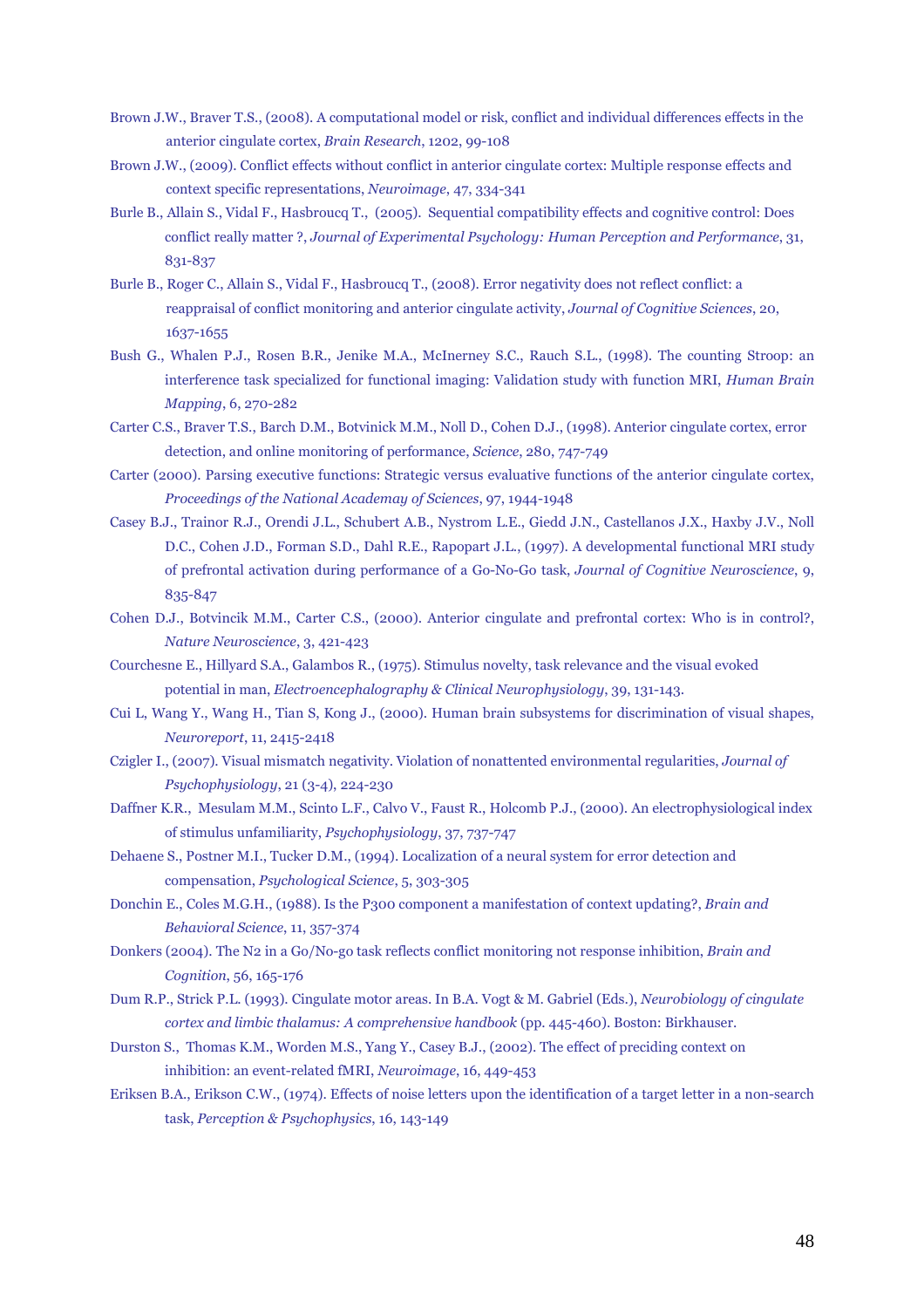- Fahn S., Elton R., (1987). Unified Parkinson's Disease Rating Scale (UPDRS). In Fahn S. (Eds), *Recent developments in Parkinson's Disease*, Florham Park, NJ: McMillan Health Care Information, (p. 153- 163)
- Falkenstein M., Hohnsbein J., Hoormann J., Blanke L., (1990). Effects of errors in choice reaction tasks on the ERP under focused and divided attention, In C. Brunia, A. Gaillard, & A Kok (Eds), *Psychophysiological Brain Research*, 192-195
- Falkenstein M., Hohnsbein J., Hoormann J., Blanke L., (1991). The effect of crossmodal divided attention on late ERP components. II. Error processing in choice reaction tasks, *Electroencephalography & Clinical Neurophysiology*, 78, 447-455
- Falkenstein M., Hoormann J., Christ S., Hohnsbein J., (2000). ERP components on reaction errors and their functional significance: a tutorial, *Biological Psychology*, 51, 87-107
- Falkenstein M., Hielscher H., Dziobek I., Schwarzenau P., Hoormann J., Sundermann B., (2001). Action monitoring, error detection, and the basal ganglia: An ERP study, *Neuroreport*, 12, 157-161
- Fischbein D.H., Eldreth D.L., Hyde C., Matochik J.A., London E.D., Contoreggi C., Kurian V., Kimes A.S., Breeden A., Grant S., (2005). Risky decision making and the anterior cingulate cortex in abstinent drug abusers and nonusers, *Cognitive Brain Research*, 23, 119-136
- Ford J.M., Roth, W.T., Mohs R.C., Hopkins W.F. 3rd, Kopell B.S., (1979). Event related potentials recorded from young and old adults during a memory retreival task, *Electroencephalography & Clinical Neurophysiology*, 47, 450-459
- Friston K.J., Frith C.D., Liddle P.F., Frackowiak R.S.J., (1993). Functional connectivity: The principal component analysis of large (PET) data sets, *Journal of Cerebral Blood Flow and Metabolism*, 13, 5-14
- Gehring W.J., Goss B., Coles M.G.H., Meyer D.H., Donchin E., (1993). A neural system for error-detection and compensation, *Psychological science*, 4, 385-390
- Gehring W.J., Himle J., Nisenson L.G., (2000). Action-monitoring dysfunction in obsessive-compulsion disorder, *Psychological Science*, 11, 1-6
- Gehring W.J., Fencsik D.E., (2001). Functions of the medial frontal cortex in the processing of conflict and errors, *Journal of Neuroscience*, 21, 9430-9437
- Gehring W.J., Willoughby A.R., (2002). The medial frontal cortex and rapid processing of monetary gains and losses, *Science*, 295, 2279-2282
- Gemba H., Sasaki K., Brooks V.B., (1986). "Error" potentials in limbic cortex (anterior cingulate area 24) of monkeys during motor learning, *Neuroscience Letters*, 70, 223-227
- Hajcak G., Simons R.F. (2002). Error-related brain activity in obsessive-compulsion undergraduates, *Psychiatry Research*, 110, 62-72
- Hajcak G., Holroyd C.B., Moser J.S., Simons R.F., (2005). Brain potentials associated with expected and unexpected good and bad outcomes, *Psychophysiology*, 42, 161-170
- Hajcak G., Moser J.S., Holroyd C.B., Simons R.F., (2007). It's worse than you thought: The feedback negativity and violations of subjective expectancy, *Psychophysiology*, 44, 905-912
- Herrnstein R.J., (1987). Experiments on stable suboptimality in individual behavior. In Herrnstein R.J., (Eds), *The Matching Law*, New York: Russell Sage Foundation (p. 266-273)
- Hollerman J.R., Schultz W., (1998). Dopamine neurons report an error in the temporal prediction of reward during learning, *Nature Neuroscience*, 1, 304-309
- Holroyd C.B., Dien J., Coles M.G.H., (1998). Error-related scalp potential elicited by hand and foot movements: evidence for an output-independent error-processing system in humans, *Neuroscience Letters*, 242, 65- 68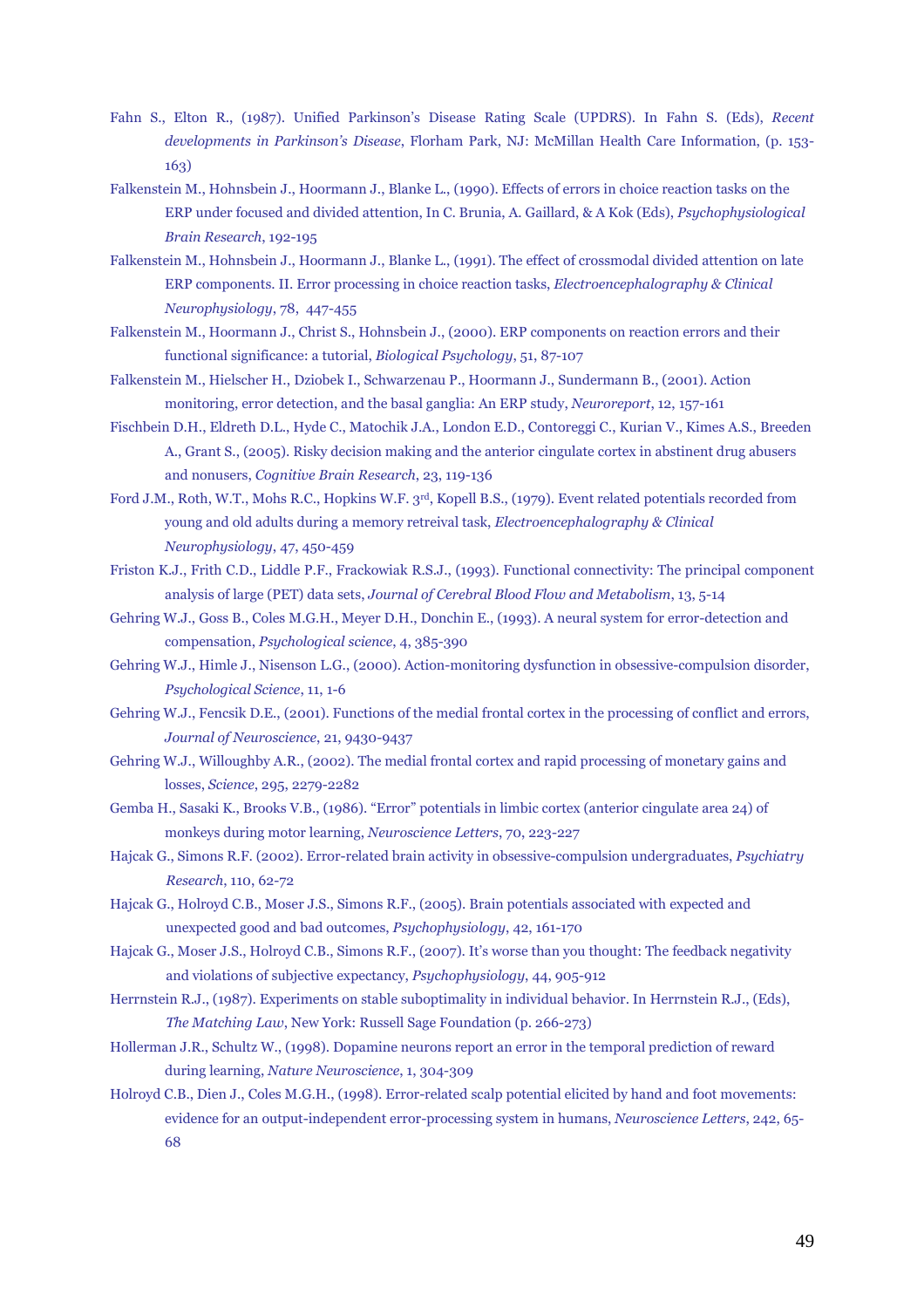- Holroyd C.B., Coles M.G.H., (2002). The neural basis of human error processing : Reinforcement learning, dopamine, and the error-related negativity, *Psychological Review*, 109, 679-709.
- Holroyd C.B., Nieuwenhuis S., Yeung N., Nystrom L., Mars L.B., Coles M.G.H., Cohen J.D. (2004a). Dorsal anterior cingulate cortex shows fMRI response to internal and external error signals, *Nature Neuroscience*, 7, 497-498
- Holroyd C.B., Larsen J.T., Cohen J.D., (2004b). Context dependence of the event-related brain potentials associated with reward and punishment, *Psychophysiology*, 41, 245-253
- Holroyd C.B., (2004c). A note on the oddball N200 and the feedback ERN. In M. Ullsperger & M. Falkenstein (Eds.), *Errors, conflicts and the brain. Current opinions on performance monitoring* (pp. 211-218). Leipzig: MPI of cognitive neuroscience.
- Holroyd C.B., Yeung N., Coles M.G.H., Cohen J.D., (2005). A mechanism for error detection in speeded response time task, *Journal of Experimental Psychology*, 134, 163-191.
- Holroyd C.B., Krigolson O.E., (2007). Reward prediction error signals associated with a modified time estimation task, *Psychophysiology*, 44, 913-917
- Holroyd C.B., Coles M.G.H., (2008a). Dorsal anterior cingulate cortex integrates reinforcement history to guide voluntary behavior, *Cortex*, 44, 548, 559
- Holroyd C.B., Pakvad-Vaezi K.L., Krigolson O.E., (2008b). The feedback correct-related positivity: Sensitivity of the event-related brain potential to unexpected positive feedback, *Psychophysiology*, 45, 688-697
- Holroyd C.B., Krigolson O.E., Baker R., Lee S., Gibson J., (2009). When is an error not a prediction error? An electrophysiological investigation, *Cognitive, Affective and Behavioral Neuroscience*, 9, 59-70
- Hopfield J.J., (1982). Neural networks and physical systems with emergent collective computational abilities, *Proceedings of the National Academy of Sciences of the USA*, 79, 2554-2558
- Ito S., Stuphorn V., Brown J.W., Schall J.D., (2003). Performance monitoring by the anterior cingulate cortex during saccade countermanding, *Science*, 302, 120-122
- Ito J., Kitagawa J., (2006). Performance monitoring and error-processing during a lexical decision task in patients with Parkinson's disease, *Journal of Geriatric Psychiatry and Neurology*, 19, 46-54
- Jia S., Li H., Luo Y., Chen A., Wang B., Zhou X., (2007). Detecting perceptual conflict by the feedback-related negativity in brain potentials*, Neuroreport*, 18, 1385-1388
- Jodo E., Kayama Y., (1992). Relation to negative ERP component to response inhibition in a Go/No-go task, *Electroencephalography & Clinical neurophysiology*, 82, 477-482
- Johnston K., Levin H.M., Koval M.J., Everling S., (2007). Top-down control-signal dynamics in the anterior cingulate and prefrontal cortex neurons following task switching, *Neuron*, 53, 453-462
- Jenkins I.H., Brooks D.J., Nixon P.D., Frackowiak R.S.J., Passingham R.E., (1994). Motor sequence learning: A study with positron emission tomography, *Journal of Neuroscience*, 14, 3775-3790
- Kaasine V., Vilkman H., Hietala J., Nagren K., Helenius H., Olssen H., (2000). Age-related dopamine D2/D3 receptor loss in extrastriatal region of the human brain, *Neurobiology of Aging*, 21, 683-688
- Kennerley S.W., Walton M.E., Behrens T.E.J., Buckley M.J., Rushworth M.F.S., (2006). Optimal decision making and the anterior cingulate cortex, *Nature Neuroscience*, 9, 940-947
- Kok A., Ramautar J.R., De Ruiter M.B., Band G.H., Ridderinkhof K.R., (2004). ERP components associated with succesfull and unsuccesfull stopping in a stop-signal task, *Psychophysiology*, 41, 9-20
- Kopp B., Rist F., Mattler U., (1996). N200 in the flankers task as a neurobehavior tool for investigating executive function, *Psychophysiology*, 33, 282-294
- Kopp B., Rist F., (1999). An event-related brain potential substrate of disturbed response monitoring in paranoid schizophrenic patients, *Journal of Abnormal Psychology*, 108, 337-346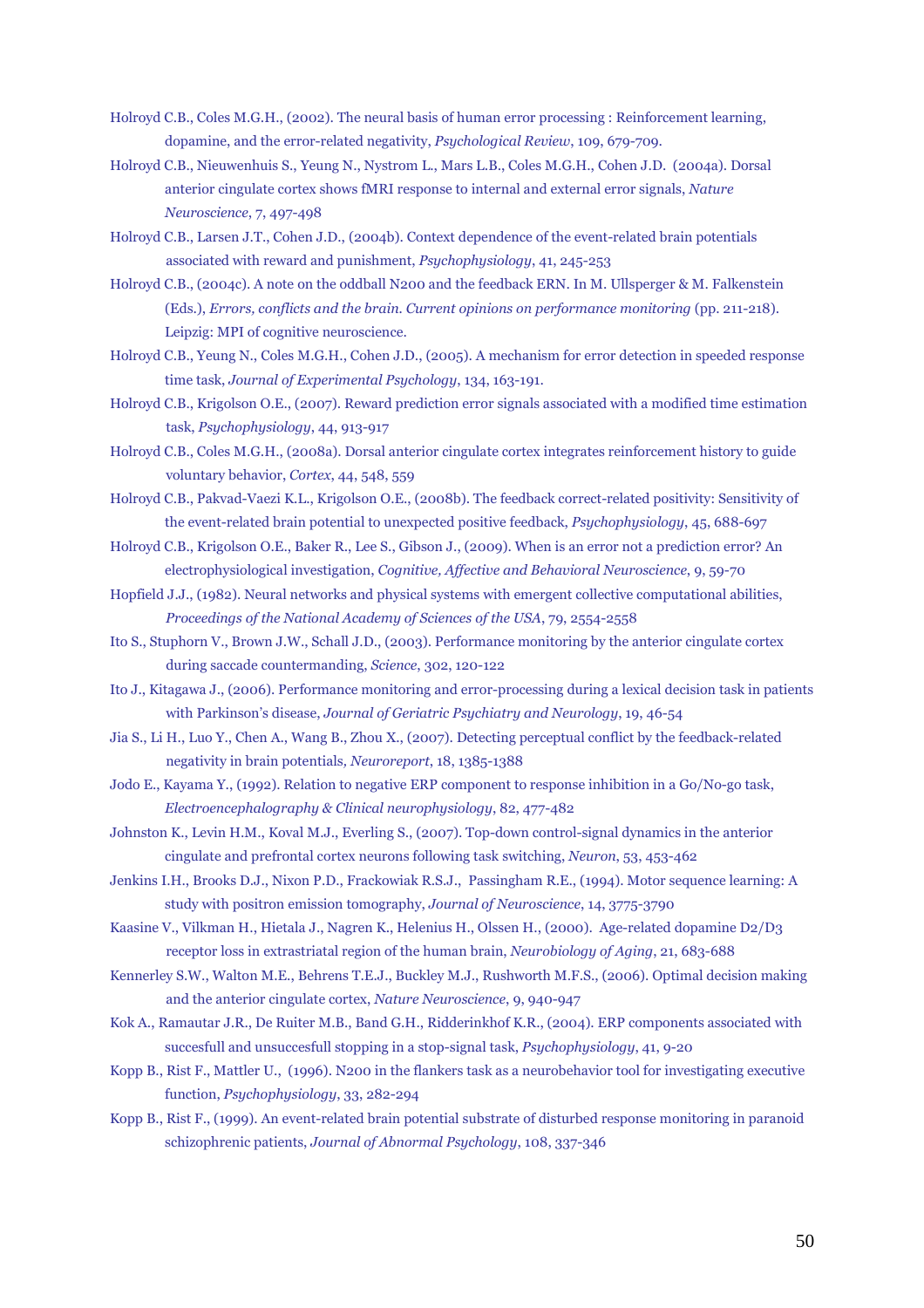- Kotchoubey (1996). Event-related brain potentials in a varied-set memory search task: A reconsideration, *Psychophysiology*, 33, 530-540
- Ladouceur C.D., Rahl R.E., Carter C.S., (2007). Development of action monitoring through adolescence in adulthood: ERP and source localization, *Developmental Science*, 10, 874-891
- Lambe E.K., Krimer L.S., Goldmann-Rakic P.S., (2000). Differential postnatal development of catecholamine and serotonine inputs to identified neurons in prefrontal cortex in rhesus monkeys, *Journal of Neuroscience*, 20, 8780-8787
- Laurens K.R., Ngan E.T.C., Bates A.T., Kiehl K.A., Liddle P.F., (2003). Rostral anterior cingulate cortex dysfunction during error processing in schizophrenia, *Brain*, 126, 610-622
- Logan G.D., Cowan W.B., Davis K.A., (1984). On the ability to inhibit simple and choice reaction time response: a model and a method, *Journal of Experimental Psychology: Human Perception and Performance*, 10, 276-291
- Logothetis N.K., (2003). Underpinnings of the BOLD functional magnetic resonance imaging signal, *Journal of Neuroscience*, 23, 3963-3971
- Logothetis N.K., Wandell B.A., (2004). Interpreting the BOLD signal, *Annual Review Physiology*, 66, 735-769
- Ljungberg T., Apicella P., Schultz W., (1992). Response of monkey dopamine neurons during learning of behavioral reactions, *Journal of Neurophysiology*, 67, 145-163
- Luck S., (2005). *The event-related potential technique* (p. 51-98). Cambrigde, MA: MIT press
- Luu P., Flaisch T., Tucker D.M., (2000). Medial frontal cortex in action monitoring, *Journal of Neuroscience*, 202, 464-469
- MacDonald A.W., Cohen J.D., Stenger V.A., Carter C.S., (2000). Dissociating the role of dorsolateral prefrontal and anterior cingulate cortex in cognitive control, *Science*, 288, 1935-1838
- Magno E., Foxe J.J., Molholm L., Robertson I.H., Garavan H., (2006). The anterior cingulate and error avoidance, *Journal of Neuroscience*, 26, 4769-4773
- Mars R.B., Cohen M.G.H., Grol M.J., Holroyd C.B., Nieuwenhuis S., Hulstijn W., Toni I., (2005). Neural dynamics of error processing in medial frontal cortex, *Neuroimage*, 28, 1007-1013
- Masaki H., Falkenstein M., Sturmer B., Pinkpank T., Sommer W., (2007). Does the error negativity reflect response conflict strength? Evidence from a Simons task, *Psychophysiology*, 44, 579-585
- Matthewson K.J., Dywan J., Segalowitz S.J., (2005). Brain bases of error-related ERPs as influenced by age and task, *Biological Psychology*, 70, 88-104
- Mattler U., Lugt A. van der, Munte T.F., (2006). Combined expectancies: Electrophysiological evidence for the adjustments of expectancy effects, *BMC Neuroscience*, 7:37
- Menon V., Adleman N.E., White C.D., Glover G.H., Reiss A.L., (2001). Error-related brain activity during Go/NoGo response inhibition task, *Human Brain Mapping*, 12, 131-143
- Michelet T., Bioulac B., Guehl D., Escola L., Burbaud P., (2007). Impact of commitment on performance evaluation in the rostral cingulate motor area, *Journal of Neuroscience*, 27, 7482-7289
- Miltner W.H.R., Braun C.H., Coles M.G.H (1997). Event-related brain potentials following incorrect feedback in a time-estimation task: Evidence for a "generic" neural system for error detection, *Journal of Cognitive Neuroscience*, 9, 788-798
- Morecraft R.J., Van Hoesen G.W., Maynard J.A., (1998). Cortical afferents to caudal area 24 (the cingulate motor area) and rostral area 23c, *Society of Neuroscience Abstracts*, 15, 73
- Nakata H., Sakamoto K., Ferretti A., Perrucci M.G., Del Grata C., Kakigiy R., Romani G.L. (2008). Executive functions with different motor outputs in somatosensory Go/No Go tasks: An event-related functional MRI study, *Brain Research Bulletin*, 77, 197-205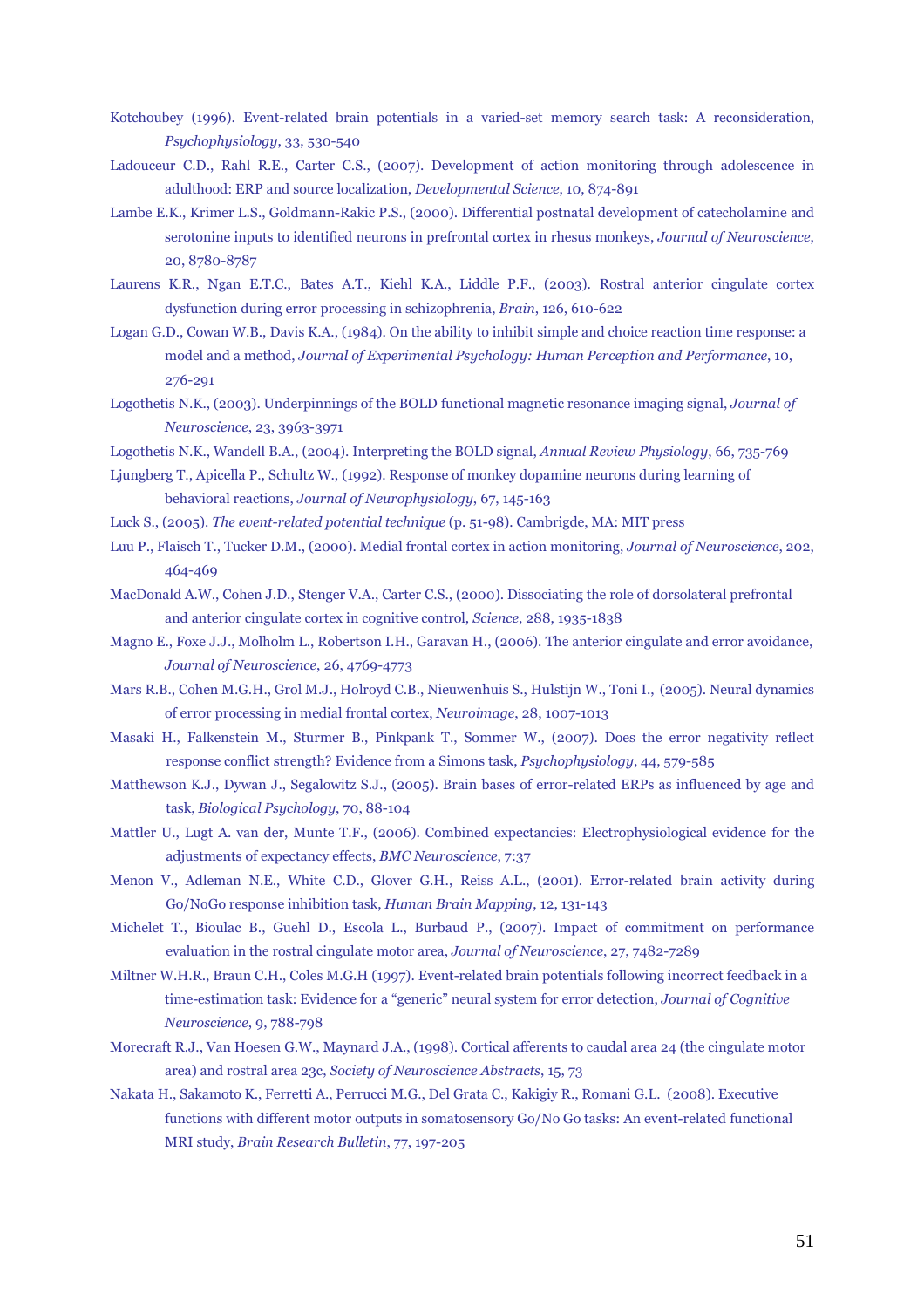- Nieuwenhuis (2001). Error-related potentials are differentially related to awareness of response errors: evidence from an anti-saccade task, *Psychophysiology*, 38, 752-760
- Nieuwenhuis S., Yeung N., van den Wildenberg W., Ridderinkhof K.R., (2003). Electrophysiological correlates of anterior cingulate function in a Go/No Go task: Effects of response conflict and trial type frequency, *Cognitive, Affective and Behavioral Neuroscience*, 3, 17-26*.*
- Nieuwenhuis S., Yeung N., Cohen J.D., (2004). Stimulus modality, perceptual overlap, and the Go/No-go N2, *Psychophysiology*, 41, 157-160
- Nieuwenhuis S., Schweizer T.S., Mars R., Botvinick M.M., Hajcak G., (2007). Error-likelihood prediction in the medial frontal cortex: A critical evaluation, *Cerebral Cortex*, 17, 1570-1581
- Niki H., Watanabe M., (1979). Prefrontal and cingulate unit activity during timing behavior in the monkey, *Brain research*, 171, 213-224
- Nishijo H., Yamamoto Y., Ono T., Uwano T., Yamashita J., Yamashima T., (1997). Single neuron responses in monkey anterior cingulate cortex during visual discrimination, *Neuroscience letters*, 227, 79-82
- Pardo J.V., Pardo P., Janer K.W., Raichle M.E., (1990). The anterior cingulate cortex mediates processing selection in the Stroop attentional conflict paradigm, *Proceedings of the National Academy of Science USA*, 87, 256-259
- Pailing P.E., Segalowitz S.J., Dywan J., Davies P.L., (2000). Speed of responding and the likelihood of error-like activity in correct trial ERPs, *Psychophysiology*, 37, S76
- Paulus M.P., Frank L.R., (2006). Anterior cingulate activity modulates nonlinear decision weight function of uncertain prospects, *Neuroimage*, 30, 836-846
- Picard N., Strick P.L., (1996). Motor areas of the medial wall: a review of the location and functional activation, *Cerebral Cortex*, 6, 342-353
- Porrino L.J., (1993). Cortical mechanism of reinforcement. In B.A. Vogt & M. Gabriel (Eds.), *Neurobiology of cingulate cortex and limbic thalamus: A comprehensive handbook* (pp. 445-460). Boston: Birkhauser.
- Pritchard (1991). Psychophysiology of the N200/N400: A review and classification scheme. In J.R. Jennings & P.K. Ackles (Eds.), *Advances in psychophysiology: A research annual*, 4, 43-106
- Proyeck E., Tanaka Y.L., Joseph J.P., (2000). Anterior cingulate activity during routine and non-routine sequential behaviors in macaques, *Nature Neuroscience*, 3, 502-508
- Quilodran R., Rothe M., Procyk E., (2008). Behavioral shifts and action valuation in the anterior cingulate cortex, *Neuron*, 57, 314-325
- Ramautar J.R., Kok A., Ridderinkhof K.R., (2006). Effects of stop-signal modality on the N2/P3 complex elicited in the stop-signal paradigm, *Biological Psychology*, 72, 96-109
- Ridderinkhof K.R., Ullsperger M., Crone E.A., Nieuwenhuis S., (2004). The role of the medial frontal cortex in cognitive control, *Science*, 136, 443-446
- Rodriquez-Fornells A., Kurzbuch A.R., Munte T.F., (2002). Time course of error detection and correction in humans: Neurophysiological evidence, *Journal of Neuroscience*, 22, 9990-9996
- Rodriquez-Fornells A., Kofidis C, Munte T.F., (2004). An electrophysiological study of error-less learning, *Cognitive Brain Research*, 19, 160-173
- Rushworth M.F.S., Walton M.E., Kennerly S.W., Bannerman D.M., (2004). Action sets and decision in the medial frontal cortex, *Trends in Cognitive Sciences*, 8, 410-417
- Santesso D.L., Segalowitz S.J., (2008). Developmental differences in error-related ERPs between middle- and late-adolescent males, *Developmental Psychology*, 44, 205-217
- Scheffers M.K., Coles M.G.H., Bernstein P., Gehring W.J., Donchin E., (2000). Event-related potentials and errorrelated processing: An analysis of incorrect responses to go and no-go stimuli, *Psychophysiology*, 33, 42- 53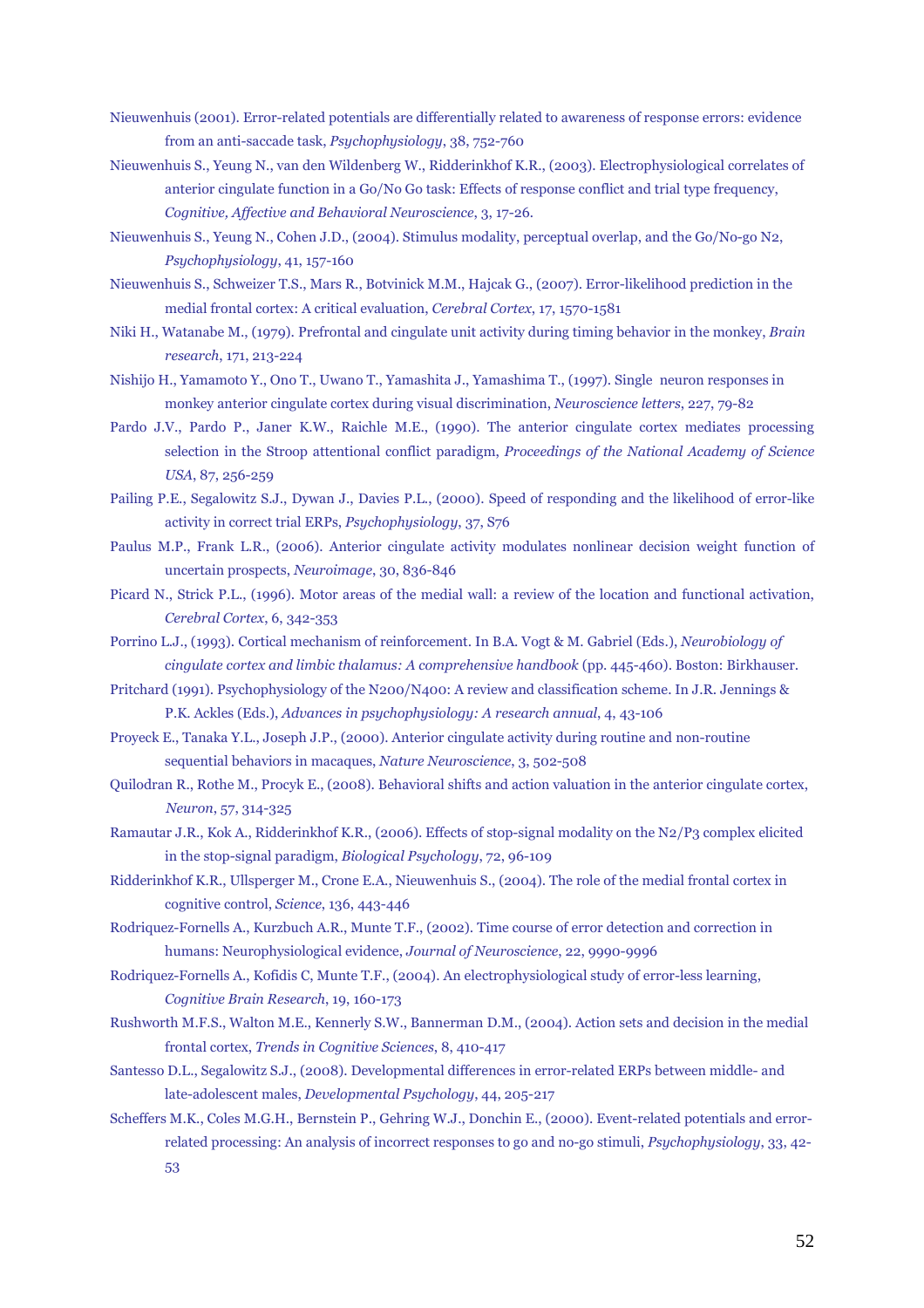- Schultz W., Romo R., Ljungberg T., Mirenowicz J., Hollerman J.R., Dickenson A., (1995). Reward-related signals carried by dopamine neurons. In J. Houk, J. Davis, & D. Bieser (Eds.), *Models of information processing in the basal ganglia* (pp 233-248). Cambridge, MA: MIT press.
- Segalowitz S.J., Dywan J., (2009). Individual differences and developmental change in the ERN response: implication for models of ACC function, *Psychological Research*, 73, 857-870
- Shidara M., Richmond B.J., (2002). Anterior cingulate : Single neuronal signals related to degree of reward expectancy, *Science*, 31, 1709-1711
- Shima K., Tanji J., (1998). Role of cingulate moter area cells in voluntary action selection based on reward, *Science*, 282, 1335-1338
- Smith J.L., Smith E.A., Provost A.L., Heathcote A., (2010). Sequence effects support the conflict theory of the N2 and P3 in the Go/No-go task, *International Journal of Psychophysiology*, 75, 217-226
- Stroop J.R., (1935). Studies of interference in serial verbal tasks, *Journal of Experimental Psychology*, 18, 643- 662
- Suchan B., Zoppelt D., Daum I., (2003). Frontocentral negativity in electroencephalogram reflects motor response evaluation in humans on correct trials, *Neuroscience Letters*, 350, 101-104
- Toyomaki A., Murohashi H., (2005). Discrepancy between feedback negativity and subjective evaluation in gambling, *Neuroreport*, 16, 1865-1868
- Towey J., Rist F., Hakerem G., Ruchkin D.S., Sutton S., (1980). N250 and decision time, *Bulletin of the Psychonomic society*, 15, 365-368
- Ullsperger M., Croman D.Y. von, (2001). Subprocesses of performance monitoring: A dissociation of error processing an response competition revealed by event-related fMRI and ERPs, *Neuroimage*, 14, 1387- 1401
- Ullsperger M., Cramon D.Y. von, (2003). Error monitoring using external feedback: Specific roles of the habunular complex, the reward system, and the cingulate motor area revealed by functional magnetic resonance imaging, *Journal of Neuroscience,* 23 (10), 4308-4313
- Van Schie H.T., Mars R.B., Coles M.G., Bekkering H., (2004). Modulation of activity in medial frontal and motor cortices during error observation, *Nature Neuroscience*, 7, 549-554
- Veen V. van, Carter C.S. (2002a). Timing of action-monitoring processes in the anterior cingulate cortex, *Journal of cognitive neuroscience*, 14, 593-602
- Vollenweider F.X., Maguire R.P., Leender K.L., Mathys K., Angst J., (1998). Effects of high amphetamine dose on mood and cerebral glucose metabolism in healthy subjects using positron emission tomography (PET), *Psychiatry Research*, 83, 140-162
- Vidal F., Hasbroucq T., Grapperon J., Bonnet M., (2000). Is the 'error negativity' specific to errors?, *Biological Psychology*, 51, 109-128
- Wang Y.P., Tang X.F., Kong J., Zuang D., Li S.W., (1998). Different systems in human brain are involved in presemantic discrimination of pictures as revealed by event-related potentials, *Neuroscience letters*, 257, 143-146
- Wang Y.P., Tian S.J., Wang H.J., Cui L.L., Zhang Y.Y., Zhang X., (2003). Event-related potentials evoked by multi-feature conflict under different attentive conditions, *Experimental Brain research*, 148, 451-457
- Wang Y.P., (2004). The sequential processing of visual feature conjuction mismatches in the human brain, *Psychophysiology*, 41, 21-29
- Wiersema J.R., Meere J.J. van der, Roeyers H., (2007). Developmental changes in error monitoring: An eventrelated potential study, *Neuropsychologica*, 45, 1649-1657
- Williams Z.M., Bush G., Rauch S.L., Cosgroove G.R., Eskandar E.N., (2004). Human anterior cingulated neurons and the integration of monetary reward with motor responses, *Nature Neuroscience*, 7, 1350-1357